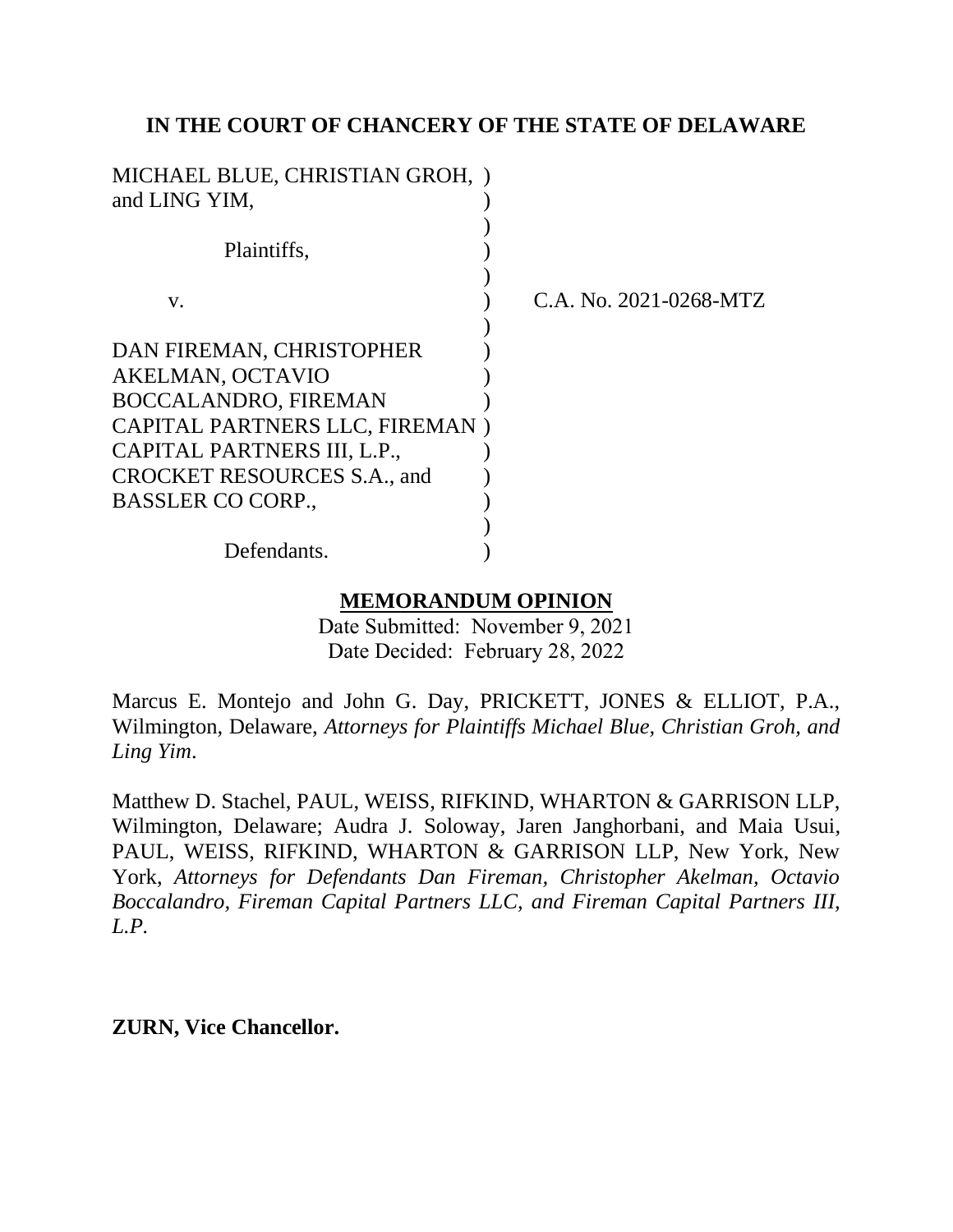In the fall of 2020, the board of a cannabis company worked to finalize its pending merger with a special purpose acquisition company ("SPAC"). Just as the deal was nearly complete, the target company's largest creditor stepped forward and demanded a series of favorable amendments to debt and warrant agreements, of which the creditor was the primary beneficiary. Armed with an irrevocable proxy that controlled 83% of the target's voting power, the creditor threatened to block the pending merger unless the board acceded to its demands. The company's five board members included two creditor partners and one creditor appointee. Two days later, the board approved the creditor's demanded amendments and announced the merger. The amendments diverted approximately \$40 million of would-be merger consideration out of the stockholders' pockets and into the creditor's. The plaintiffs, former target stockholders and optionholders, assert claims for breaches of fiduciary duty, tortious interference, and civil conspiracy.

At the motion to dismiss stage, the defendants' primary argument is that the stockholders' claims are derivative, such that plaintiffs' standing was extinguished by the merger. This decision rejects that argument. Under longstanding Delaware Supreme Court precedent, the plaintiffs' fiduciary duty claim is direct because it alleges the merger was unfair due to the improper, material diversion of merger proceeds from the stockholders to the creditor. The defendants also challenge the merits of the stockholders' claims. This decision largely rejects those arguments as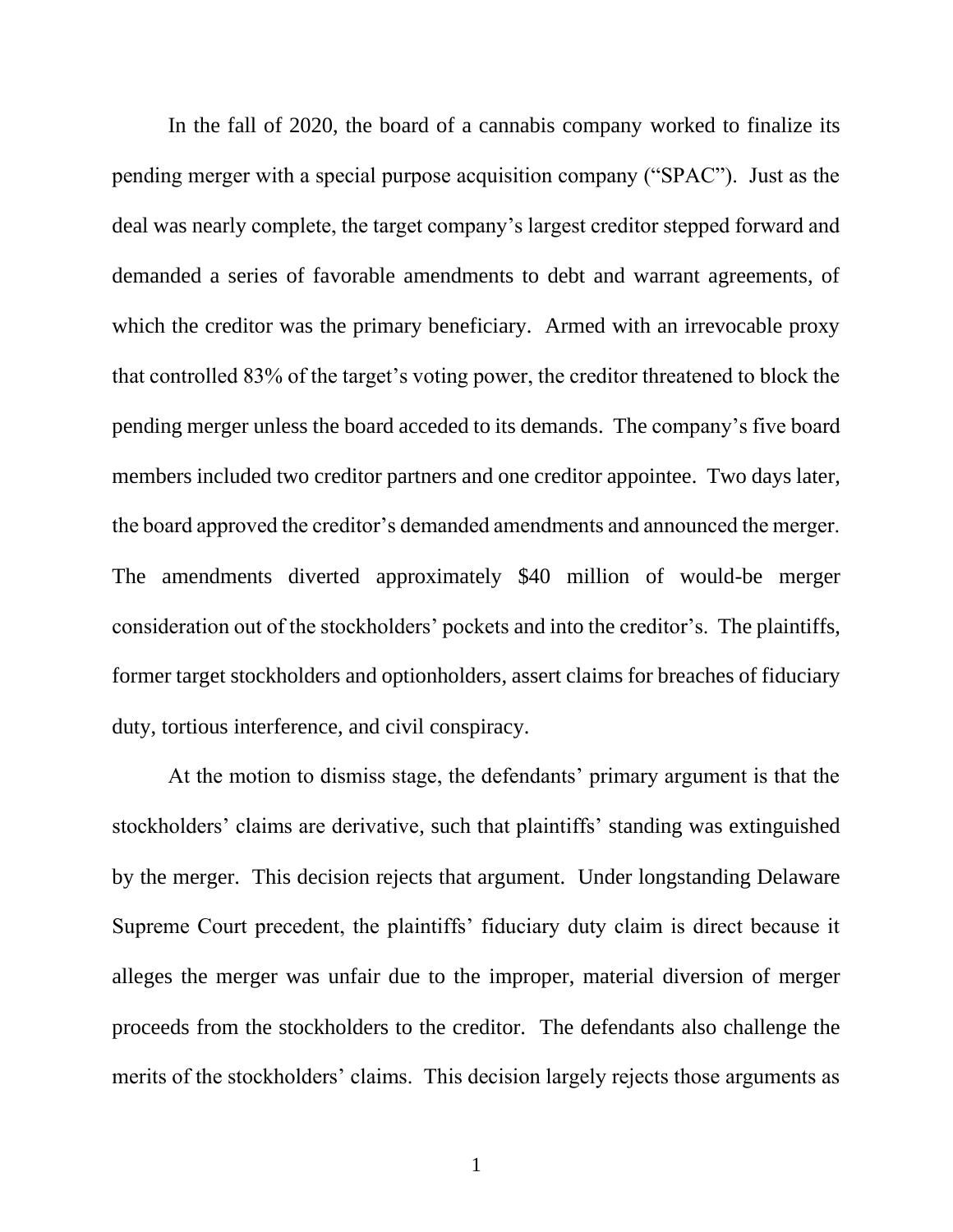well. As to the breach of fiduciary duty claim, I conclude the creditor was the target's controller by virtue of its voting power, and, therefore, owed the target's stockholders a duty of loyalty. The creditor breached that duty by holding the merger hostage to secure its demanded amendments. But I dismiss the optionholders' tortious interference claim because it fails to plead a *bona fide* business expectancy. The pending motions to dismiss are therefore granted in part and denied in part.

### **I. BACKGROUND**<sup>1</sup>

The Verified Complaint (the "Complaint") in this action asserts putative class action claims relating to the January 2021 merger (the "Merger") between Left Coast

<sup>&</sup>lt;sup>1</sup> I draw the following facts from the Verified Complaint, available at Docket Item ("D.I.") 1 [hereinafter "Compl."], as well as the documents attached and integral to it. *See, e.g.*, *Himawan v. Cephalon, Inc.*, 2018 WL 6822708, at \*2 (Del. Ch. Dec. 28, 2018); *In re Gardner Denver, Inc. S'holders Litig.*, 2014 WL 715705, at \*2 (Del. Ch. Feb. 21, 2014). Citations in the form of "Stachel Decl. ––" refer to the exhibits attached to Transmittal Declaration Pursuant To 10 *Del. C.* § 3927 of Matthew D. Stachel in Support of Defendants' Brief in Support of Their Motions to Dismiss the Verified Complaint, available at D.I. 19. Citations in the form of "OB —" refer to Defendants' Brief in Support of Their Motions to Dismiss the Verified Complaint, also available at D.I. 19. Citations in the form "AB ––" refer to Plaintiffs' Answering Brief in Opposition to Defendants' Motions to Dismiss, available at D.I. 26. Citations in the form "RB  $-$ " refer to Defendants' Reply Brief in Support of Their Motions to Dismiss the Verified Complaint, available at D.I. 30.

Defendants attached excerpts of several documents to their motions to dismiss. In some cases, they are properly incorporated by reference and are useful in illuminating the Complaint's allegations. In others, the moving defendants have used those exhibits to construct a counternarrative. *See* OB 8–14. Insofar as the moving defendants seek to "rewrite Plaintiffs' well-pleaded complaint in favor of their own version of events," "that is not how our Chancery Rule 12(b)(6) works." *In re CBS Corp. S'holder Class Action & Deriv. Litig.*, 2021 WL 268779, at \*18 (Del. Ch. Jan. 27, 2021) (alterations and internal quotation marks omitted) (quoting *In re Clovis Oncology, Inc. Deriv. Litig.*, 2019 WL 4850188, at \*13 n. 216 (Del. Ch. Oct. 1, 2019)). Plaintiffs urge me to convert the motion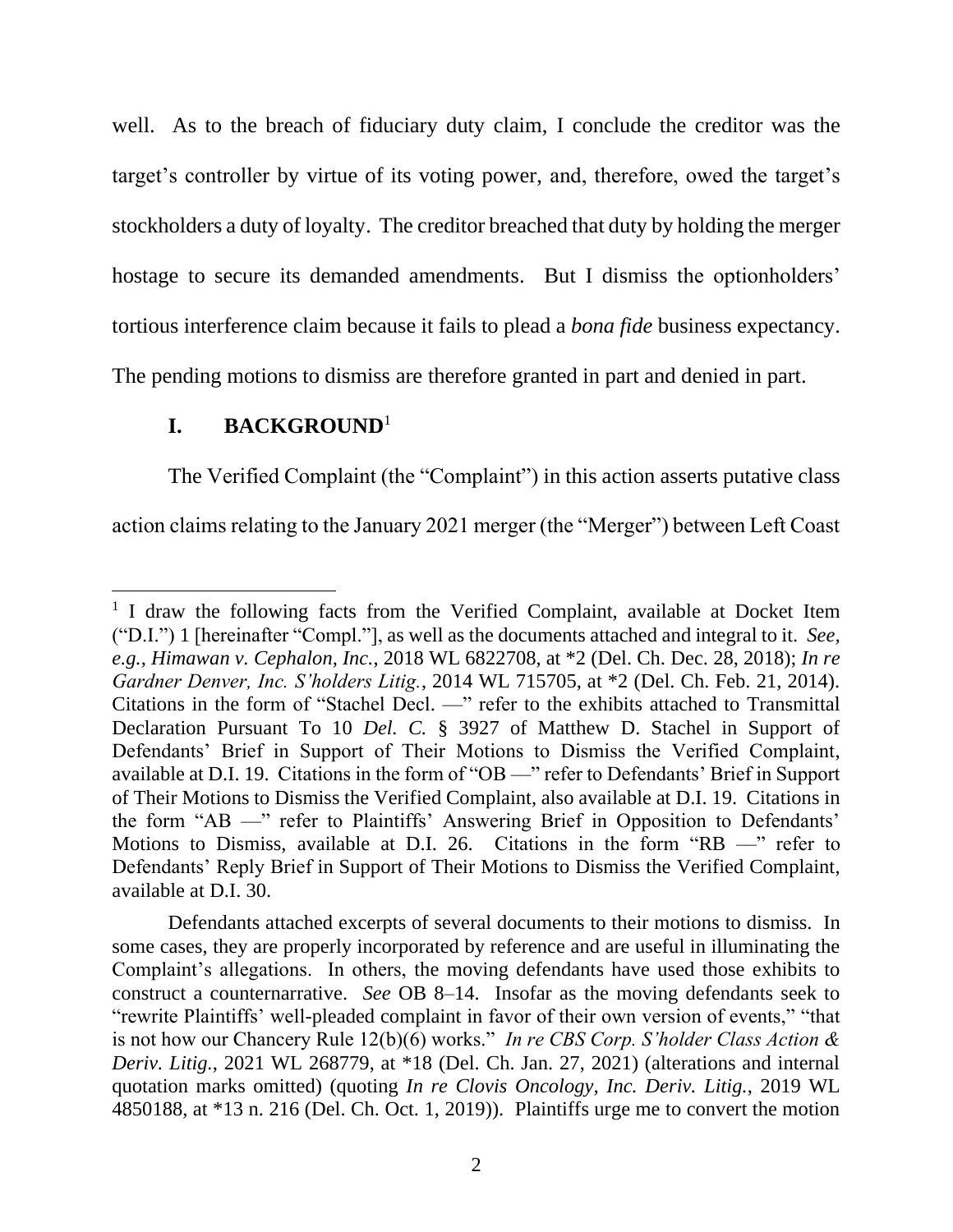Ventures, Inc. ("Left Coast" or the "Company") and TPCO Holding Corp. ("TPCO"). Plaintiffs Michael Blue, Christian Groh, and Ling Yim (together, "Plaintiffs") are former Left Coast stockholders. Their core allegation challenges a side transaction benefitting the Company's controller, which they argue rendered the Merger unfair.

### **A. Plaintiffs Form Their Business, Spin Off Left Coast, And Secure Financing.**

In 2010, Blue and Groh, along with nonparty Brendan Kennedy, formed Privateer Holdings, Inc. ("Privateer"), an investment firm in the cannabis space. As of 2019, Privateer had four operating subsidiaries, including Left Coast. In February 2019, Privateer spun off Left Coast to its stockholders. Left Coast is a leading cannabis operator in California.

Left Coast has two classes of common stock: Class A stock, entitled to one vote per share, and high-vote Class B stock, entitled to ten votes per share. Because of this structure, the Class B stockholders control approximately 83% of the Company's outstanding voting power. The Class B shares were owned by Privateer's founders: Blue, Groh, and Kennedy. The Class A shares were more widely dispersed: many of the Company's employees, including plaintiff Yim

to dismiss into one for summary judgment and summarily deny it. *See* AB 13–16. I do not believe conversion is necessary here. Instead, after due consideration, I have ignored extraneous references offered to rewrite the Complaint. *See* Ct. Ch. R. 12(b).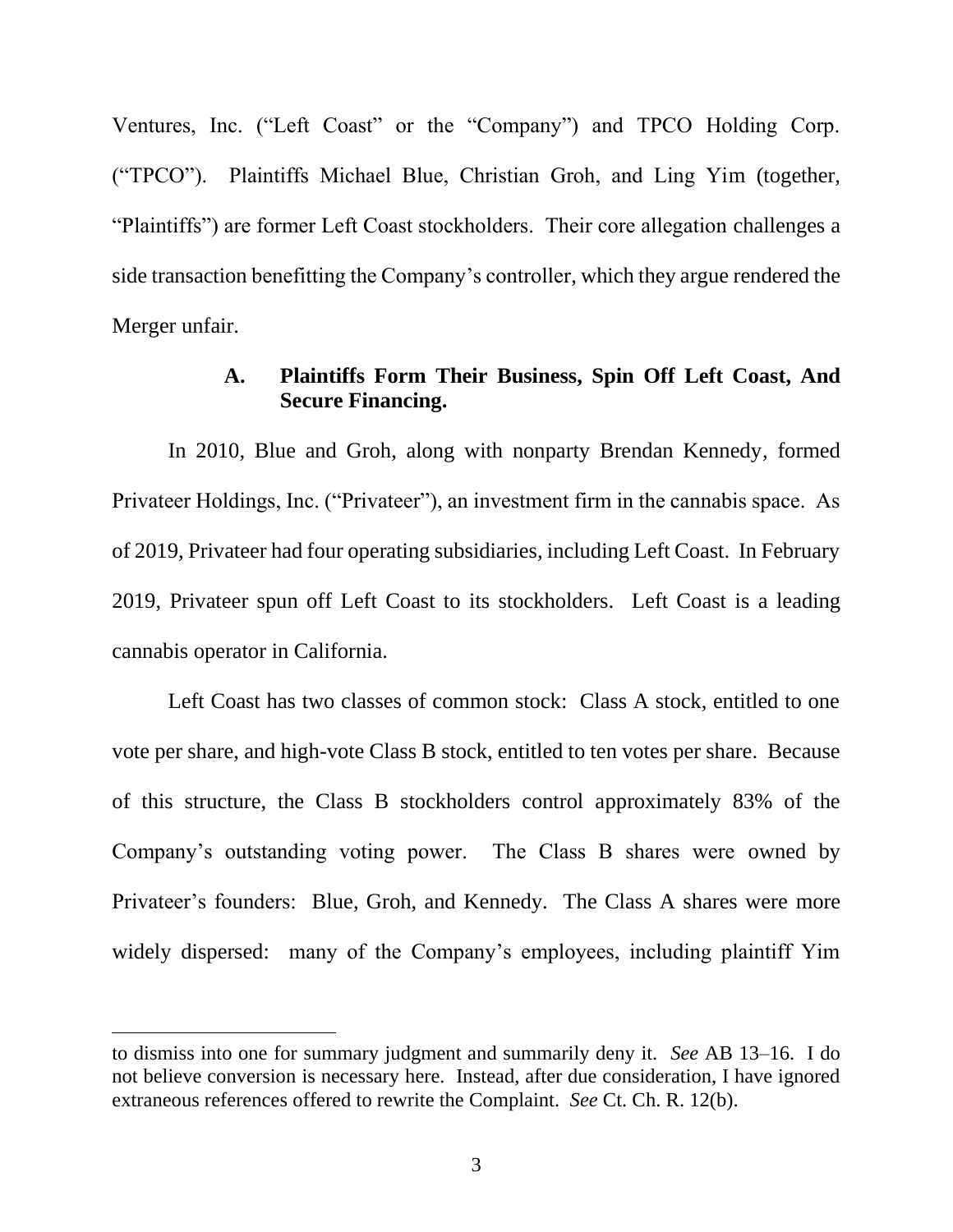(Privateer's Chief Accounting Officer), received Class A stock options in their compensation packages.

After the spinoff, Left Coast began to consider strategic financing options. In 2019 and early 2020, the Company raised approximately \$25 million by issuing a series of convertible notes (the "2019 Notes"). The 2019 Notes were set to mature on March 28, 2021. The 2019 Notes would automatically convert into Company stock upon a "Qualified Financing," defined as the sale or issuance of at least \$25 million in preferred stock.

Defendant Fireman Capital Partners, LLC ("Fireman Capital") and its affiliate, Fireman Capital Partners III, L.P. ("Fireman Capital III," and together with Fireman Capital, the "Fireman Entities") invested \$10 million through 2019 Notes.<sup>2</sup> It appears defendants Bassler Co Corp. ("Bassler") and Crocket Resources S.A. ("Crocket") also loaned the Company money through the 2019 Notes.

## **B. Left Coast Explores The Merger And Borrows More Money From Fireman Capital.**

By the spring of 2020, the Company was actively engaged in talks with a potential buyer, Subversive Capital. Subversive Capital had already raised \$575 million through a SPAC. Subversive Capital's affiliated SPAC entity would later become TPCO, the acquirer in the Merger. Subversive Capital planned to use the

<sup>2</sup> Stachel Decl. Ex. 2 at 1; *see* Compl. ¶ 24.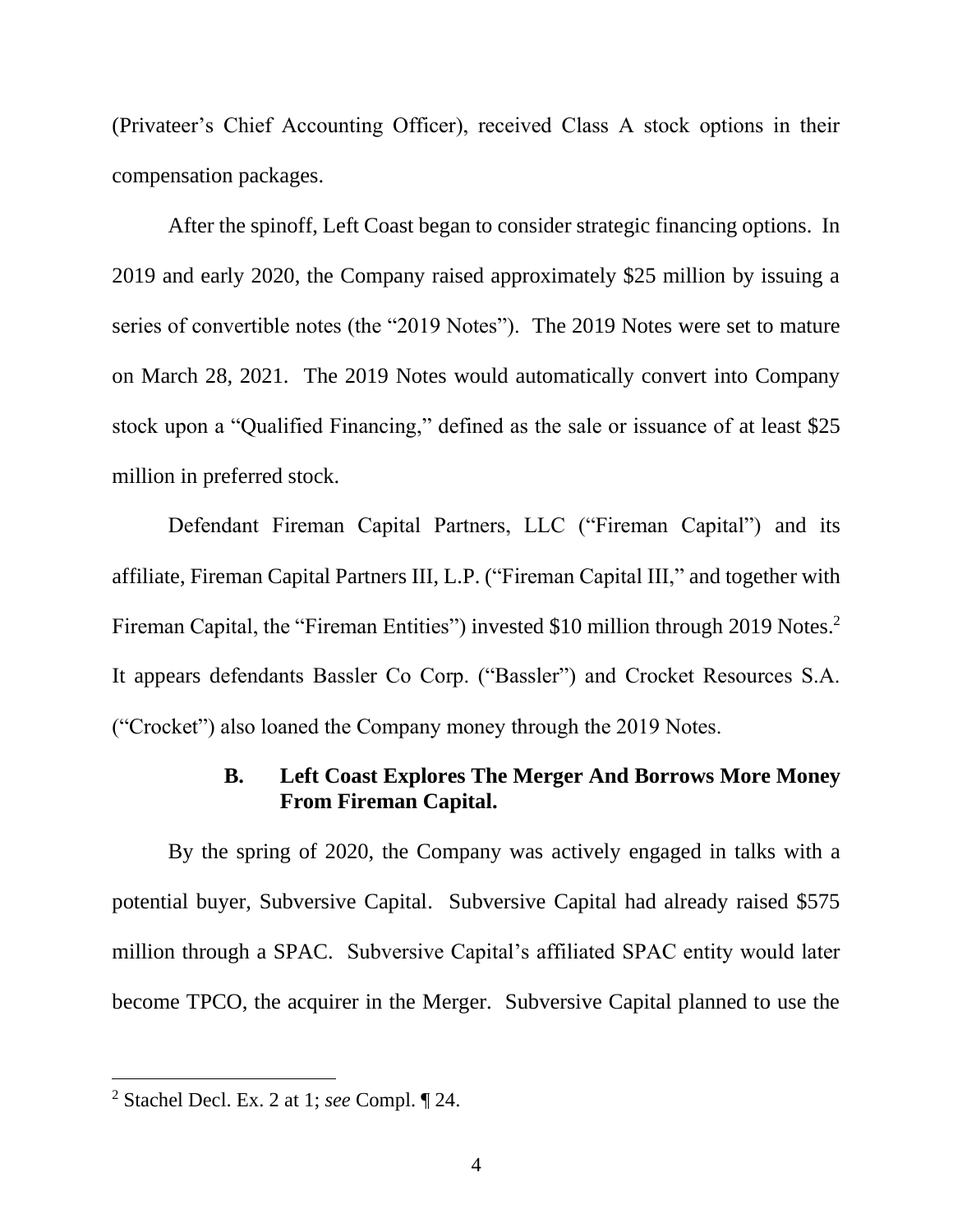Merger to combine Left Coast and another cannabis company under the TPCO umbrella as one integrated business. Meanwhile, Subversive Capital was also negotiating a brand strategy agreement with Roc Nation, LLC, and its founder, Shawn C. Carter (professionally known as JAY-Z). Under that agreement, the new entity would become Roc Nation's "Official Cannabis Partner."<sup>3</sup>

The complexity of the transactions and the COVID-19 pandemic delayed the Merger. Left Coast needed additional cash to fund its operations in the meantime. Once again, it turned to Fireman Capital. In July 2020, Fireman Capital offered the Company \$10 million in bridge financing (the "July 2020 Financing"). After securing the terms of the July 2020 Financing, Fireman Capital solicited other holders of 2019 Notes to participate. Ultimately, 88% of the 2020 money came from the Fireman Entities, Crocket, and Bassler.

This lifeline would help keep the Company afloat while the Merger was being negotiated, but it had a cost. Fireman Capital required (1) improvements on the 2019 Notes' terms, (2) a new note to secure the new loan, (3) new warrants to purchase Class A shares, (4) additional board representation, and (5) an irrevocable proxy to vote the founders' Class B common stock, which represented 83% of the Company's outstanding voting power. After negotiations, the Company agreed to these terms.

 $3$  Compl.  $\P$  2.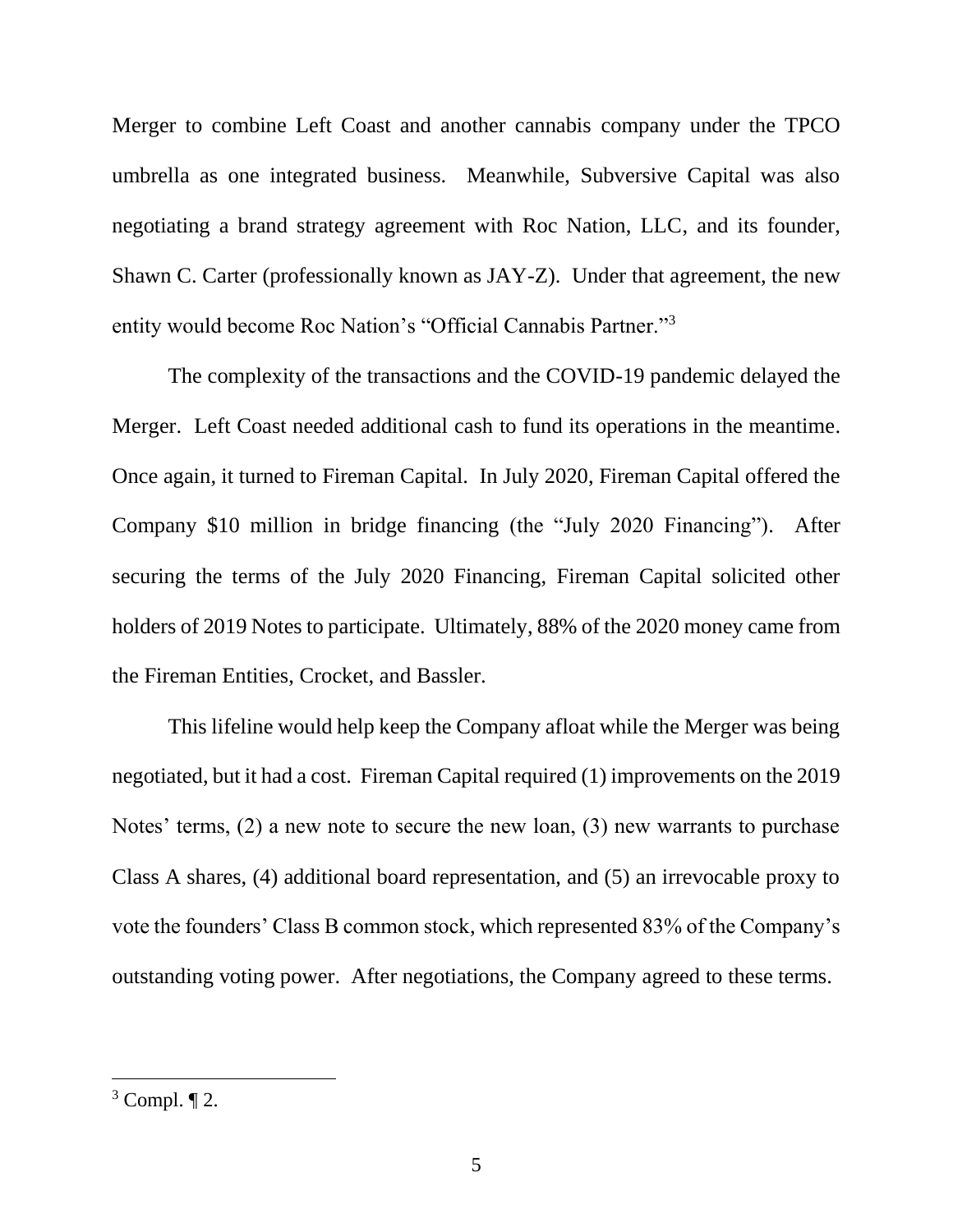First, the 2019 Notes were amended to favor the lenders, including Fireman Capital. These changes lowered the "Qualified Financing" threshold from \$25 million to \$7 million, and added additional automatic conversion events, including a SPAC transaction and an IPO.<sup>4</sup> The parties also extended the 2019 Notes' maturity date to July 31, 2021; the 2019 Notes would convert automatically upon maturity. Finally, the valuation cap used to determine the number of shares issuable upon conversion was dropped from \$1 billion to \$175 million, subject to adjustments.

The Company also issued a new promissory note (the "2020 Note") and warrants (the "2020 Warrants"). The 2020 Note was not convertible; instead, it carried a simple interest rate of 12% per year. The 2020 Warrants gave their holders the right to purchase Class A shares at a \$0.01 per share strike price.

Both the 2020 Note and the 2020 Warrants provided their holders with downside protection in the event a "Qualifying Transaction," including a de-SPAC transaction like the Merger, was not completed by November 30, 2020.<sup>5</sup> If a Qualifying Transaction occurred before November 30, the Company owed 150% of the outstanding 2020 Note principle plus interest; if it did not, the 150% would balloon to 200%. The amount of shares the holder could buy under the 2020

 $4$  *Id.*  $\sqrt{26}$ .

<sup>&</sup>lt;sup>5</sup> See id.  $\P$ [27–28, 30; Stachel Decl. Ex. 6 § 2(b)(vii) (defining a "Qualifying Transaction"); Stachel Decl. Ex. 3 § 2(b)(iii) (same); *see also* Stachel Decl. Ex. 4 at 1 (referencing a "Qualifying Transaction").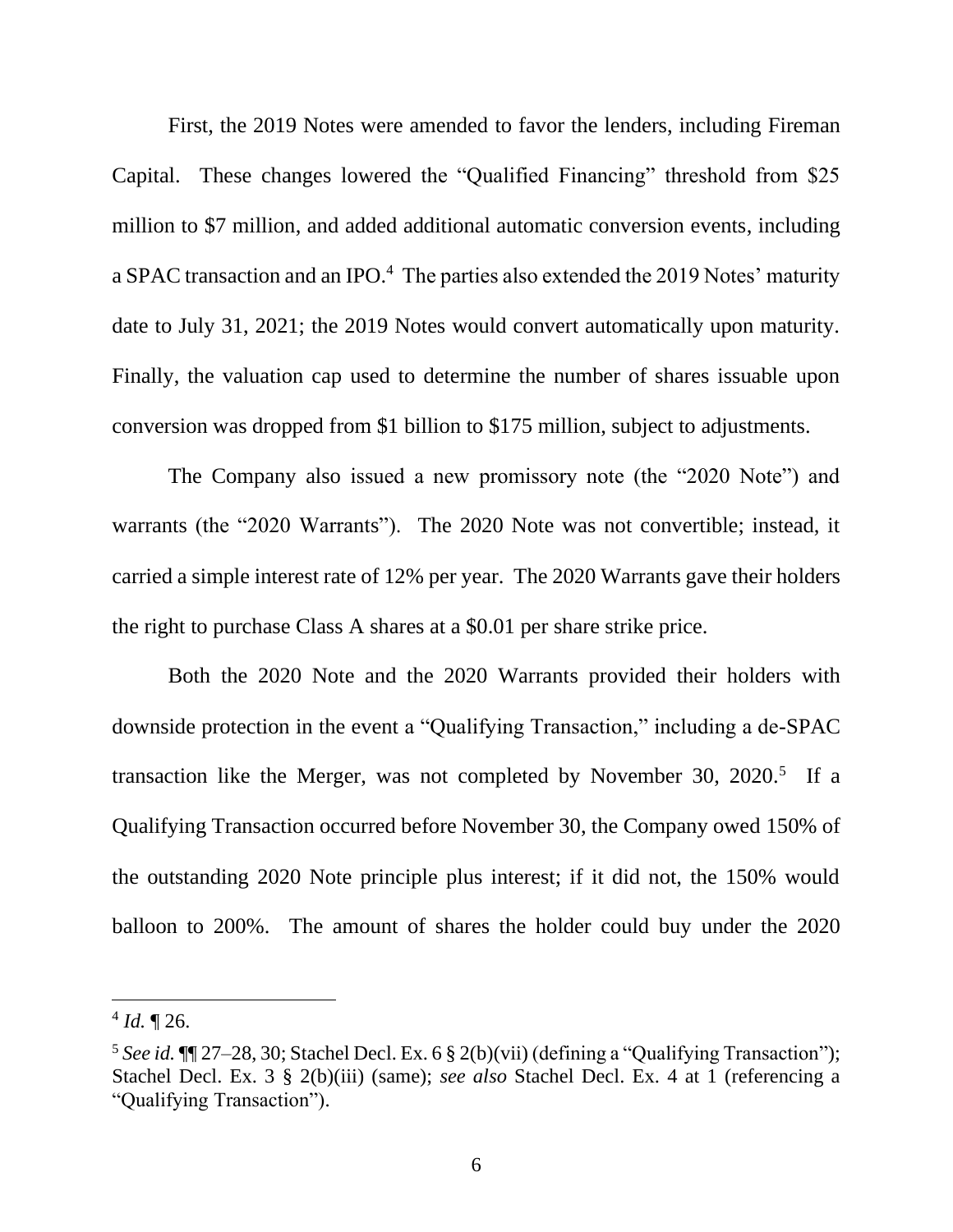Warrants similarly varied based on the timing of a "Qualifying Transaction." If a "Qualifying Transaction" was timely completed, the holder could purchase an amount of shares worth \$10 million, multiplied by 150%, divided by the applicable share price. But if a Qualifying Transaction did not occur before November 30, the multiplier was doubled to 300%.

Finally, Fireman Capital gained two important governance levers. The first was additional representation on the Company's five-person board of directors (the "Board"). Fireman Capital appointed three members: its founder, defendant Dan Fireman; a partner, defendant Christopher Akelman; and Bassler's founder and principal Octavio Boccalandro (together, the "Director Defendants"). The other Board members were Brett Cummings, Left Coast's CEO; and Adam Dawson, elected by the Company's founders as Class B shareholders. Second, the founders, executed an irrevocable proxy to give Fireman Capital the power to vote their Class B shares (the "Class B Proxy"). By virtue of the Class B Proxy, Fireman Capital controlled 83% of the Company's voting power.

Plaintiffs allege the purpose of this structure was clear: Fireman Capital funded Left Coast's continued operations so that it could survive until the Merger, was rewarded handsomely, and gained the power to steer the Company through a successful transaction. Left Coast had a powerful incentive to close the Merger by November 30, 2020. If it did not, Fireman Capital would make money anyway, as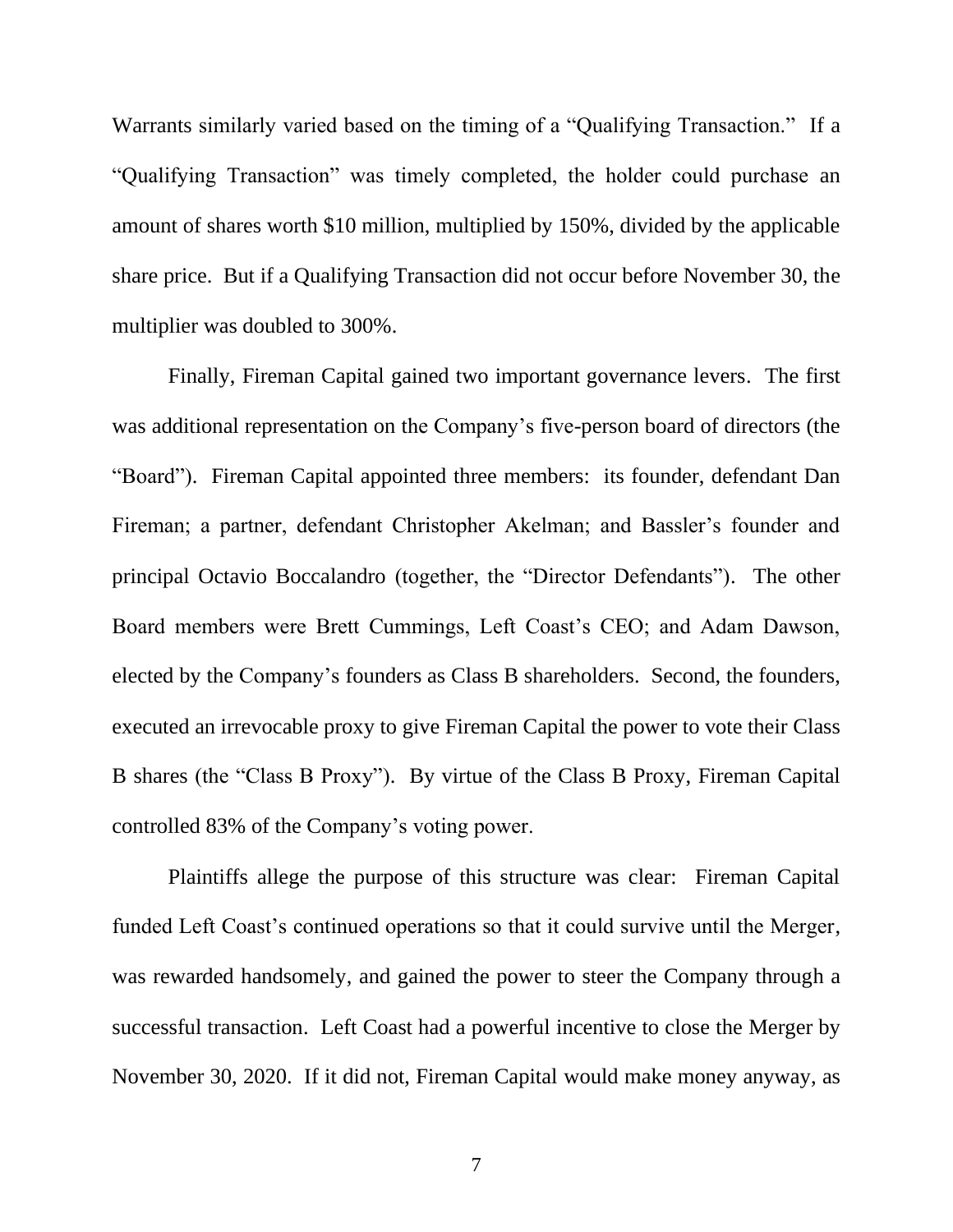its stake in the 2020 Note and the 2020 Warrants would become more valuable. And in any case, Fireman Capital had voting control over the Company and thus controlled the outcome.

# **C. On The Eve Of The Merger, Fireman Capital Demands Favorable Amendments To The 2019 Notes And 2020 Warrants.**

By August 2020, the Company and Subversive Capital were negotiating the key terms of the Merger, including Fireman Capital's participation in a private placement to help fund it. Those negotiations were nearing the finish line in October 2020. Around that time, Fireman Capital began to clamor for more consideration. It complained the treatment of the Merger in the 2019 Notes and the 2020 Warrants did not reflect the minimum premium it expected to receive. Just as negotiations on the Merger were winding down, Fireman Capital demanded favorable amendments to the 2019 Notes and the 2020 Warrants (the "Amendments"). Among the Amendments was a substantial reduction in the 2020 Warrants' exercise price: from \$0.01 per share to less than \$0.0001 per share. The Complaint describes this reduction as one "[a]mong other changes," but does not detail any other Amendments. 6 Fireman Capital continued to push its demanded Amendments while the Board finalized the Merger documents.

 $6$  Compl. ¶ 36.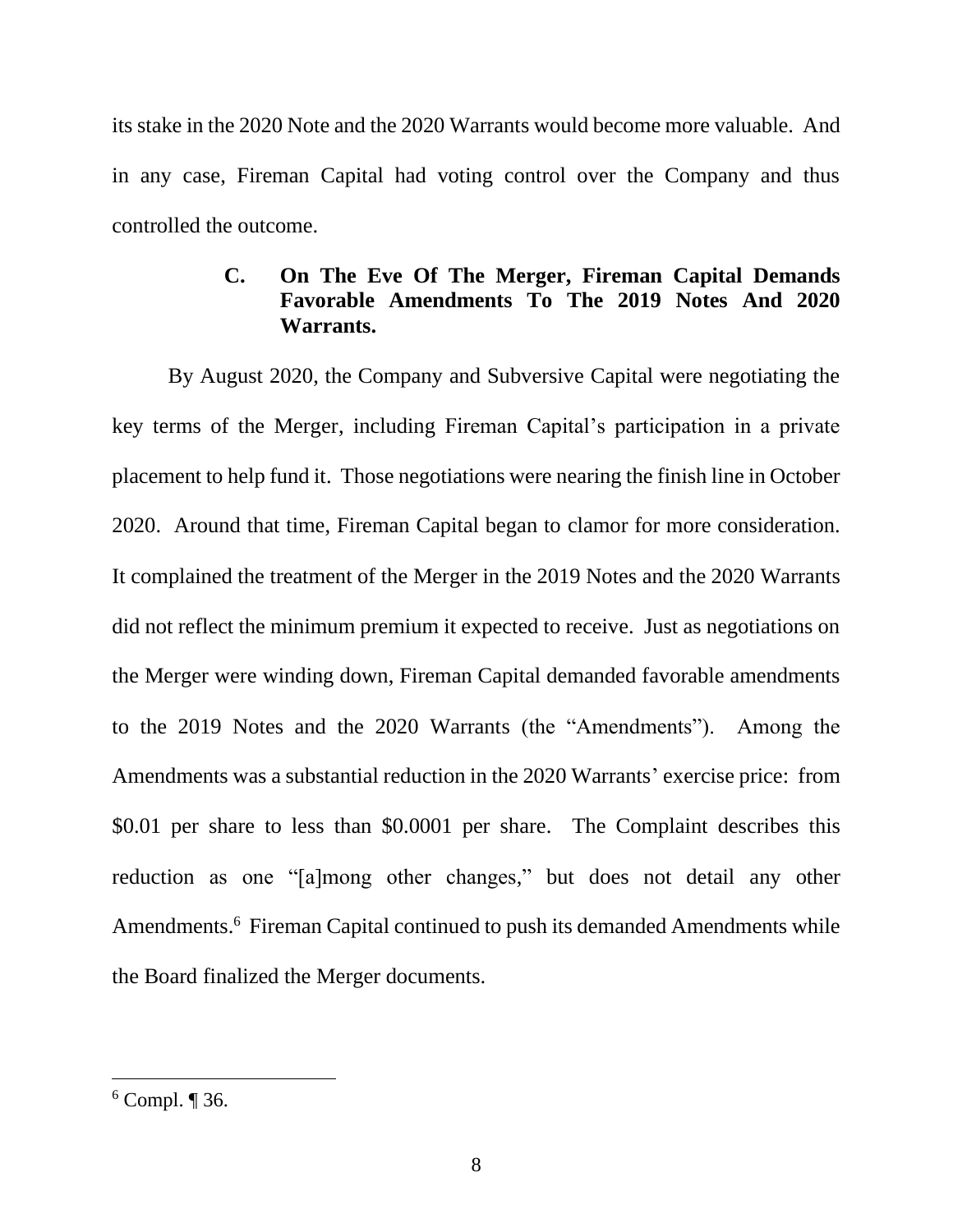On November 22, the Board unanimously approved the Merger documents. But Fireman Capital declared it would not vote its Class B Proxy in favor of the Merger unless its demands to amend the 2019 Notes and the 2020 Warrants were met. Cummings and Dawson, the two Board members not appointed by Fireman Capital, determined the Merger's closing would be compromised unless the Board agreed. On November 24, the Board approved the Amendments; Plaintiffs assert the Board was conflicted and controlled.

Plaintiffs allege that as a result of the Amendments, \$40 million in Merger consideration was diverted from the Company's common stockholders to the Defendants. Plaintiffs also plead the Amendments diverted value from the Company's optionholders to Defendants: the Amendments reduced the value received by optionholders in the Merger, and caused many of the Class A options held by Yim and others to be "underwater" and worthless. The Complaint does not detail how these outcomes were effectuated.

Also on November 24, Subversive Capital announced it had entered into definitive transaction agreements to effectuate the Merger. The Merger closed on January 15, 2021.<sup>7</sup>

<sup>7</sup> *See* Stachel Decl. Ex. 10 at 1.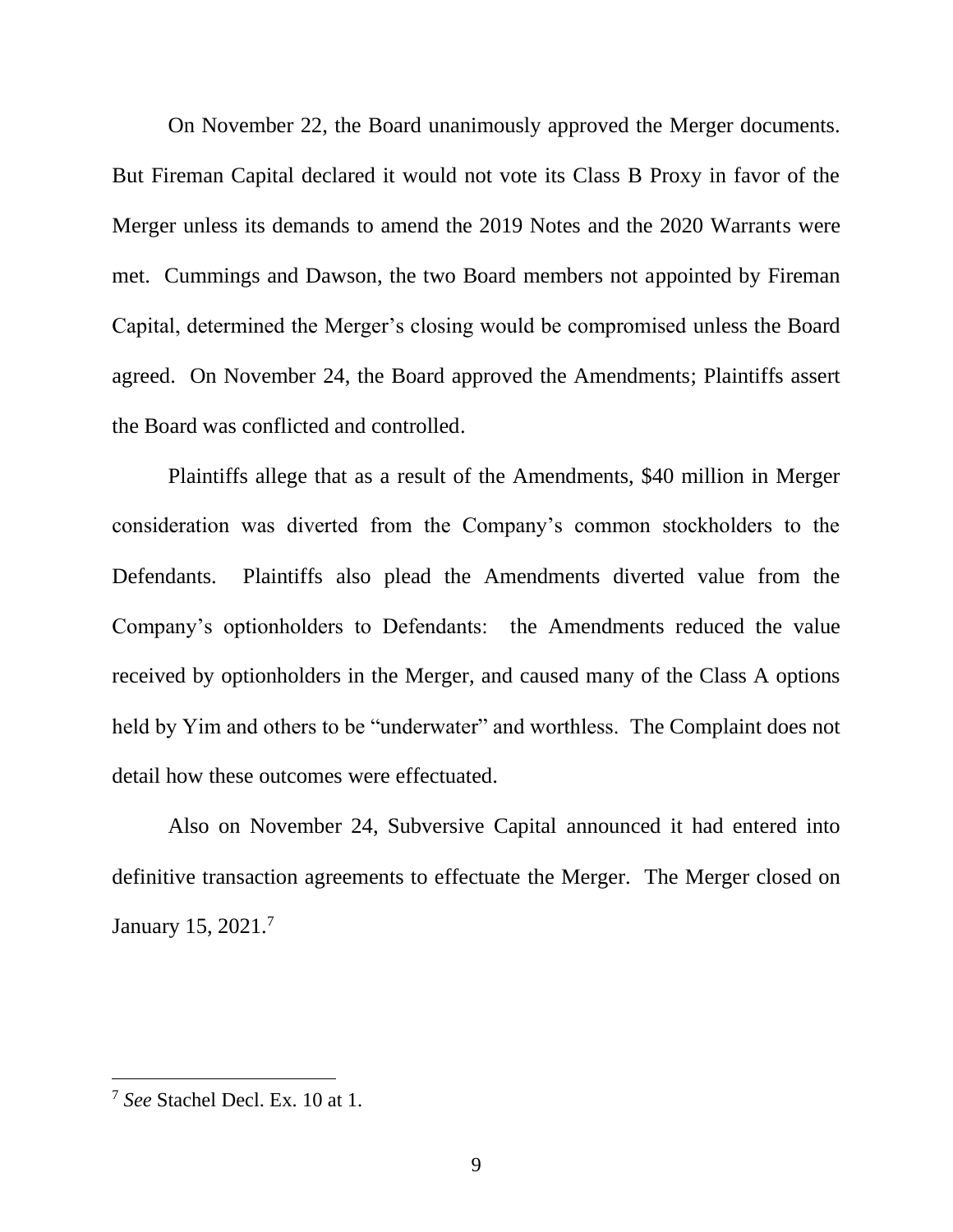### **D. Plaintiffs File This Action.**

Plaintiffs filed their Complaint on March 30.<sup>8</sup> The Complaint asserts four counts, all styled as class action claims on behalf of all the Company's former stockholders. Count I claims Fireman Capital "and its affiliates," as controllers, and the Director Defendants breached their fiduciary duties by approving the Amendments.<sup>9</sup> Count II claims Defendants tortiously interfered with the optionholders' expectancies in their options by approving the Amendments and causing those options to become worthless.<sup>10</sup> Count III claims Fireman Capital, Crocket, and Bassler conspired in connection with the breaches of fiduciary duty alleged in Count I.<sup>11</sup> Count IV claims Fireman Capital, Crocket, and Bassler conspired in connection with the tortious interference alleged in Count II.<sup>12</sup>

The Fireman Entities and Director Defendants (together, the "Moving Defendants") filed the pending motions to dismiss (the "Motions") on April 21 and April 27, respectively.<sup>13</sup> Crocket and Bassler have not yet appeared and did not join the Motions. It appears this is because service on them is not yet complete. 14 The

<sup>12</sup> *Id.* ¶¶ 68–75.

<sup>8</sup> *See generally* Compl.

<sup>9</sup> *Id.* ¶¶ 47–55.

<sup>10</sup> *Id.* ¶¶ 56–60.

 $11$  *Id.* **¶** 61–67.

<sup>13</sup> D.I. 9; D.I. 12.

<sup>14</sup> *See* D.I. 2; D.I. 4.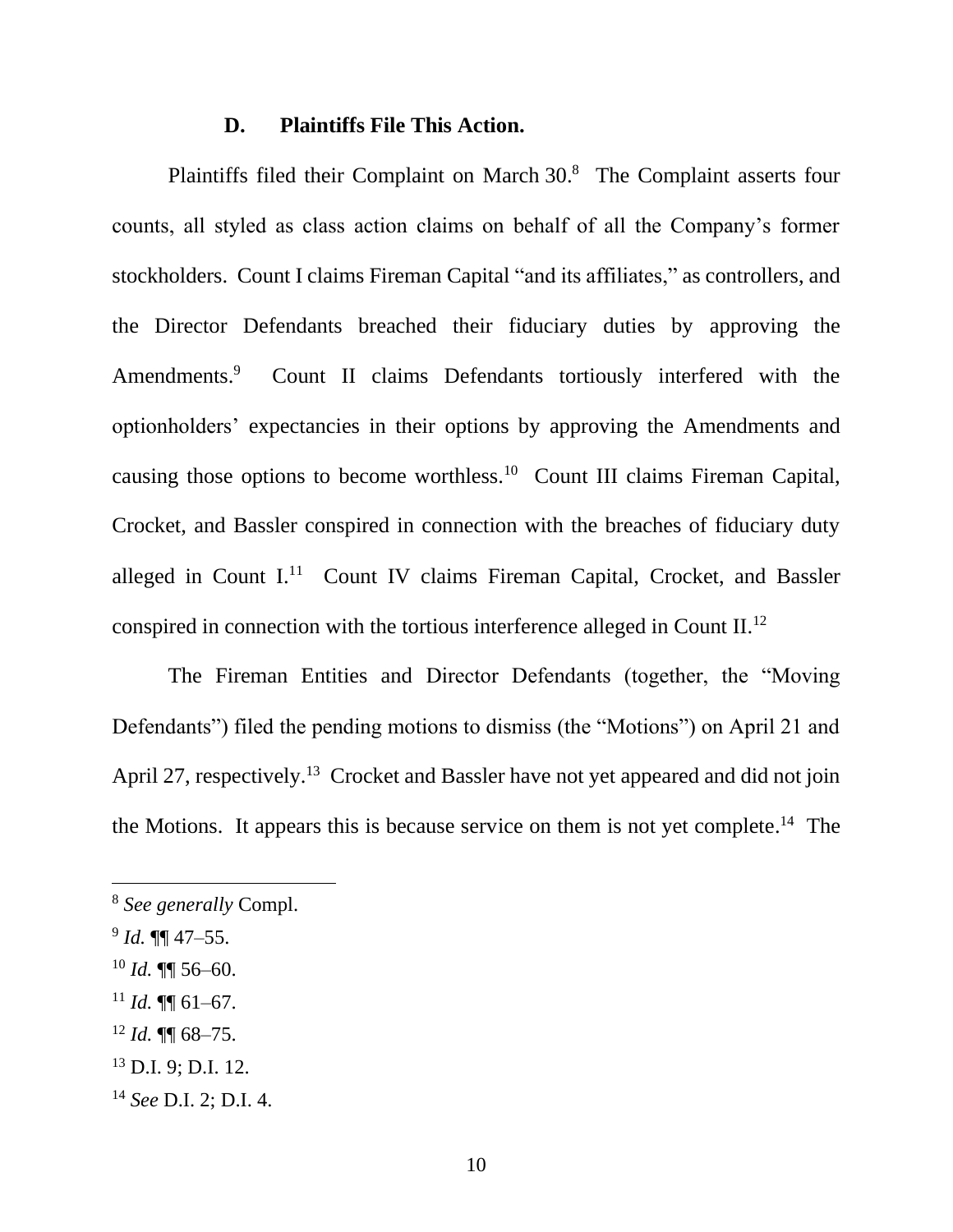Motions argue Plaintiffs' claims are all derivative claims that Plaintiffs lack standing to assert after the Merger. The Motions also argue, in the alternative, that all four counts fail to state claims upon which relief can be granted. The parties briefed the Motions and the Court heard oral argument on November 9.<sup>15</sup>

### **II. ANALYSIS**

The standards governing a motion to dismiss under Court of Chancery Rule 12(b)(6) for failure to state a claim for relief are well settled:

(i) all well-pleaded factual allegations are accepted as true; (ii) even vague allegations are "well-pleaded" if they give the opposing party notice of the claim; (iii) the Court must draw all reasonable inferences in favor of the non-moving party; and ([iv]) dismissal is inappropriate unless the "plaintiff would not be entitled to recover under any reasonably conceivable set of circumstances susceptible to proof."<sup>16</sup>

Thus, the touchstone "to survive a motion to dismiss is reasonable 'conceivability.'"<sup>17</sup> This standard is "minimal"<sup>18</sup> and "plaintiff-friendly."<sup>19</sup> "Indeed, it may, as a factual matter, ultimately prove impossible for the plaintiff to prove his

<sup>15</sup> D.I. 36; D.I. 37 [hereinafter "Hr'g Tr."].

<sup>16</sup> *Savor, Inc. v. FMR Corp.*, 812 A.2d 894, 896–97 (Del. 2002) (citations omitted).

<sup>17</sup> *Cent. Mortg. Co. v. Morgan Stanley Mortg. Cap. Hldgs. LLC*, 27 A.3d 531, 537 (Del. 2011).

<sup>18</sup> *Id.* at 536 (citing *Savor*, 812 A.2d at 896).

<sup>19</sup> *See, e.g.*, *Clouser v. Doherty*, 175 A.3d 86 (Del. 2017) (TABLE); *In re Trados Inc. S'holder Litig.*, 2009 WL 2225958, at \*9 (Del. Ch. July 24, 2009).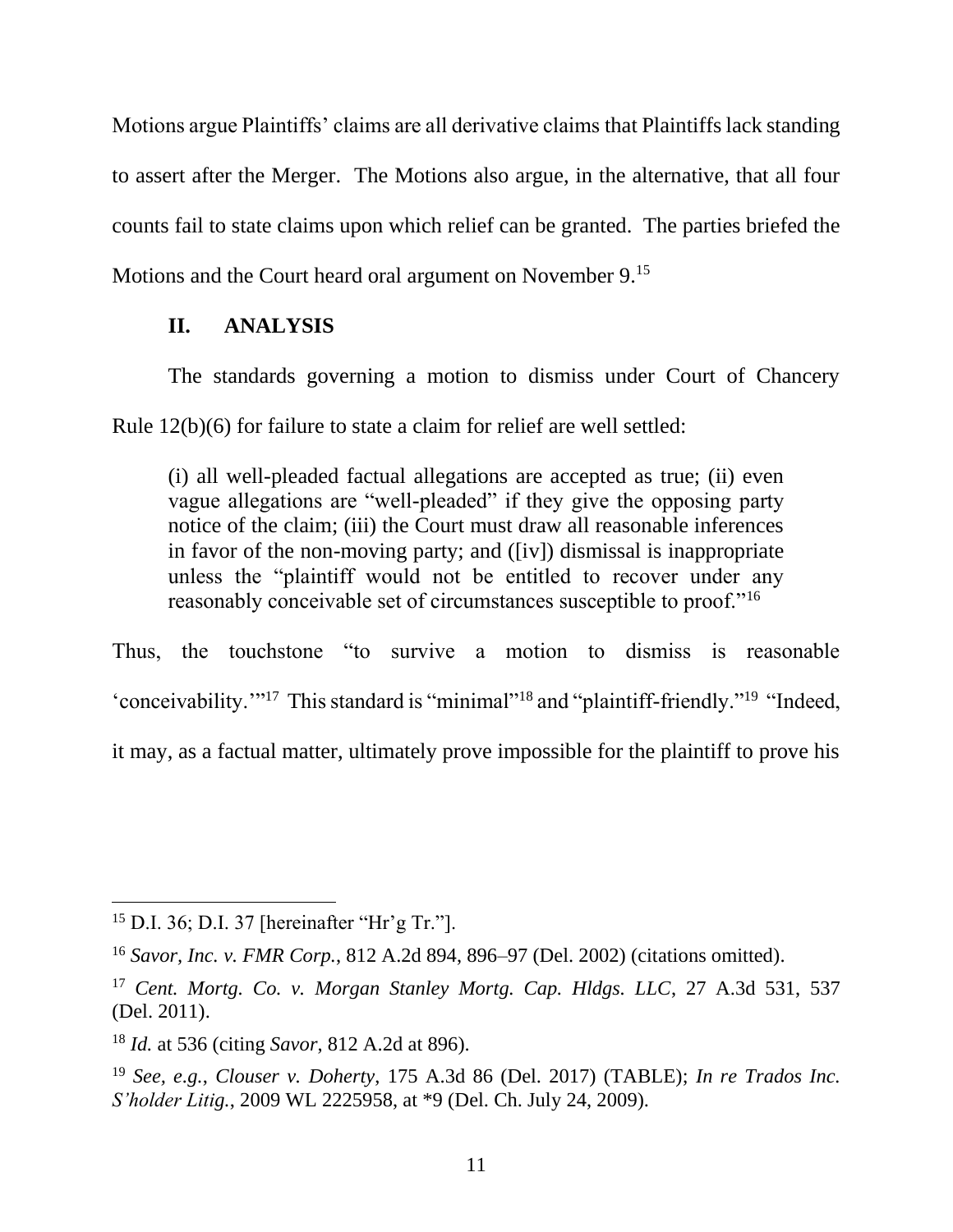claims at a later stage of a proceeding, but that is not the test to survive a motion to dismiss."20

## **A. Plaintiffs' Claims Are Direct Under** *Tooley v. Donaldson, Lufkin & Jenrette, Inc.*<sup>21</sup> **And** *Parnes v. Bally Entertainment Corp.*<sup>22</sup>

The Motions present an important gating issue: whether Plaintiffs' claims are direct or derivative. The Moving Defendants argue Plaintiffs' claims are derivative so they must be dismissed because the Merger extinguished Plaintiffs' derivative standing. Standing is a threshold question, so I address it first.<sup>23</sup>

"A derivative suit enables a stockholder to bring a suit on behalf of the corporation for harm done to the corporation."<sup>24</sup> By contrast, "a stockholder who is directly injured retains the right to bring an individual action for injuries affecting his or her legal rights as a stockholder."<sup>25</sup> In distinguishing between the two, the Court looks at "the nature of the wrong alleged, not merely at the form of words used in the complaint."<sup>26</sup> "Classification of a particular claim as derivative or direct can

<sup>20</sup> *Cent. Mortg.*, 27 A.3d at 536.

<sup>21</sup> 845 A.2d 1031 (Del. 2004).

<sup>22</sup> 722 A.2d 1243 (Del. 1999).

<sup>23</sup> *See Brookfield Asset Mgmt., Inc. v. Rosson*, 261 A.3d 1251, 1262 (Del. 2021).

<sup>24</sup> *Id.* (citing *Tooley*, 845 A.2d at 1036).

<sup>25</sup> *Id.* at 1263.

<sup>26</sup> *Brokerage Jamie Goldenberg Komen Rev Tru U/A 06/10/08 Jamie L Komen Tr. for Komen v. Breyer*, 2020 WL 3484956, at \*7 (Del. Ch. June 26, 2020) (internal quotation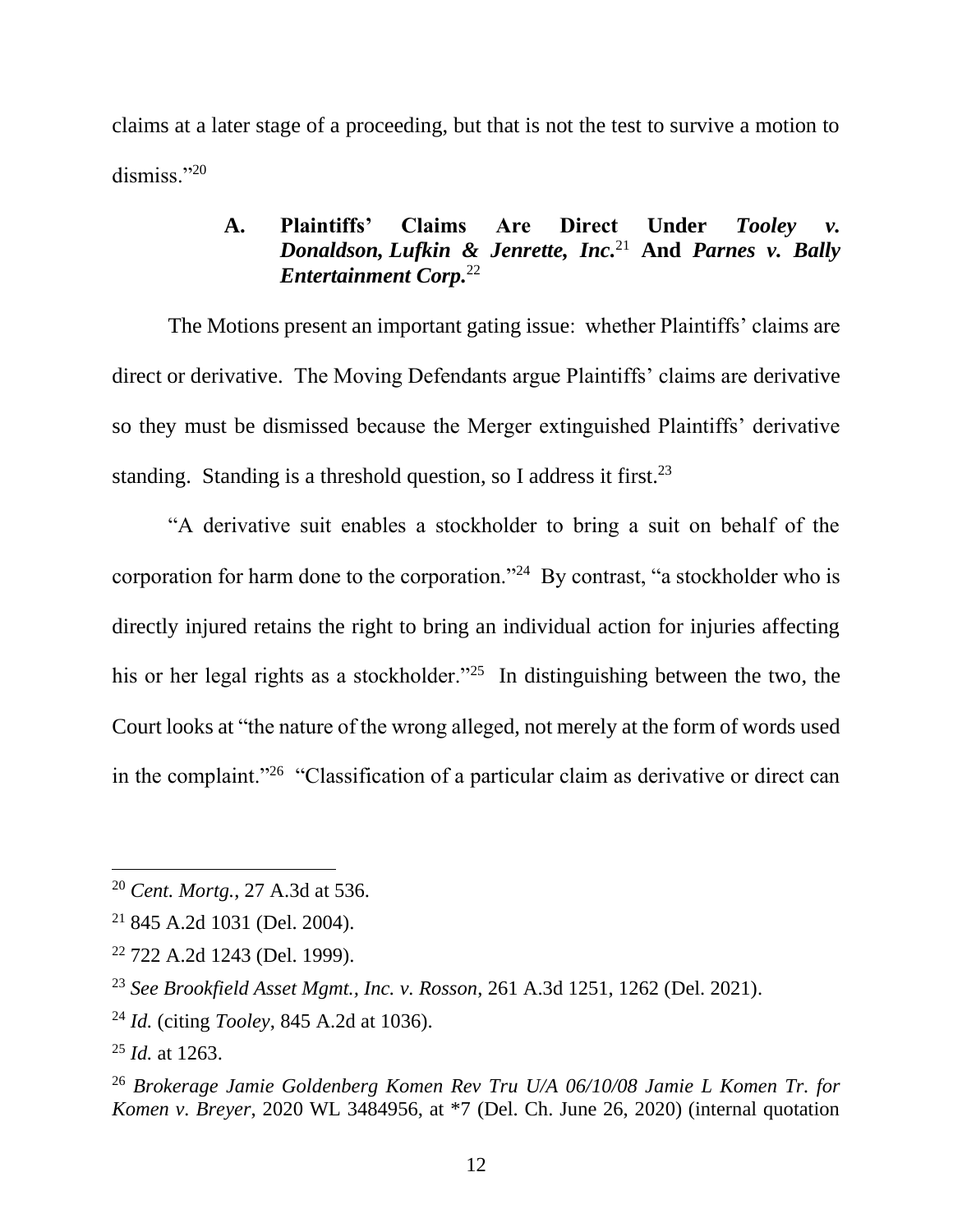be difficult,"<sup>27</sup> and the line "is often a narrow one."<sup>28</sup> "Application of these principles assumes heightened significance in the post-merger context because stockholders typically lose standing to pursue derivative claims when a merger extinguishes their status as stockholders under the continuous ownership rule."<sup>29</sup> Because of this rule, the distinction between direct and derivative claims "is essentially outcome-determinative of any breach of fiduciary duty claims that can be asserted in connection with the merger by the target company stockholders."<sup>30</sup>

marks omitted) (quoting *In re J.P. Morgan Chase & Co. S'holder Litig.*, 906 A.2d 808, 817 (Del. Ch. 2005), *aff'd*, 906 A.2d 766 (Del. 2006)).

<sup>27</sup> *Brookfield*, 261 A.3d at 1263 (citing *Agostino v. Hicks*, 845 A.2d 1110, 1116–17 (Del. Ch. 2004)).

<sup>28</sup> *Kramer v. W. Pac. Indus., Inc.*, 546 A.2d 348, 352 (Del. 1988) (internal quotation marks omitted) (quoting *Abelow v. Symonds*, 156 A.2d 416, 420 (Del. Ch. 1959)).

<sup>29</sup> *Komen*, 2020 WL 3484956, at \*7 (Del. Ch. June 26, 2020) (internal quotation marks omitted) (quoting *In re Straight Path Commc'ns Inc. Consol. S'holder Litig.*, 2018 WL 3120804, at \*10–12 (Del. Ch. June 25, 2018), *aff'd sub nom. IDT Corp. v. JDS1, LLC*, 206 A.3d 260 (Del. 2019) (TABLE)). Though this opinion references other opinions from the *Straight Path* case, I refer to the aforementioned opinion throughout as "*Straight Path*."

<sup>30</sup> *Golaine v. Edwards*, 1999 WL 1271882, at \*4 (Del. Ch. Dec. 21, 1999). Then-Vice Chancellor Strine went on:

Put another way, the individual-derivative distinction comes as close as possible to being a determination of the merits of a claim. By denominating a claim as derivative in this context, the court comes very near to immunizing the defendants from any culpability for the conduct complained of. While the courts may indulge the notion that the claims still "survive" as waste, mismanagement, or unfairness claims for dimunition [sic] of the value of the target, they usually die as a matter of fact.

<sup>. . .</sup>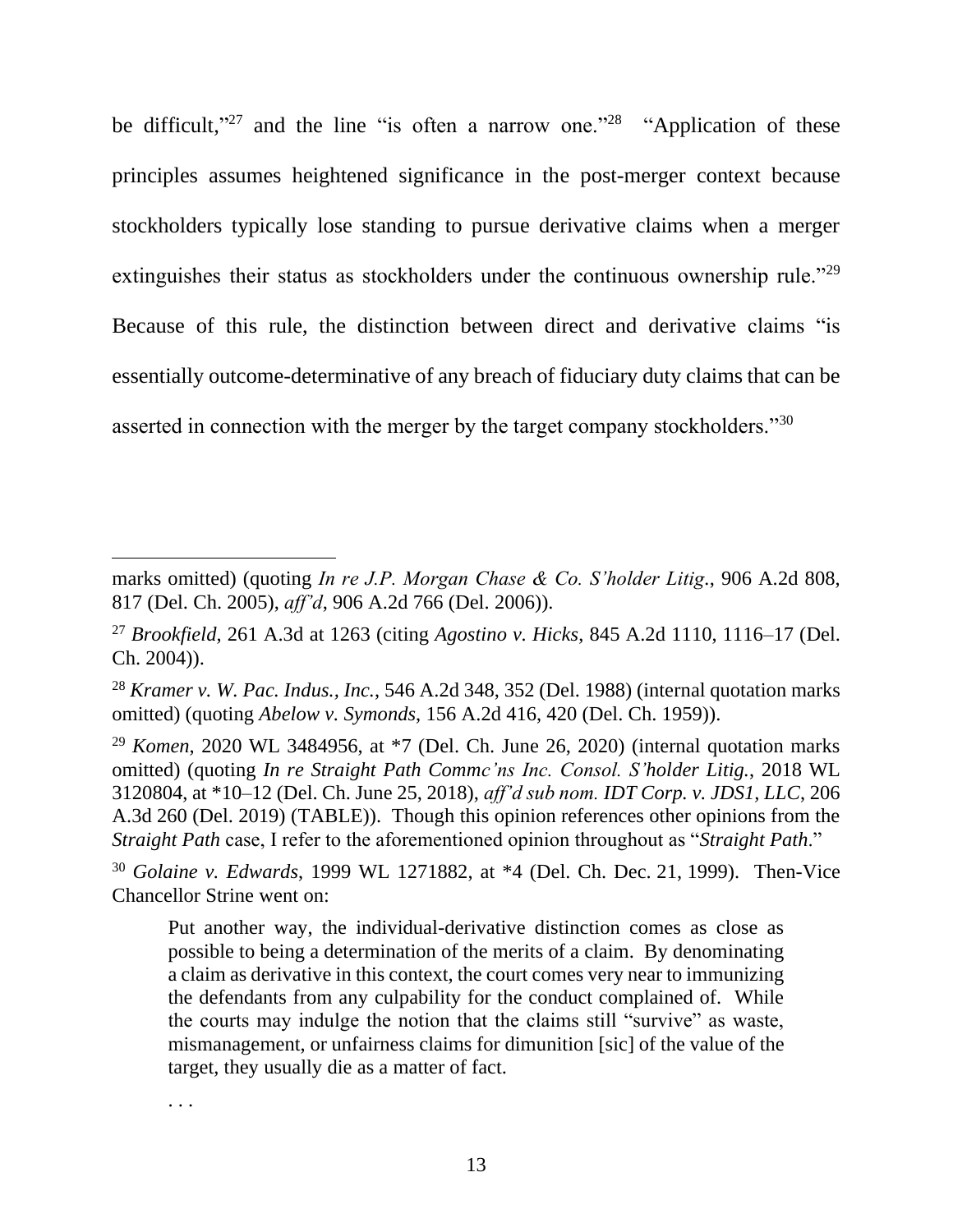So too here: if Plaintiffs' claims are derivative, then the Merger extinguished their standing to sue and I must dismiss them.<sup>31</sup> But in my view, Plaintiffs' claims are direct.

# **1. Distinguishing Between Direct And Derivative Claims**

The Delaware Supreme Court recently reaffirmed *Tooley* as the operative test for whether a claim is direct or derivative.<sup>32</sup> Under *Tooley*, that inquiry must turn solely on the following questions:

- (1) who suffered the alleged harm (the corporation or the suing stockholders, individually); and
- (2) who would receive the benefit of any recovery or other remedy (the corporation or the stockholders, individually)?<sup>33</sup>

"Where all of a corporation's stockholders are harmed and would recover *pro rata*

in proportion with their ownership of the corporation's stock solely because they are

stockholders, then the claim is derivative in nature."<sup>34</sup> By contrast, a stockholder

Thus cloaked within the application of the individual-derivative distinction to post-merger claims is the actual reality of the situation. If the harm alleged is seen as a derivative one, it is nearly certain to be non-compensable. But if the harm alleged is seen as individual, it may be compensable.

*Id.* at \*5.

<sup>31</sup> *See, e.g.*, *In re Primedia, Inc. S'holders Litig.*, 67 A.3d 455, 476 (Del. Ch. 2013) (citing, *inter alia*, *Lewis v. Anderson*, 477 A.2d 1040, 1050 n.19 (Del. 1984), and 8 *Del. C.*  $§ 259(a)$ ).

<sup>32</sup> *See Brookfield*, 261 A.3d at 1263.

<sup>33</sup> *Tooley*, 845 A.2d at 1033.

<sup>34</sup> *Feldman v. Cutaia*, 951 A.2d 727, 733 (Del. 2008).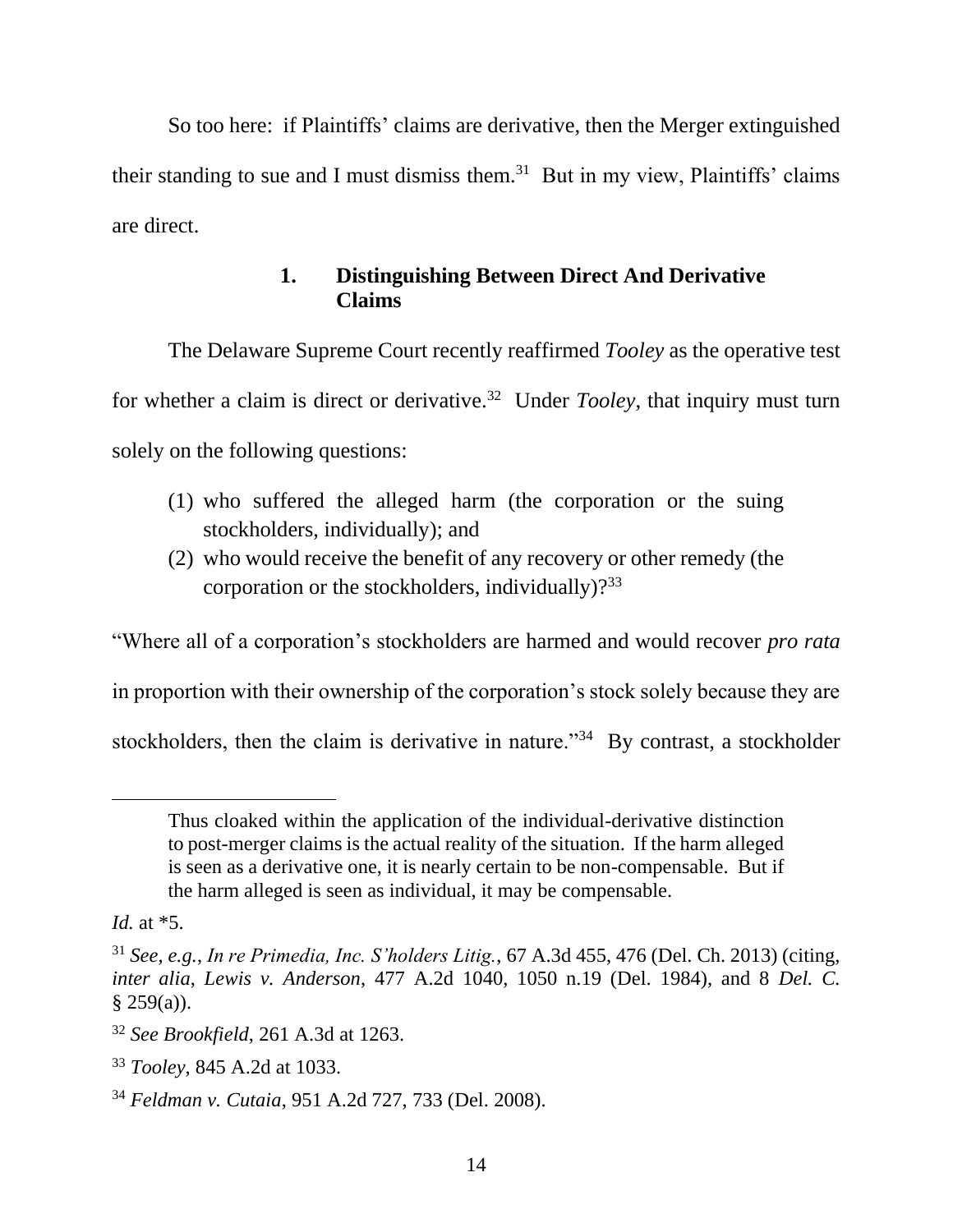pleads a direct claim if he "demonstrate[s] that the duty breached was owed to the stockholder and that he or she can prevail without showing an injury to the corporation."<sup>35</sup>

Plaintiffs invoke *Parnes v. Bally Entertainment Corp.* to argue that their breach of fiduciary duty claims are direct, rather than derivative, because their attack on the Amendments is at bottom an attack on the Merger and its fairness.<sup>36</sup> Here, like the cases that have gone before, it is "difficult to determine whether a stockholder is challenging the merger itself, or alleged wrongs associated with the merger."<sup>37</sup> And so, like the cases that have gone before, I offer my view of the evolution of *Parnes* and its progeny. 38

Delaware law permits a former target stockholder to challenge a merger's fairness or validity through a direct claim, even after that merger extinguished the stockholder's derivative standing. In *Cede & Co. v. Technicolor, Inc.*, <sup>39</sup> our Supreme Court considered a stockholder's standing to bring a direct claim for

<sup>35</sup> *Tooley*, 845 A.2d at 1039.

<sup>36</sup> *See* AB 22–30 (discussing *Parnes* and its progeny).

<sup>37</sup> *Parnes*, 722 A.2d at 1245; *see also Turner v. Bernstein*, 1999 WL 66532, at \*10 (Del. Ch. Feb. 9, 1999) ("As our Supreme Court recently recognized in [*Parnes*], a thin grey line often marks the difference between derivative and individual claims that arise in the merger context.").

<sup>38</sup> *E.g., Komen*, 2020 WL 3484956, at \*8; *Golaine*, 1999 WL 1271882, at \*4–8; *Straight Path*, 2018 WL 3120804, at \*10–12.

<sup>39</sup> 542 A.2d 1182 (Del. 1988).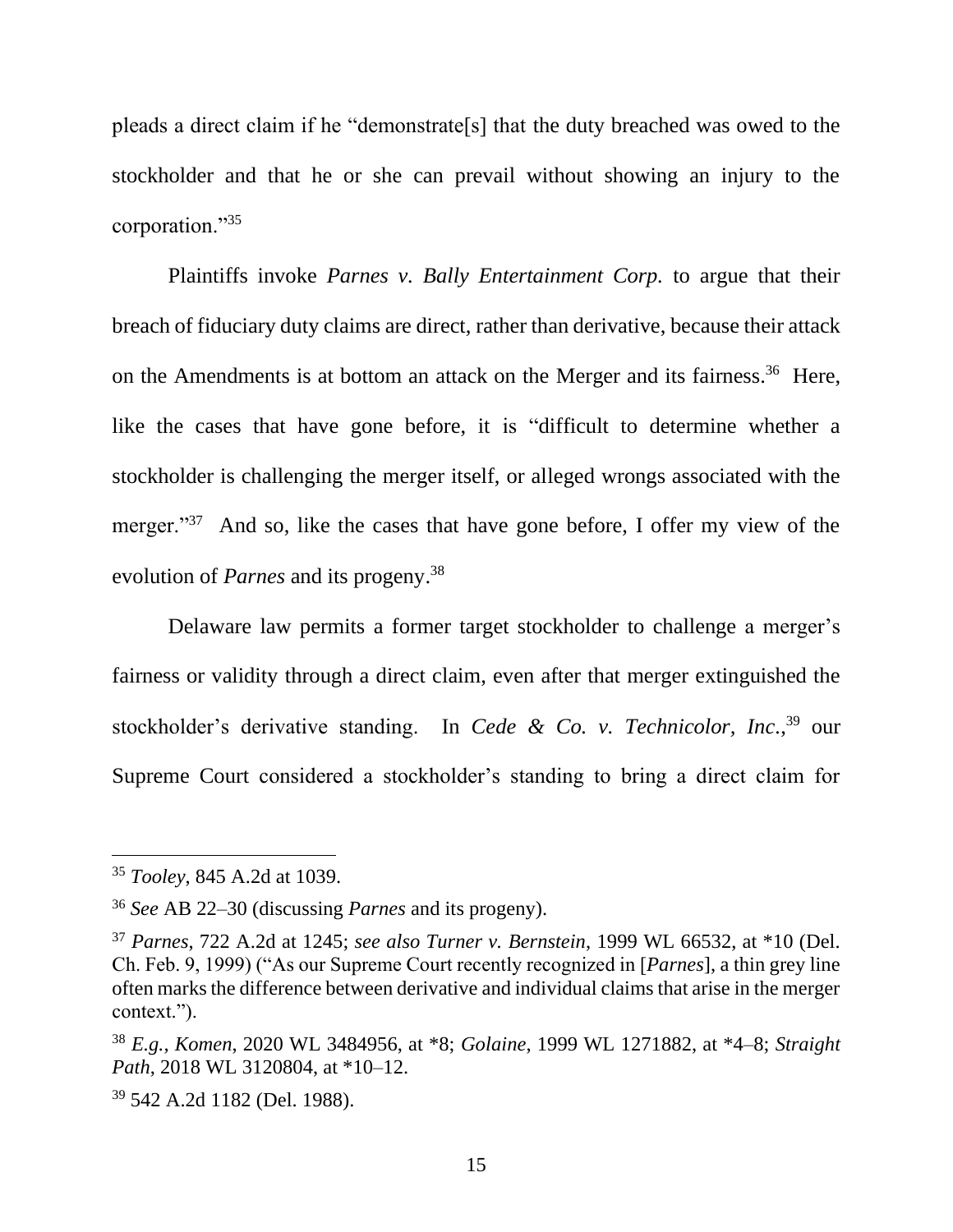rescissory damages based on fraud in the merger, where that stockholder had first filed a statutory appraisal action.<sup>40</sup> The Court held the stockholder's original election of an appraisal action did not deprive it of the right to file a direct claim for "fraud in the merger." 41 *Kramer v. Western Pacific Industries*, <sup>42</sup> decided two months later, explained *Cede* as properly focused on challenges to a merger's fairness:

As recognized by this Court in [*Cede*], direct attacks against a given corporate transaction (attacks involving fair dealing or fair price) give complaining shareholders standing to pursue individual actions even after they are cashed-out through the effectuation of a merger. Specifically, this Court stated that "no one would assert that a former owner suing for loss of property through deception or fraud has lost standing to right the wrong that arguably caused the owner to relinquish ownership or possession of the property."<sup>43</sup>

*Kramer* offered a counterpoint. The *Kramer* plaintiff argued that his claim

the defendants "divert[ed] to themselves" merger consideration through golden

parachutes and stock options at the expense of minority stockholders was direct, not

This Court, in *Lewis*, set forth two exceptions in the merger context to its holding that only a current shareholder has standing to maintain an action that is derivative in nature: (i) if the merger itself is the subject of a claim of fraud, being perpetrated merely to deprive shareholders of the standing to bring a derivative action; or (ii) if the merger is in reality merely a reorganization which does not affect plaintiff's ownership in the business enterprise.

*Id.* (citing *Lewis*, 477 A.2d at 1046 n.10).

<sup>40</sup> *Id.* at 1186.

<sup>41</sup> *Id.* 1188.

<sup>42</sup> 546 A.2d 348.

<sup>43</sup> *Id.* at 354 (alterations omitted) (quoting *Cede*, 542 A.2d at 1188). *Kramer* also noted the two exceptions articulated in *Lewis v. Anderson*: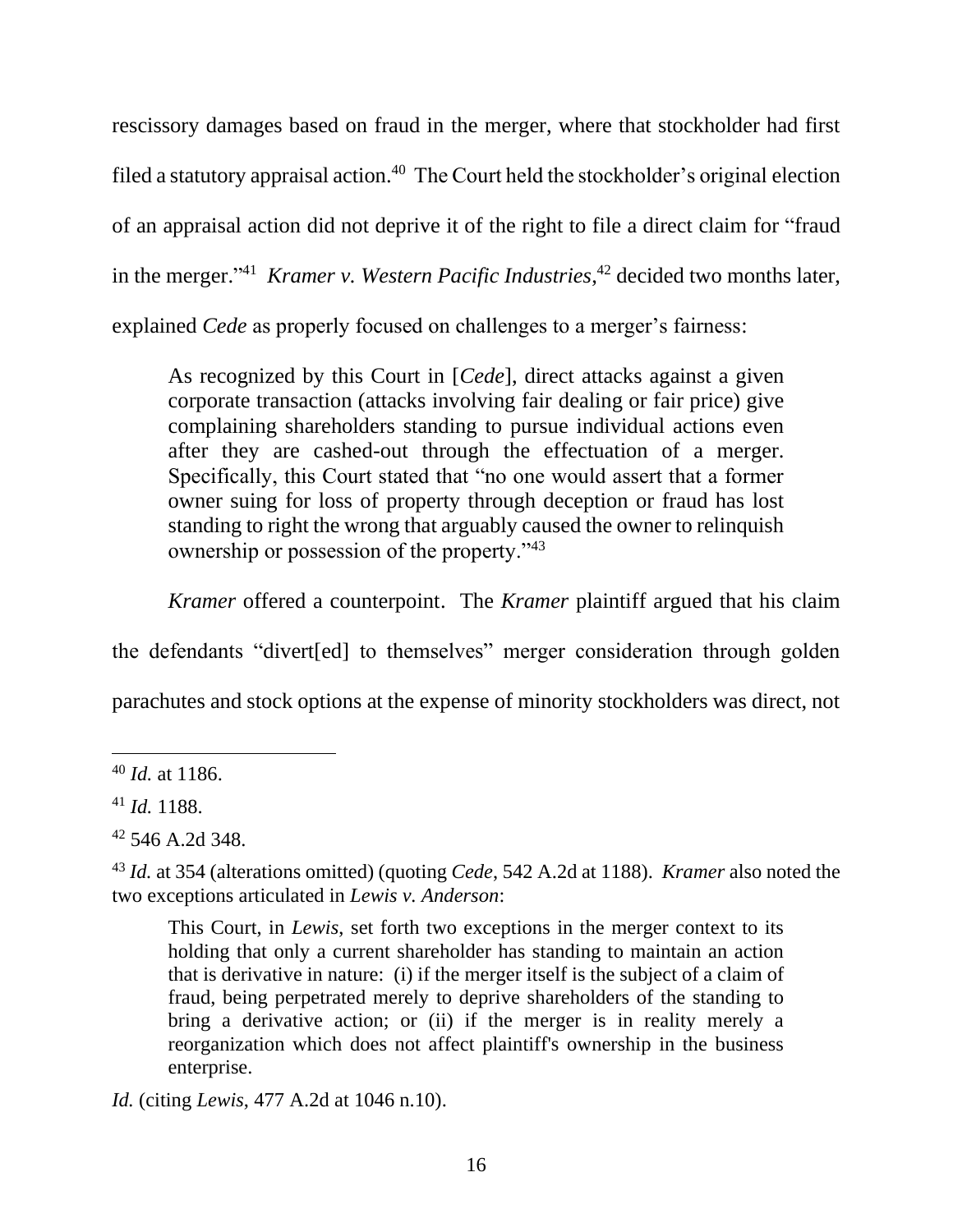derivative.<sup>44</sup> He did not challenge "the fairness of the price offered in the merger or the manner in which the merger agreement was negotiated," or "allege that the merger price was unfair or that the merger was obtained through unfair dealing."<sup>45</sup> Rather:

His principal contention for sustaining an individual, as distinguished from a derivative, claim is that the effect of the defendants' acts of waste was to reduce the common shareholders' net distributive share of an otherwise adequate tender offer price paid by [the acquirer] for taking [the target] private.  $46<sup>46</sup>$ 

Our Supreme Court characterized that claim as one of "mismanagement resulting in corporate waste," which, "if proven, represents a direct wrong to the corporation," felt only indirectly by its stockholders.<sup>47</sup> On that basis, *Kramer* concluded such a claim was derivative and dismissed it because after the merger, the plaintiff lacked standing.

A decade later in *Parnes*, our Supreme Court preserved direct standing for former target stockholders attacking the fairness of a merger by attacking a side transaction.<sup>48</sup> To state such a direct claim, "a stockholder must challenge the validity

<sup>44</sup> *Id.* at 350.

<sup>45</sup> *Parnes*, 722 A.2d at 1245 (discussing *Kramer*); *see also Kramer*, 546 A.2d at 350 n.2, 354.

<sup>46</sup> *Kramer*, 546 A.2d at 350 n.2.

<sup>47</sup> *Id.* at 353.

<sup>48</sup> 722 A.2d at 1245–6.

*Parnes* was decided before *Tooley* and its elimination of the special injury test. But the *Tooley* Court viewed *Parnes* favorably, noting "[t]he proper analysis has been and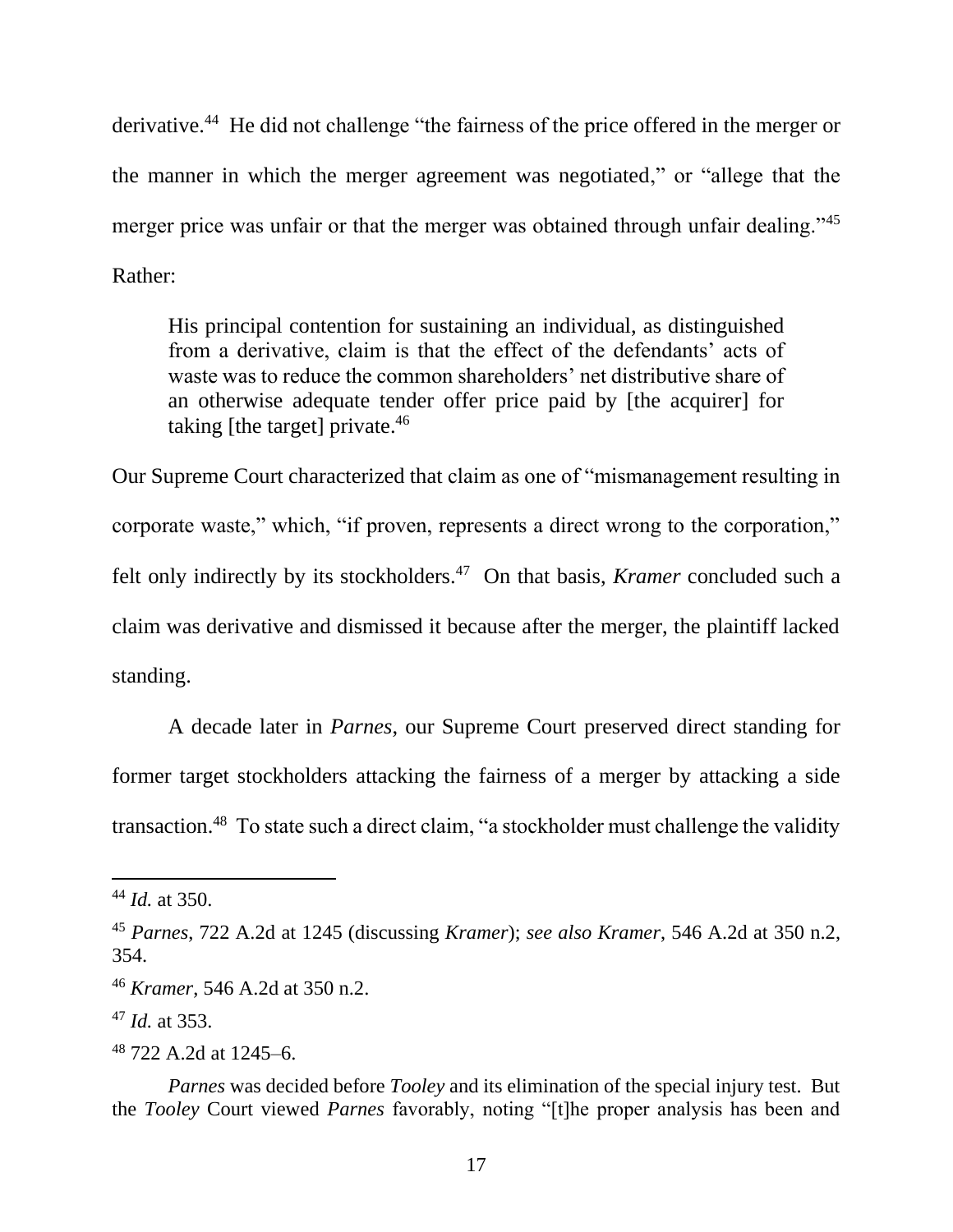of the merger itself, usually by charging the directors with breaches of fiduciary duty resulting in unfair dealing and/or unfair price."<sup>49</sup> Parnes relied on *Kramer* to distinguish a "derivative claim for mismanagement related to a merger" from a "direct claim for unfairness in the merger terms."<sup>50</sup> The *Parnes* plaintiff claimed the target company's chairman, who controlled the merger negotiations, insisted on a series of side payments in exchange for his support of any potential merger transaction.<sup>51</sup> He made his demands known to all potential acquirers, potentially driving away superior bids.<sup>52</sup> The Court reasoned the plaintiff adequately alleged that (1) the chairman "breached his fiduciary duty of loyalty by preferring himself over [the target company] and its stockholders," and (2) the other directors breached

should remain that stated in [*Grimes v. Donald*,] *Kramer* and *Parnes*. That is, a court should look to the nature of the wrong and to whom the relief should go." *Tooley*, 845 A.2d at 1039. The Delaware Supreme Court's most recent decision on this subject, *Brookfield Asset Management, Inc. v. Rosson*, which overruled *Gentile v. Rossette*, twice quoted this excerpt from *Tooley* and left *Parnes* in place. *See Brookfield*, 261 A.3d at 1264 n.48, 1273 (quoting *Tooley*, 845 A.2d at 1039); *see also El Paso Pipeline GP Co., L.L.C. v. Brinckerhoff*, 152 A.3d 1248, 1251 (Del. 2016) ("Under our law, equity holders confronted by a merger in which derivative claims will pass to the buyer have the right to challenge the merger itself as a breach of the duties they are owed." (citing *Parnes*, 722 A.2d at 1245)).

<sup>49</sup> *Parnes*, 722 A.2d at 1245 (citing *Kramer*, 546 A.2d at 354, and *Weinberger v. UOP, Inc.*, 457 A.2d 701 (Del. 1983)); *see also Feldman*, 951 A.2d at 734–35 ("In *Kramer*, our analysis recognized that claims of mismanagement resulting in a decrease in the value of corporate stock are derivative in nature, while 'attacks involving fair dealing or fair price' in a corporate transaction are direct in nature." (quoting *Kramer*, 546 A.2d at 354)).

<sup>50</sup> *Parnes*, 722 A.2d at 1245 (citing *Kramer*, 546 A.2d at 351–54).

<sup>51</sup> *See id.* at 1245–46.

<sup>52</sup> *See id.*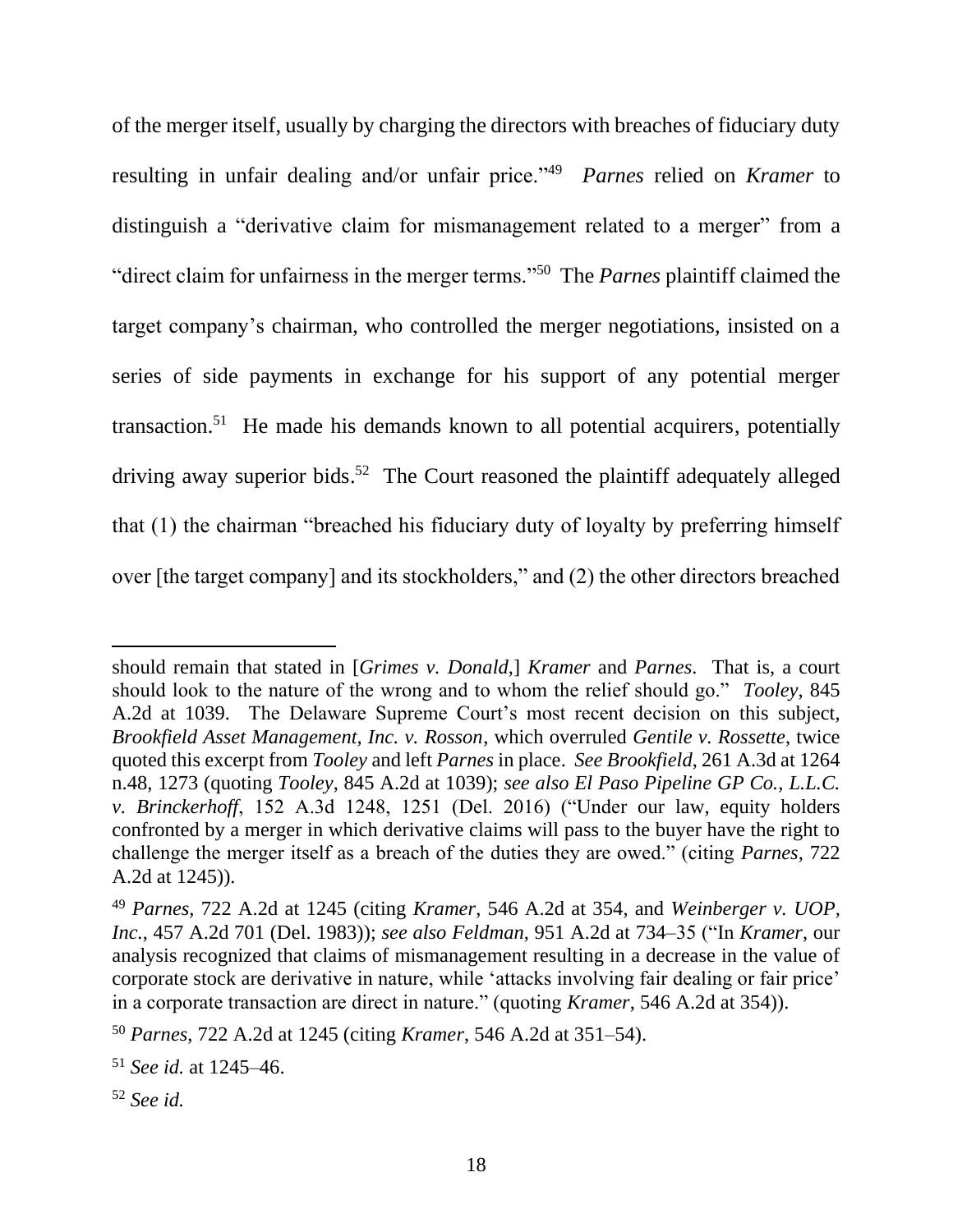their duties of loyalty by "acquiescing in [the chairman's] self-interested negotiations and by approving a merger at an unfair price."<sup>53</sup> On that basis, *Parnes* concluded the plaintiff challenged the fairness of the merger's process and price, and so stated a direct claim.<sup>54</sup> Our Supreme Court recently discussed the difference between *Parnes* and *Kramer*:

Although the [*Kramer*] plaintiff alleged that wrongful transactions associated with the merger reduced the amount paid to the target's stockholders, "it did not allege that the merger price was unfair or that the merger was obtained through unfair dealing." That "such a claim is asserted in the context of a merger does not change its fundamental nature." Thus, in *Kramer* what the plaintiff failed to plead was a challenge to the merger itself rather than attack the side benefits secured by some merger participants.<sup>55</sup>

In short, the *Parnes* plaintiff succeeded where the *Kramer* plaintiff did not because

the *Parnes* claim attacked both the side benefits and the fairness of the merger itself.

I review *Parnes* and its progeny for guidance in identifying direct attacks on

a merger through side transactions, recognizing that "Delaware Courts have

<sup>53</sup> *Id.* at 1246.

<sup>54</sup> *See id.* at 1245–46; *see also Brookfield*, 261 A.3d at 1272 ("Then came our decision in [*Parnes*], where the plaintiff alleged that the Chairman and CEO of Bally wrongfully required that corporate assets be transferred to him in order to obtain his consent in proceeding with a merger. This Court concluded that such allegations directly challenged the fairness of the process and the price in the merger." (footnotes omitted) (citing *Parnes*, 722 A.2d at 1245)).

<sup>55</sup> *Morris v. Spectra Energy P'rs (DE) GP, LP*, 246 A.3d 121, 132 (Del. 2021) (footnotes omitted) (quoting *Parnes*, 722 A.2d at 1245).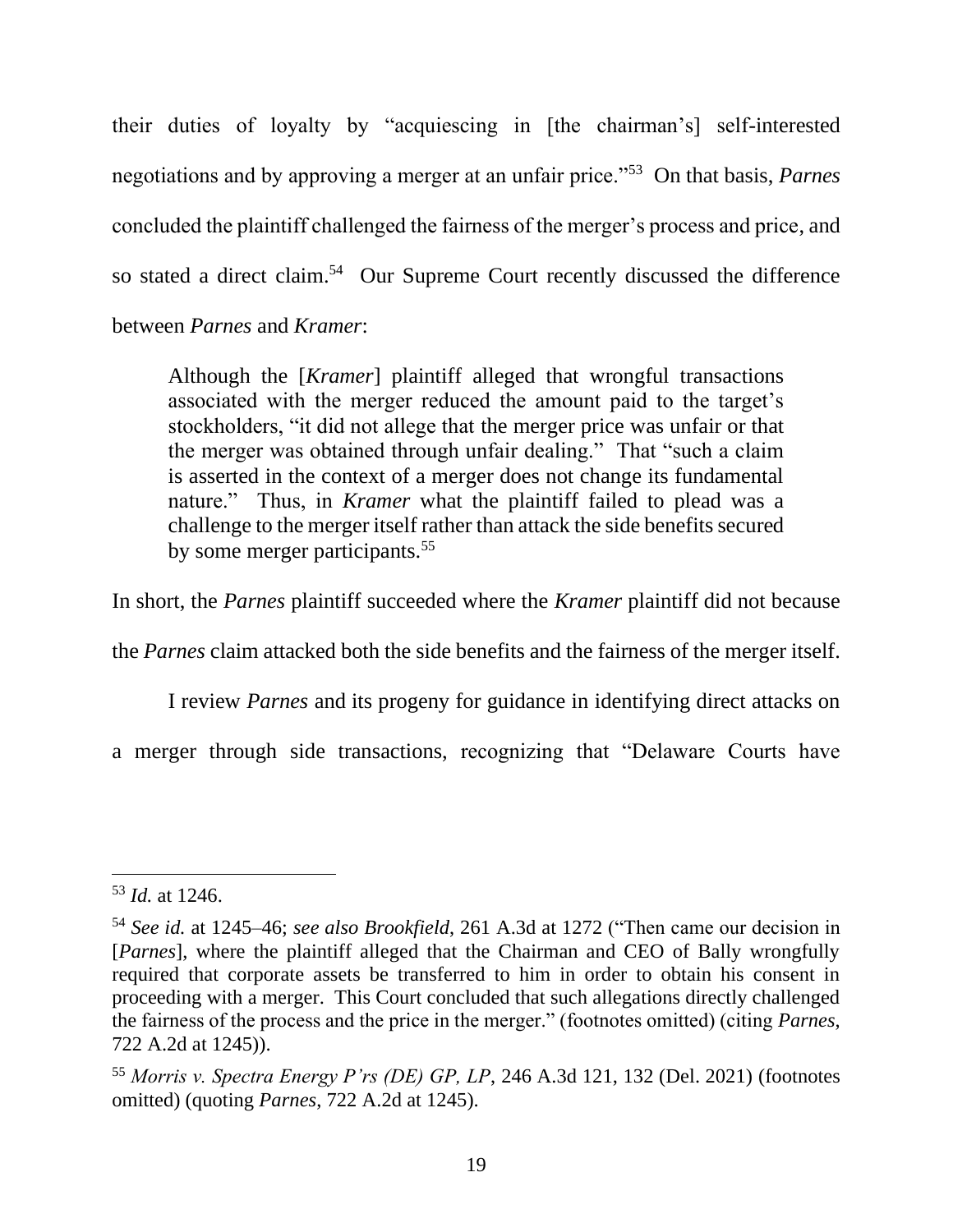interpreted the *Parnes* exception very narrowly."<sup>56</sup> First, shortly after *Parnes*, then-Vice Chancellor Strine offered guidance on the distinction between an attack on merger fairness and a peripheral attack in *Golaine v. Edwards*. 57 The *Golaine* plaintiff challenged a \$20 million fee payment to KKR, a major target company stockholder.<sup>58</sup> The Court made three critical factual observations as to why this payment did not affect the merger's fairness, which support three gating principles for direct attacks on side transactions. 59

First, the \$20 million payment was immaterial in the context of the \$8.3 billion merger; even if that payment was wrongfully directed to KKR, its absence did not

<sup>56</sup> *In re NYMEX S'holder Litig.*, 2009 WL 3206051, at \*10 (Del. Ch. Sept. 30, 2009).

<sup>57</sup> 1999 WL 1271882, at \*4 (noting that "side transactions" with large stockholders are common in the merger context).

<sup>58</sup> *Id.* at \*1.

<sup>59</sup> *See Golaine*, 1999 WL 1271882, at \*78; *see also Carsanaro v. Bloodhound Techs., Inc.*, 65 A.3d 618, 662 (Del. Ch. 2013) ("[In *Golaine*,] Chancellor Strine held that under *Kramer* and *Parnes*, a plaintiff only can state an individual claim if the complaint pleads that the side payments gave rise to a pleadings stage inference that the merger consideration was unfair."), *abrogated on other grounds by El Paso*, 152 A.3d at 1264.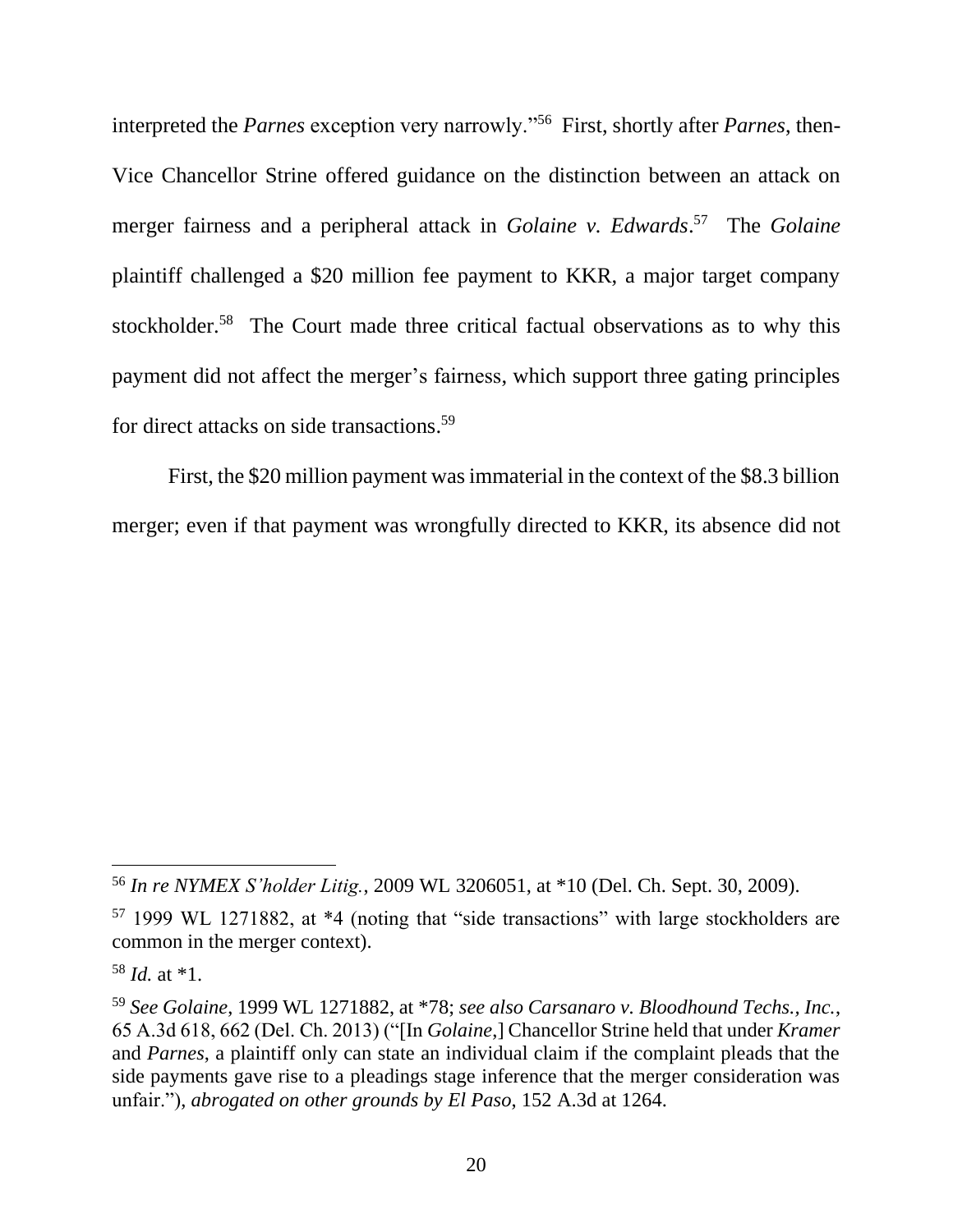affect the merger price's fairness.<sup>60</sup> A claim for diverted merger consideration must challenge a material amount to be direct.<sup>61</sup>

Second, the payment to KKR did not come out of stockholders' pockets, but rather increased the acquiror's total acquisition costs.<sup>62</sup> "[I]f plaintiffs fail to allege facts that convince the court that the side transactions rendered the underlying [merger] unfair to the target's stockholders and instead simply allege that the acquiror's cost of acquisition was made higher, the plaintiffs fail to state an individual claim."<sup>63</sup>

<sup>60</sup> *See Golaine*, 1999 WL 1271882, at \*7–8 ("Distilled to its essence, the complaint alleges that KKR received additional merger consideration of \$20 million that should have been shared with [target's] other stockholders. If the \$20 million had been shared in this fashion, [target] shareholders would have received [0].906179, rather than [0].904, of a[n] [acquiror's] share, for each of their [target] shares ... This equals 2/10 of 1% of the total merger consideration received by the non-KKR stockholders of [target]. At the outset, therefore, let me express my doubt that the \$20 million fee wagged the \$8.3 billion merger dog. The \$20 million seems quite immaterial in the scheme of things. The allegations of the complaint do little to persuade me otherwise.").

<sup>61</sup> *E.g.*, *id.*; *Dieterich v. Harrer*, 857 A.2d 1017, 1027 (Del. Ch. 2004) ("Further, as Vice Chancellor Strine noted in [*Golaine*], *Parnes* simply means that a shareholder makes a direct claim by alleging that director conduct in a transaction that eliminates shareholders is so egregious as to materially affect the price paid in that transaction." (footnote omitted)).

<sup>62</sup> *Golaine*, 1999 WL 1271882, at \*9 ("Under the facts pled in the complaint, the only party that seems to have been adversely affected by the deal in real terms is [the acquiror]. Under our case law, the claim is therefore at best a derivative one alleging that [the target] became \$20 million less valuable upon the payment to KKR, a claim that no one likely has standing to raise.").

<sup>63</sup> *Id.* at \*5.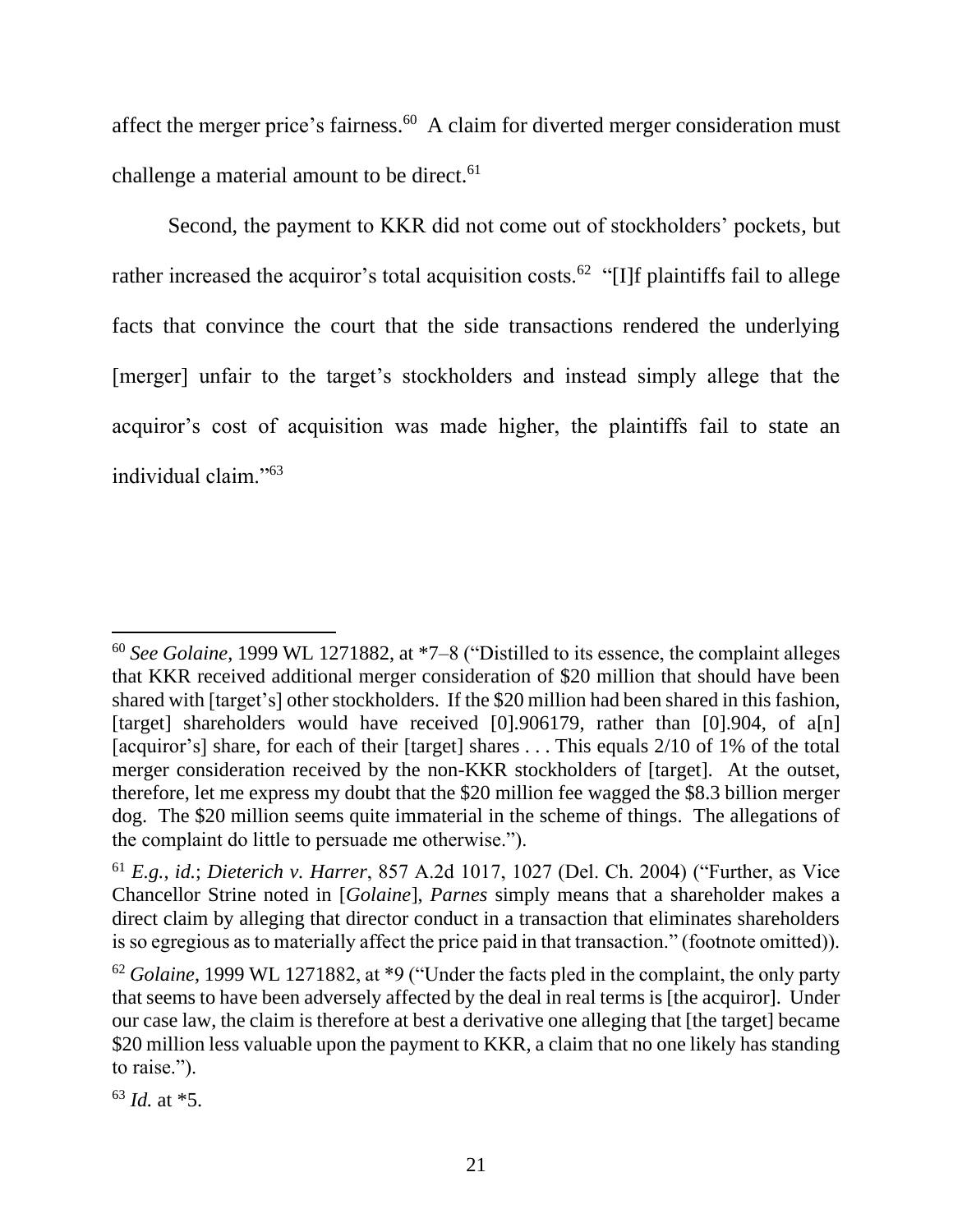Third, consideration-diminishing side payments must be "improper" to be actionable in a direct claim.<sup>64</sup> But distinguishing side payments that "improperly" divert merger proceeds and thus taint the merger's fairness from "proper" diversions of merger proceeds is a strange exercise. Surely every plaintiff would contend that any diversion of merger consideration to an insider is improper. *Golaine* offered an illustration that bears repeating:

It cannot be that the mere fact that an insider (or the affiliate of an insider) received a payment in connection with the merger in itself provides a sufficient basis for a target stockholder plaintiff to state an individual claim based on the simple syllogism that:

- 1. the payment was part of the total consideration the acquiror was willing to pay;
- 2. the target board had a duty to ensure that the payment's worth was spread equally to all the stockholders; and
- 3. the target board's failure to do so therefore constituted unfair dealing tainting the merger.

This syllogism is nearly identical to the principal argument advanced by the plaintiff in *Kramer*. . . . The Court emphatically rejected this argument, which was premised in part on the payment of eighteen million dollars of allegedly excessive or unnecessary merger fees and expenses.

Under *Parnes* and *Kramer*, the target stockholder plaintiff must, at the very least, *allege facts showing that the side payment improperly diverted proceeds that would have, if the defendant directors had acted properly, ended up in the consideration paid to the target stockholders*. 65

<sup>64</sup> *Id.* at \*7, \*9; *see also NYMEX*, 2009 WL 3206051, at \*10 (discussing *Parnes*).

<sup>65</sup> *Golaine*, 1999 WL 1271882, at \*9 (footnotes and alterations omitted) (emphasis added); *accord Houseman v. Sagerman*, 2014 WL 1600724, at \*13 (Del. Ch. Apr. 16, 2014) ("To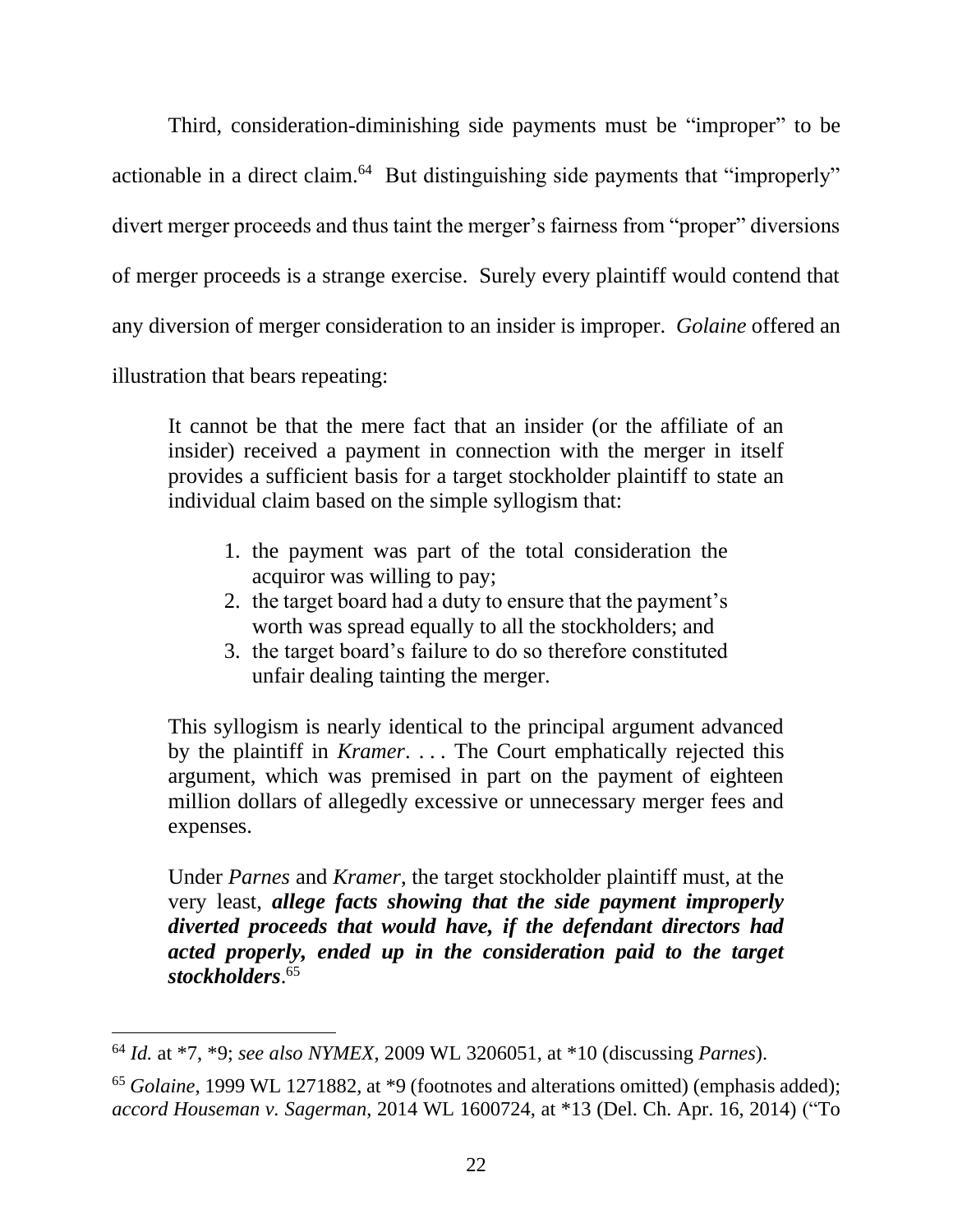*Golaine* observed that this distinction turns, in large part, on the merits of a plaintiff's underlying breach of fiduciary duty claim: "The analysis of whether such side transactions tainted the fairness of the transaction to the target stockholders becomes in large measure a judgment about whether it was appropriate or not for those side transactions to occur."<sup>66</sup> Thus, "*Parnes* can be straightforwardly read as stating the following basic proposition: a target company stockholder cannot state a claim for breach of fiduciary duty in the merger context unless he adequately pleads that the merger terms were tainted by unfair dealing."<sup>67</sup>

I read *Golaine* to offer three ways in which a side transaction must differ from its syllogism in order for an attack on the transaction to constitute a direct attack on the merger's fairness. 68 The side transaction must divert assets stockholders were

survive a motion for judgment on the pleadings, the plaintiff must plead facts supporting an inference that the side payment represented an *improper* diversion and that, absent the impropriety, the consideration would have gone to the stockholders: such a pleading states a direct claim against the defendant directors.").

<sup>66</sup> *Golaine*, 1999 WL 1271882, at \*6.

<sup>67</sup> *Id.* at \*7.

<sup>68</sup> *See id.* at \*6–9; *see also Straight Path*, 2018 WL 3120804, at \*10 ("The difficulty lies in distinguishing between challenges to the merger itself and challenges to mere wrongs associated with the merger. The former state direct claims; the latter, if sufficiently remote from the merger itself, give rise to derivative claims, which target stockholders typically cannot pursue post-merger." (footnotes and internal quotation marks omitted) (quoting *Parnes*, 722 A.2d at 1245)).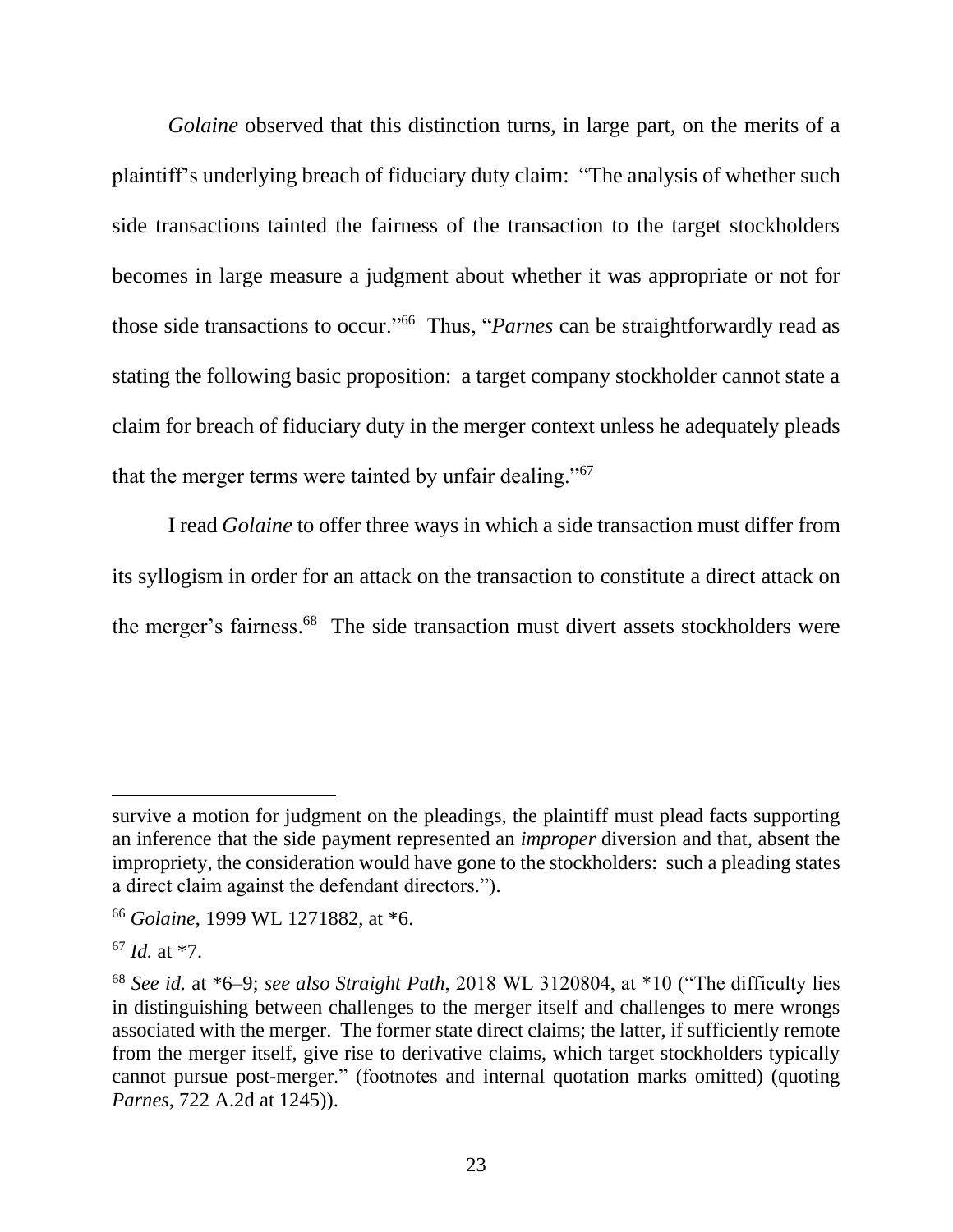otherwise going to receive. 69 The side transaction's effect on the merger's price or process<sup>70</sup> must be material, so as to have affected the merger's fairness.<sup>71</sup> And the diversion must be "improper," as gauged under essentially a merits inquiry, turning on whether the side transaction was a product of misconduct like a breach of fiduciary duty.<sup>72</sup> Merely "mentioning a merger in the complaint does not talismanically create a direct action. Instead, there must be a causal link between the breach complained of and the ultimate unfairness of the merger."<sup>73</sup>

Three recent cases applied *Golaine*'s indicia of an attack on merger fairness via a side transaction, searching for a material, improper diversion of merger

<sup>69</sup> *See, e.g.*, *Golaine*, 1999 WL 1271882, at \*9 (noting that the alleged side transaction did not "[take] anything off the table that would have otherwise gone to all the [target] stockholders.").

<sup>70</sup> After *Parnes* and *Golaine*, this Court wondered aloud "whether an individual claim could exist only if the process were so unfair as to have resulted in an unfair price," or whether an unfair process (resulting in a sub-market but perhaps still fair price) could support a direct claim under *Parnes*. *In re Ply Gem Indus., Inc. S'holders Litig.*, 2001 WL 755133, at \*5 (Del. Ch. June 26, 2001); *see also Carsanaro*, 65 A.3d at 663 (discussing *Golaine* and *Ply Gem*). Noting that *Parnes* discussed "unfair price *and/or* unfair process," the Court in *Ply Gem* suggested unfair process alone was enough. *See Ply Gem*, 2001 WL 755133, at \*5 (citing *Parnes*, 722 A.2d at 1245). "I need not attempt to resolve this dispute because under *Golaine*'s more restrictive view, the [Amendments] diverted a sufficient quantum of merger proceeds to support an inference that the consideration was unfair to the holders of common stock." *Carsanaro*, 65 A.3d at 663.

<sup>71</sup> *See, e.g.*, *Golaine*, 1999 WL 1271882, at \*8.

<sup>72</sup> *See id.* at \*6–7 (discussing *Parnes*); *see also Houseman*, 2014 WL 1600724, at \*13.

<sup>73</sup> *NYMEX*, 2009 WL 3206051, at \*10 (footnotes, alterations, and internal quotation marks omitted) (quoting *Dieterich*, 857 A.2d at 1027).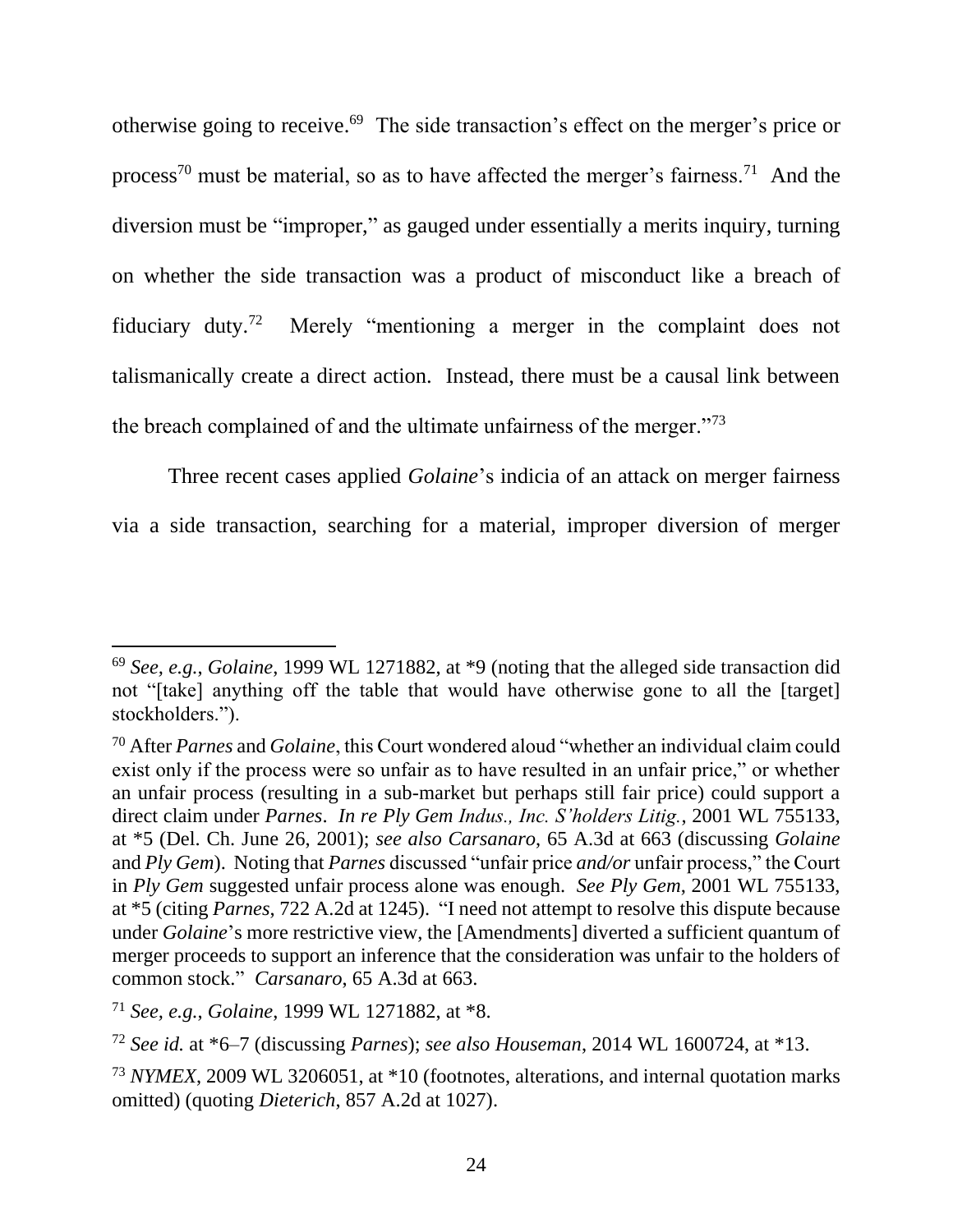consideration from target stockholders. In *Houseman v. Sagerman*<sup>74</sup> and *In re Straight Path Communications Inc. Consolidated Stockholder Litigation*, <sup>75</sup> the plaintiff successfully stated a direct claim. *Brokerage Jamie Goldenberg Komen Rev Tru U/A 06/10/08 Jamie L Komen Trustee for the Benefit of Komen v. Breyer* dismissed the plaintiff's claim as derivative.<sup>76</sup>

In *Houseman*, the challenged side transaction was the target board's amendment of its stock option plan "to treat stock options as common stock upon a change in control, and to vest warrants which would otherwise have lapsed."<sup>77</sup> In doing so, the target's board "divert[ed] to directors over \$300,000 (and perhaps significantly more) of the previously-negotiated merger consideration."<sup>78</sup> The board decided to enter into the allegedly self-dealing side transaction after the merger price had been fixed, so "the extracted payments necessarily came at the expense of other [target] stockholders," calling the fairness of the merger consideration into question.<sup>79</sup> Both the underlying warrants and their renegotiation "arose in a context

<sup>74</sup> 2014 WL 1600724.

<sup>75</sup> 2018 WL 3120804.

<sup>76</sup> 2020 WL 3484956.

<sup>77</sup> 2014 WL 1600724, at \*13.

<sup>78</sup> *Id.*

<sup>79</sup> *Komen*, 2020 WL 3484956, at \*12 (discussing *Houseman*); *see also Houseman*, 2014 WL 1600724, at \*13 ("The facts pled include the facts that, *after* negotiating the sale price, the Board amended the 2008 Equity Incentive Plan to treat stock options as common stock upon a change in control, and to vest warrants which would otherwise have lapsed, diverting to directors over \$300,000 (and perhaps significantly more) of the previously-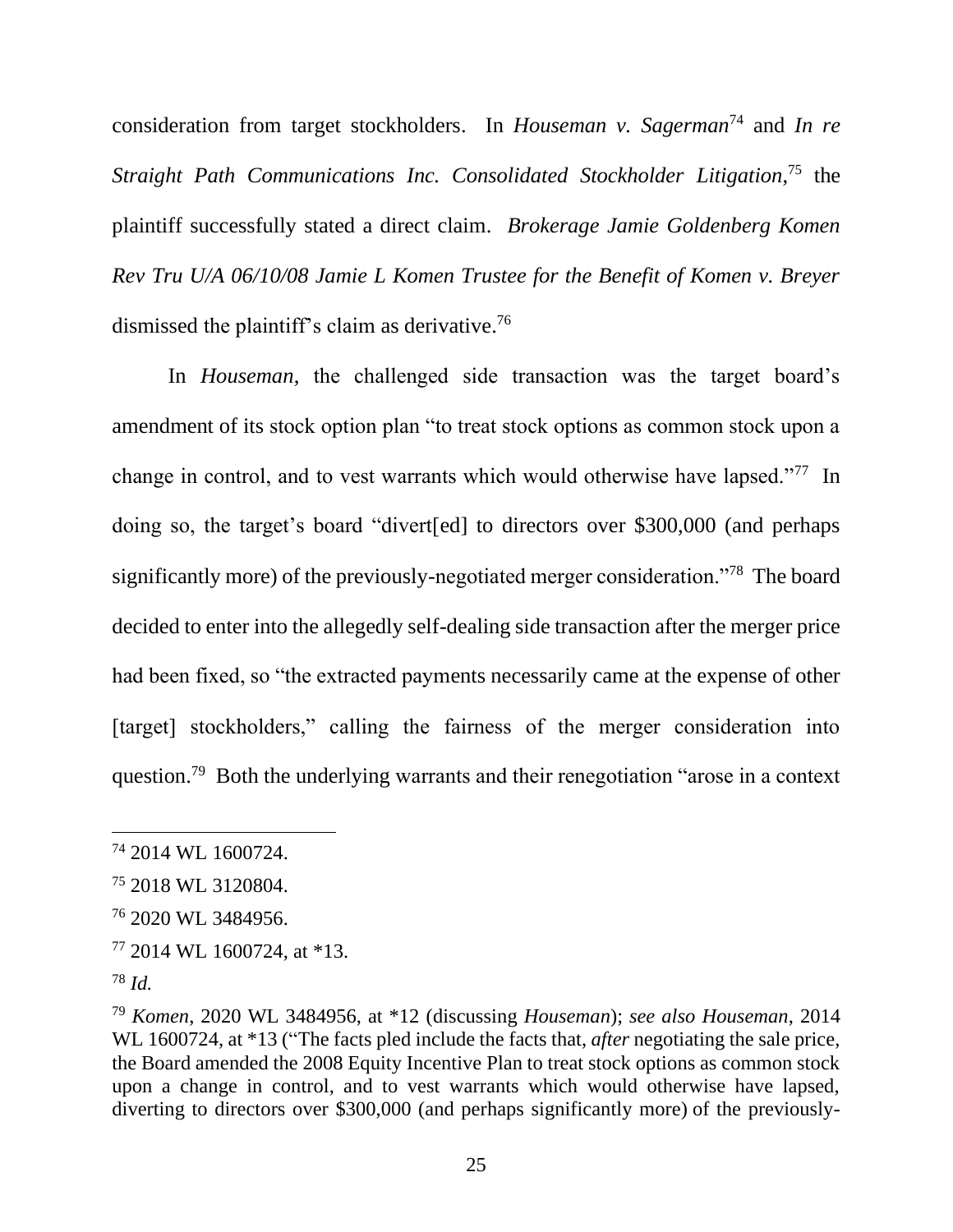which constituted self-dealing," thus "conferring a benefit on the directors not shared by the stockholders."<sup>80</sup> And the diversion, constituting at least \$300,000 in value, was material in the context of a small merger where the target board could not justify spending \$250,000 on a fairness opinion.<sup>81</sup> Therefore, the claim was direct.<sup>82</sup>

Years later in *Straight Path*, this Court considered a claim that the target's controller used his leverage to extract a nonratable benefit in a side transaction. The controller threatened to block the pending merger unless the target agreed to settle indemnification claims against one of his affiliates for pennies on the dollar.<sup>83</sup> If successfully pursued, those indemnification claims would have made up for a penalty of twenty percent of the merger consideration owed to regulators.<sup>84</sup> The controller also bought some of the company's assets for approximately one-tenth of their value, preventing that value from being realized in an arm's-length merger.<sup>85</sup> The Court found the controller "manipulated the sales process" and "improperly

- <sup>84</sup> *Id.* at \*13.
- <sup>85</sup> *Id.* at \*7.

negotiated merger consideration, in the context of total merger consideration so small that the Board concluded that a fairness opinion costing \$250,000 could not be justified." (footnote omitted)). The improper side transaction's timing vis-à-vis the merger has been a consideration in other *Parnes* cases. *See, e.g.*, *NYMEX*, 2009 WL 3206051, at \*10–11 (citing *Dieterich*, 857 A.2d at 1029).

<sup>80</sup> *Houseman*, 2014 WL 1600724, at \*13.

<sup>81</sup> *Id.*

<sup>82</sup> *Id.*

<sup>83</sup> *Straight Path*, 2018 WL 3120804, at \*12.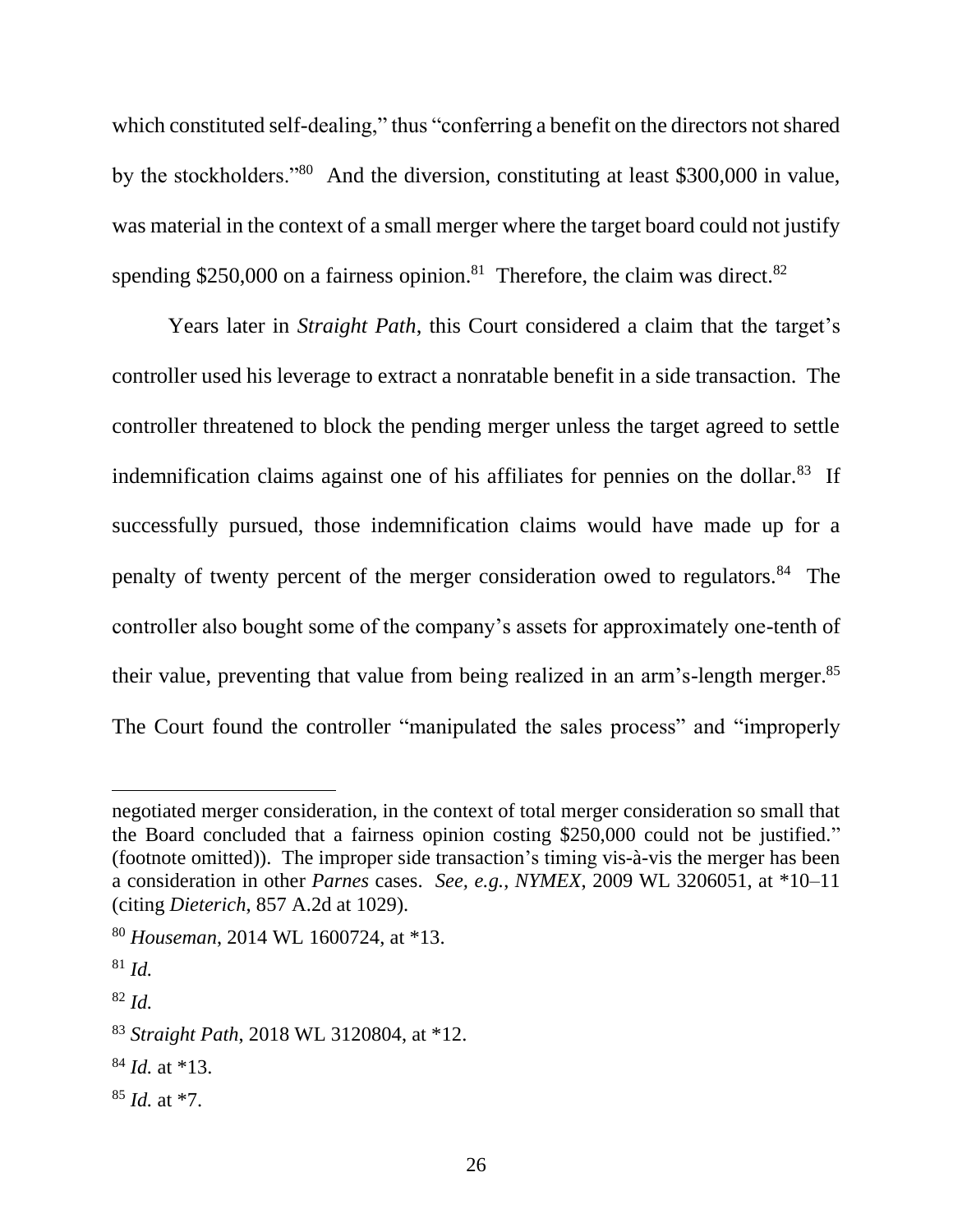diverted merger consideration that otherwise would have gone to the stockholders" to the controller, effectively depriving the company's stockholders of half a billion dollars of merger consideration in a \$3.1 billion merger.<sup>86</sup> The Court concluded plaintiffs stated a direct claim.<sup>87</sup> Vice Chancellor Glasscock certified his conclusion for interlocutory appeal, noting the plaintiff's claim challenged the total merger consideration target stockholders received, but not the sufficiency of the merger

<sup>86</sup> *Id.* at \*13.

<sup>87</sup> *Id.* at \*12–13; *see also id.* at \*1 ("Here, the indemnification right did not fully ripen until the sale, and the leverage used by the controller included a threat to nix the transaction unless corporate assets were first transferred to his affiliates for a manifestly unfair price, but for which the consideration received by the stockholders upon sale would have included both the price paid by the purchaser and the beneficial ownership of the litigation trust. I find the transfer of the indemnification claim to the controller here to be sufficiently intertwined with the sale of the company and the assets received by stockholders therefrom to state a claim that the sales transaction was unfair. That claim is direct and may proceed.").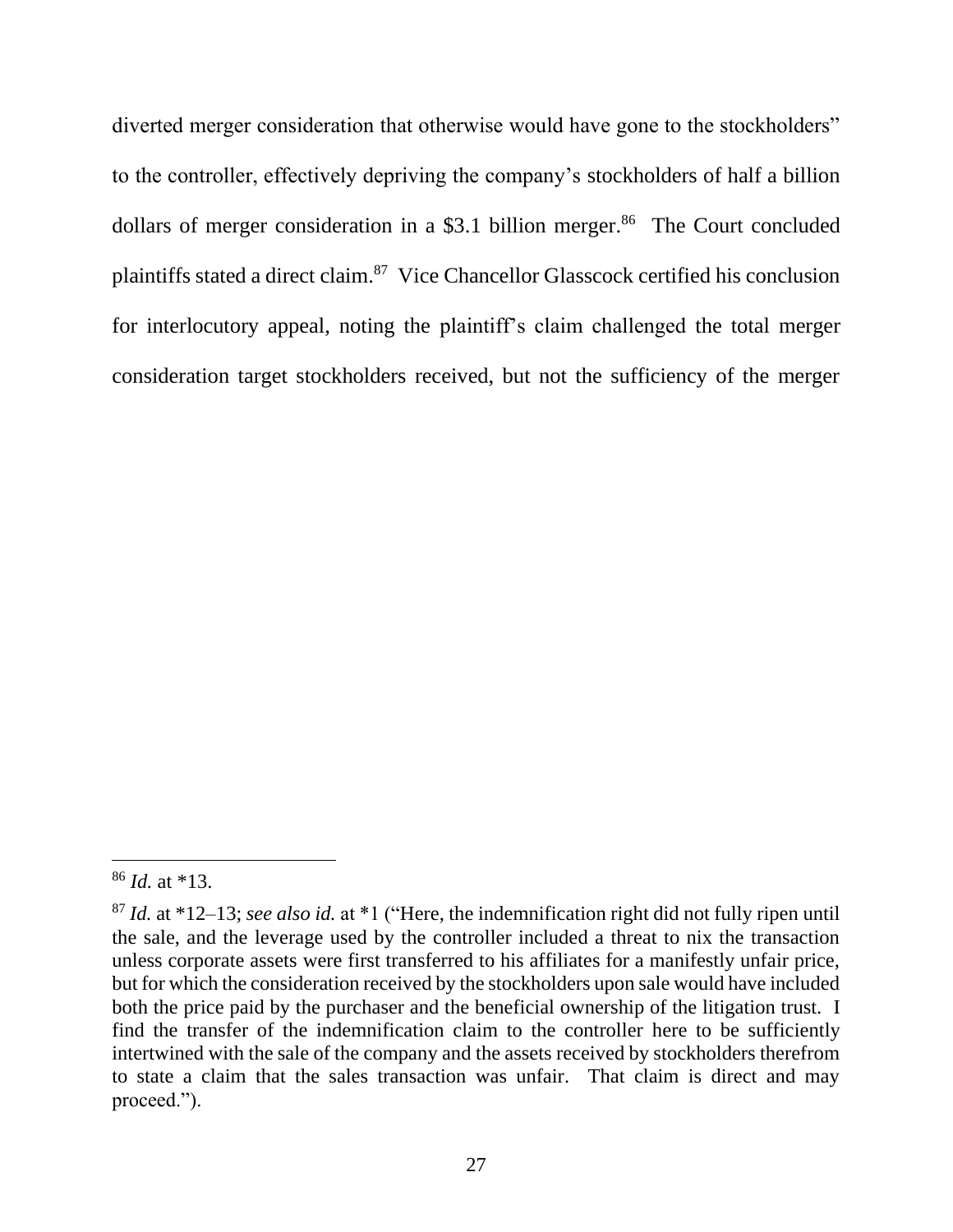price itself.<sup>88</sup> Despite this distinction, the Delaware Supreme Court summarily affirmed his decision.<sup>89</sup>

*Houseman* and *Straight Path* stand in contrast to this Court's recent decision in *Komen*. There, the challenged side transaction was the target board's compensation committee's decision to issue "performance awards" and restricted stock units to several insiders, including top executives.<sup>90</sup> The plaintiff alleged that transaction swamped existing stockholders and their right to merger consideration. 91

*Id.* (footnotes, alterations, and internal quotation marks omitted) (emphasis added) (quoting *Parnes*, 722 A.2d at 1245).

<sup>89</sup> *See IDT*, 206 A.3d at 260 (TABLE).

<sup>88</sup> *In re Straight Path Commc'ns Inc. Consol. S'holder Litig.* (*Straight Path II*), 2018 WL 3599809, at \*2 (Del. Ch. July 26, 2018). Specifically:

The question presented . . . involves whether a challenge to a sale of corporate assets to a controller for an unfair price, upon which the controller conditions consent to a merger, states a direct claim under [*Parnes*] and its progeny. Under *Parnes*, a stockholder who directly attacks the fairness or validity of a merger alleges an injury to the stockholders, not the corporation, and may pursue such a claim even after the merger at issue has been consummated. Unlike in *Parnes* itself, however, here there was no challenge to the merger price as such; the challenged sale upon which the merger was conditioned removed corporate assets that would otherwise have been withheld from the merger sale and transferred to a trust for the benefit of the stockholders. As a result, *the total consideration received by the stockholders post-merger was decreased by the challenged sale, but the merger price itself was not affected, and was not challenged by the Plaintiffs*. This precise question has not been directly addressed by prior case law.

<sup>90</sup> *Komen*, 2020 WL 3484956, at \*10 (internal quotation marks omitted).

<sup>&</sup>lt;sup>91</sup> *See id.* ("According to Plaintiff, if the [controller] did not extract this benefit for themselves, the consideration paid by [buyer] would have been shared by fewer Old Fox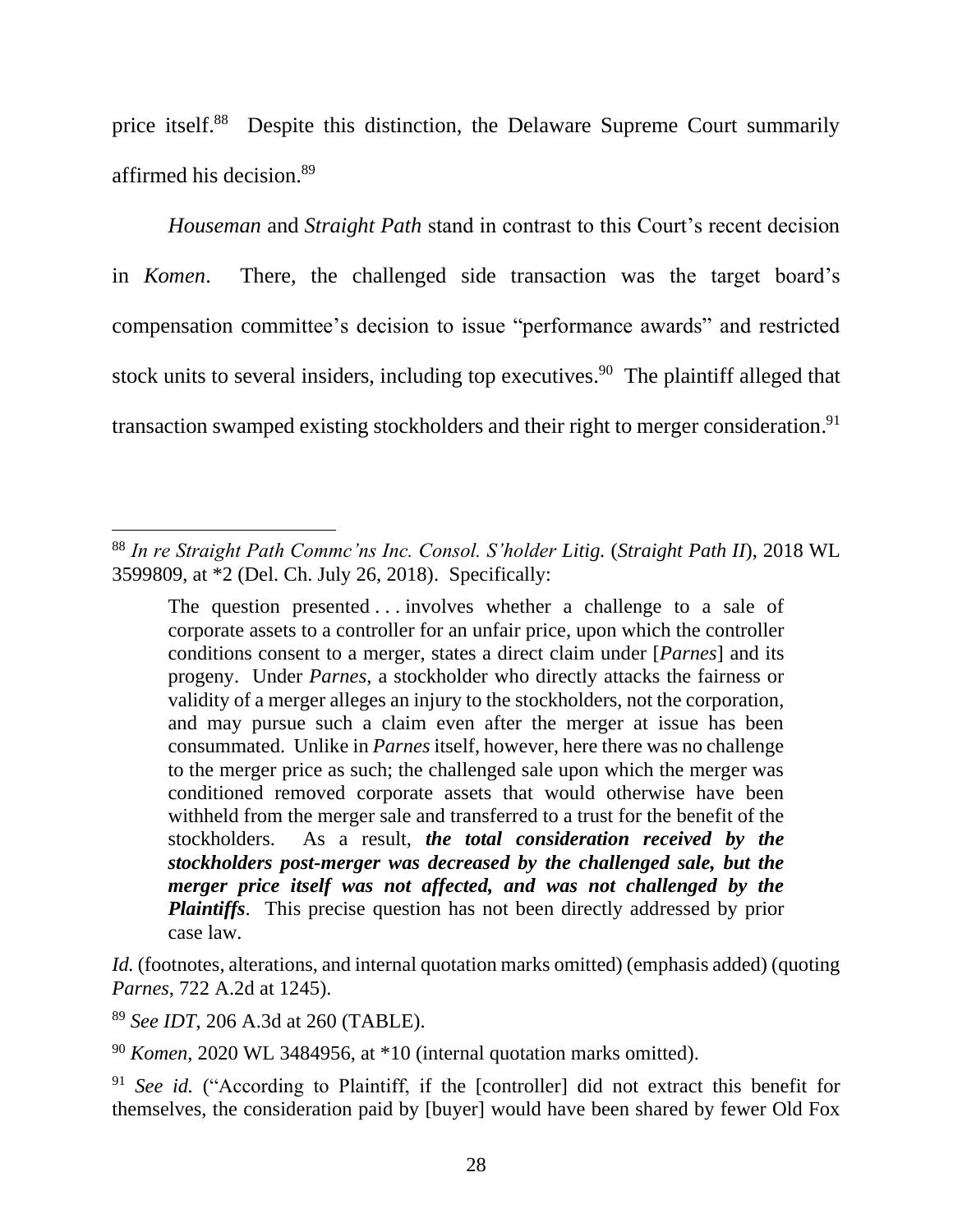The *Komen* Court concluded the plaintiff's claim "basically boils down to the [*Golaine*] syllogism," and that it was derivative for want of its impact on the merger's fairness.<sup>92</sup> Its "critical deficiency" was "the lack of any factual allegations suggesting a causal link between the [executives'] receipt of the challenged compensation awards and any unfair dealing in negotiating the terms of the [merger]."<sup>93</sup> Unlike *Straight Path* (or *Parnes*), *Komen* presented no allegation that the executives "refused to negotiate or impeded the negotiation of a transaction unless and/or until they received the challenged stock awards."<sup>94</sup> Though the *Komen*  plaintiff criticized the process leading up to the compensation committee's decision, it did not challenge the merger negotiations or allege that the side transaction impacted those talks.<sup>95</sup>

The *Komen* plaintiff's claim was also derivative because the awards were immaterial, as in *Golaine* but in contrast to *Straight Path*, *Parnes*, and *Houseman*. 96 The challenged compensation awards were worth \$82.4 million—approximately

shares and the ownership of New Fox would have been split fewer ways." (alterations and internal quotation marks omitted)).

 $92$  *Id.* at \*11–12.

<sup>93</sup> *Id.* at \*11.

<sup>94</sup> *Id.* at \*12.

<sup>95</sup> *See id.* at \*11–12 (citing *Golaine*, 1999 WL 1271882, at \*9).

 $96$  *Id.*  $*12$ .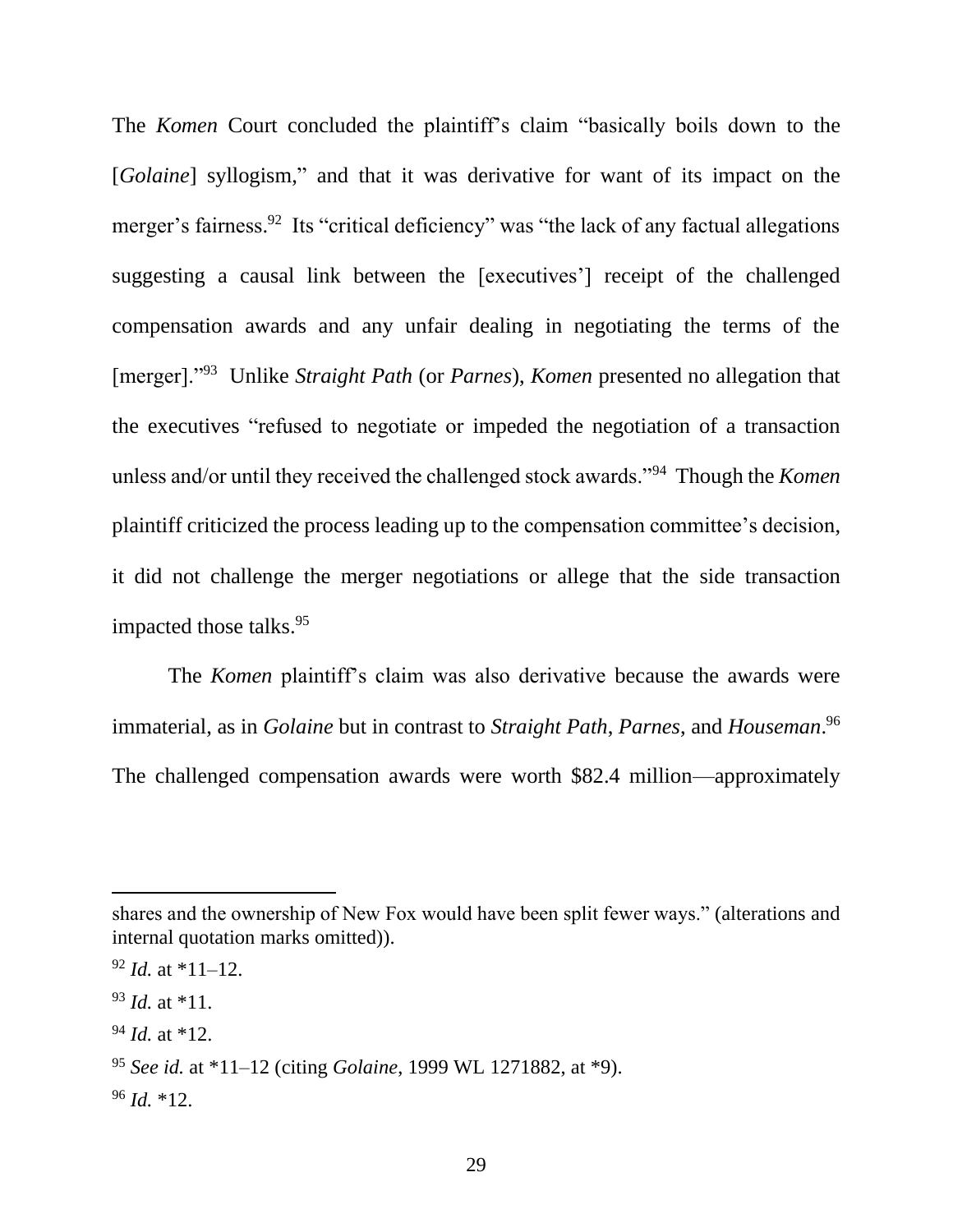one-tenth of one percent of the total merger consideration.<sup>97</sup> Concluding that the side transaction did not "support the notion that Defendants tainted the sale process or the negotiations of the [merger] such that they caused anything to be taken off the table that otherwise would have gone to all of [the target's] stockholders," the *Komen* Court held the plaintiff's claims were derivative.<sup>98</sup>

#### \*\*\*

In sum, the rule statement from *Parnes* remains perhaps the rule's best formulation: a target stockholder retains direct standing after a merger has closed to challenge the fairness or validity of the merger itself. Where a stockholder challenges a merger by attacking a side transaction, the Court remains focused on merger fairness. The Court must distinguish between direct challenges to a merger's fairness and derivative challenges to wrongs merely associated with the merger. *Golaine*, as applied in *Houseman*, *Straight Path*, and *Komen*, instructs that to be direct, the side transaction must divert merger consideration from stockholders, rather than from the acquirer; the diversion must be "improper," that is, the product of misconduct by the defendants; and the diversion must materially affect the merger's process or price, calling the merger's fairness or validity into question.

<sup>97</sup> *Id.*

<sup>98</sup> *Id.* at \*13.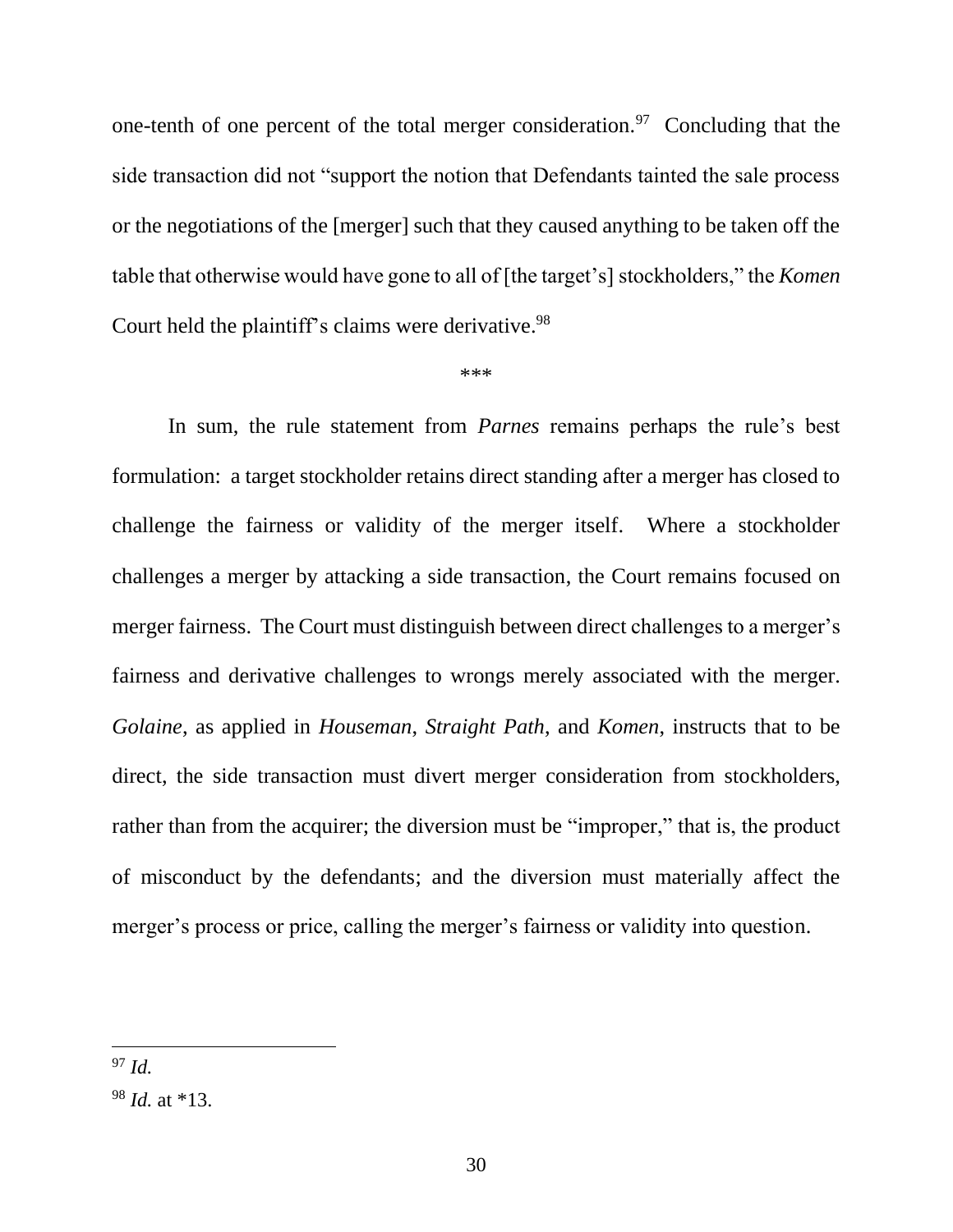## **2. Count I's Breach Of Fiduciary Duty Claim Is Direct.**

With this rule in mind, I consider whether Plaintiffs' breach of fiduciary duty claim is direct or derivative. In my judgment, it is direct.

"[A]lthough not a model of clarity"<sup>99</sup> on all the details, Plaintiffs' allegations challenge the Merger's fairness, following the trail blazed in *Golaine* as applied in *Houseman* and *Straight Path*. Plaintiffs allege the Board's decision to approve the Amendments diverted merger proceeds to a controller in a way that tainted the merger's fairness and materially reduced the merger consideration for Left Coast's other stockholders. The Complaint explains that after Merger negotiations were substantially complete, Fireman Capital threatened to derail the deal and withhold its approval unless the Board agreed to its demanded Amendments.<sup>100</sup> Those threats had teeth: the Class B Proxy gave Fireman Capital enough voting power to block the Merger.<sup>101</sup> And if the Merger did not happen by November 30, the Company would owe Fireman Capital substantially more cash and stock under the 2020 Note and the  $2020$  Warrants.<sup>102</sup> To close the Merger and enjoy more palatable repayment

<sup>99</sup> *Parnes*, 722 A.2d at 1245.

<sup>100</sup> *See* Compl. ¶ 37.

<sup>101</sup> *See id.* ¶ 7; *see also id.* ¶¶ 17, 24, 37.

<sup>102</sup> *See id.* ¶¶ 27–31.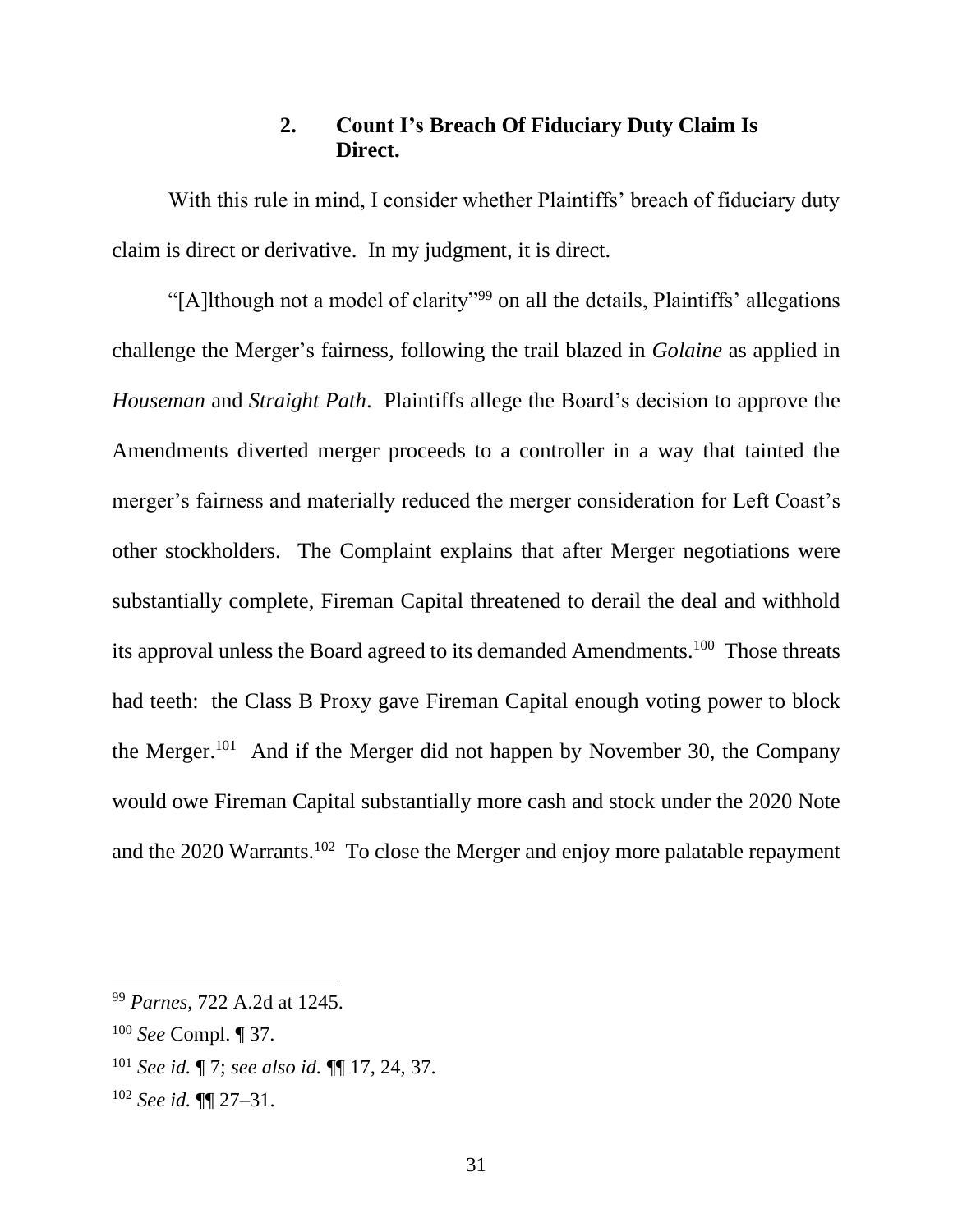terms, the Company had to agree to Fireman Capital's demands.<sup>103</sup> The Board gave in, diverting approximately \$40 million in Merger consideration to Fireman Capital and the other Defendants.<sup>104</sup> These allegations allege improper diversion of material merger consideration that stockholders would otherwise enjoy, and so, challenge the Merger's fairness and allege a direct claim.

First, the parties do not seriously dispute that Fireman Capital's alleged leveraging of its power to block the Merger to extract a unique benefit, or the Board's accession to those demands, was improper. As alleged, Fireman Capital, the proverbial "800-pound gorilla,"<sup>105</sup> hijacked Merger negotiations and threatened to block the Merger unless the Board approved its favorable Amendments.<sup>106</sup> In other words, Fireman Capital was able to wield its influence to extract a benefit for itself

<sup>106</sup> *See* Compl. ¶¶ 34–41.

<sup>103</sup> *See id.* ¶¶ 38–39.

 $104$  *Id.*  $\parallel$  40. It is not entirely clear to me how this diversion occurred. But I accept Plaintiffs' allegation as true, as I must at this early stage.

<sup>105</sup> *See In re Pure Res., S'holders Litig.*, 808 A.2d 421, 436 (Del. Ch. 2002). Plaintiffs have adequately alleged Fireman Capital is a controller. *See infra* Section II.B.

Fueled entirely by documents outside the Complaint, the Moving Defendants spilled substantial ink arguing the purpose of the Amendments was to "remedy certain inconsistencies in the documentation of the [July 2020 Financing]." *See* OB 12. Plaintiffs have alleged otherwise. At this procedural stage, I cannot weigh evidence to choose between Plaintiffs' well-pleaded allegations and the Moving Defendants' alternative explanation for the Amendments. *See, e.g.*, *CBS*, 2021 WL 268779, at \*18 (quoting *Voigt v. Metcalf*, 2020 WL 614999, at \*9 (Del. Ch. Feb. 10, 2020)). The Moving Defendants' argument that the Amendments were nothing more than "a good faith effort to remedy inconsistencies in the July 2020 instruments" is for another day. RB 11 n.4.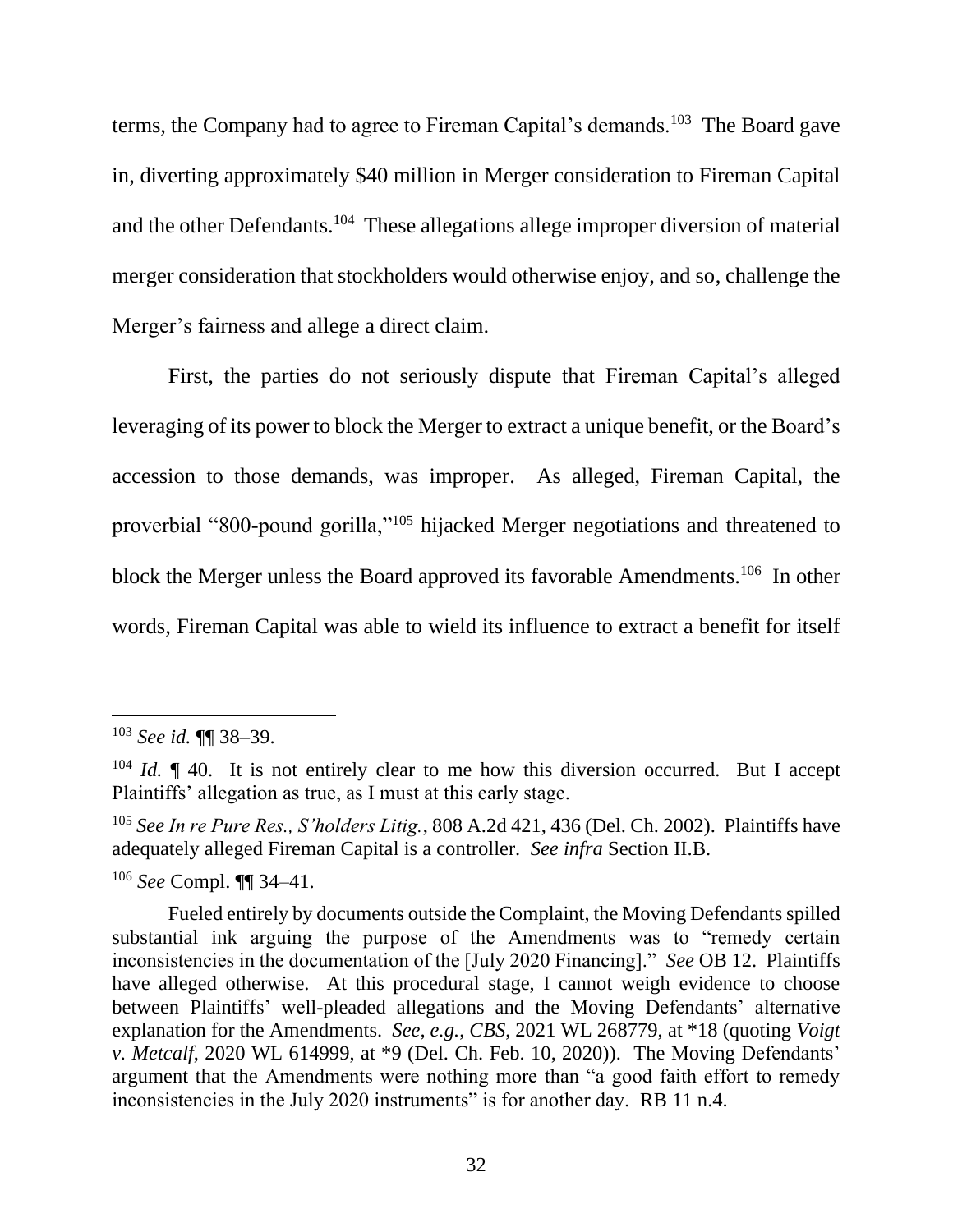at the expense of Left Coast's stockholders.<sup>107</sup> That Fireman Capital did not actually use its Class B Proxy to block the Merger does not mean its threats to do so are not improper. *Straight Path* recognized "that a controller's right to refuse to support a transaction does not imply a right to exploit minority stockholders" and that a controller's threats to block a merger unless it received a special benefit are actionable as breaches of fiduciary duty.<sup>108</sup> Plaintiffs also allege a majority of the Board was aligned with Fireman, and that the minority independent directors could not say "no."<sup>109</sup>

This misconduct surrounding the Amendments was intertwined with the Merger: Fireman Capital threatened to withhold its proxy, effectively derailing the deal, unless and until the Company acceded to its demands. These threats are reminiscent of those in *Parnes* and *Straight Path*, in which threatening the merger process linked the side transaction with the merger transaction.

Next, the parties do not dispute that the diversion via the Amendments was material.<sup>110</sup> Plaintiffs repeatedly allege the Amendments diverted \$40 million in

<sup>107</sup> *See* Compl. ¶¶ 34–41.

<sup>108</sup> 2018 WL 3120804, at \*16 (discussing *In re Delphi Fin. Gp. S'holder Litig.*, 2012 WL 729232 (Del. Ch. Mar. 6, 2012)).

 $109$  Compl.  $\P\P$  38–39.

<sup>110</sup> *See generally* OB; RB.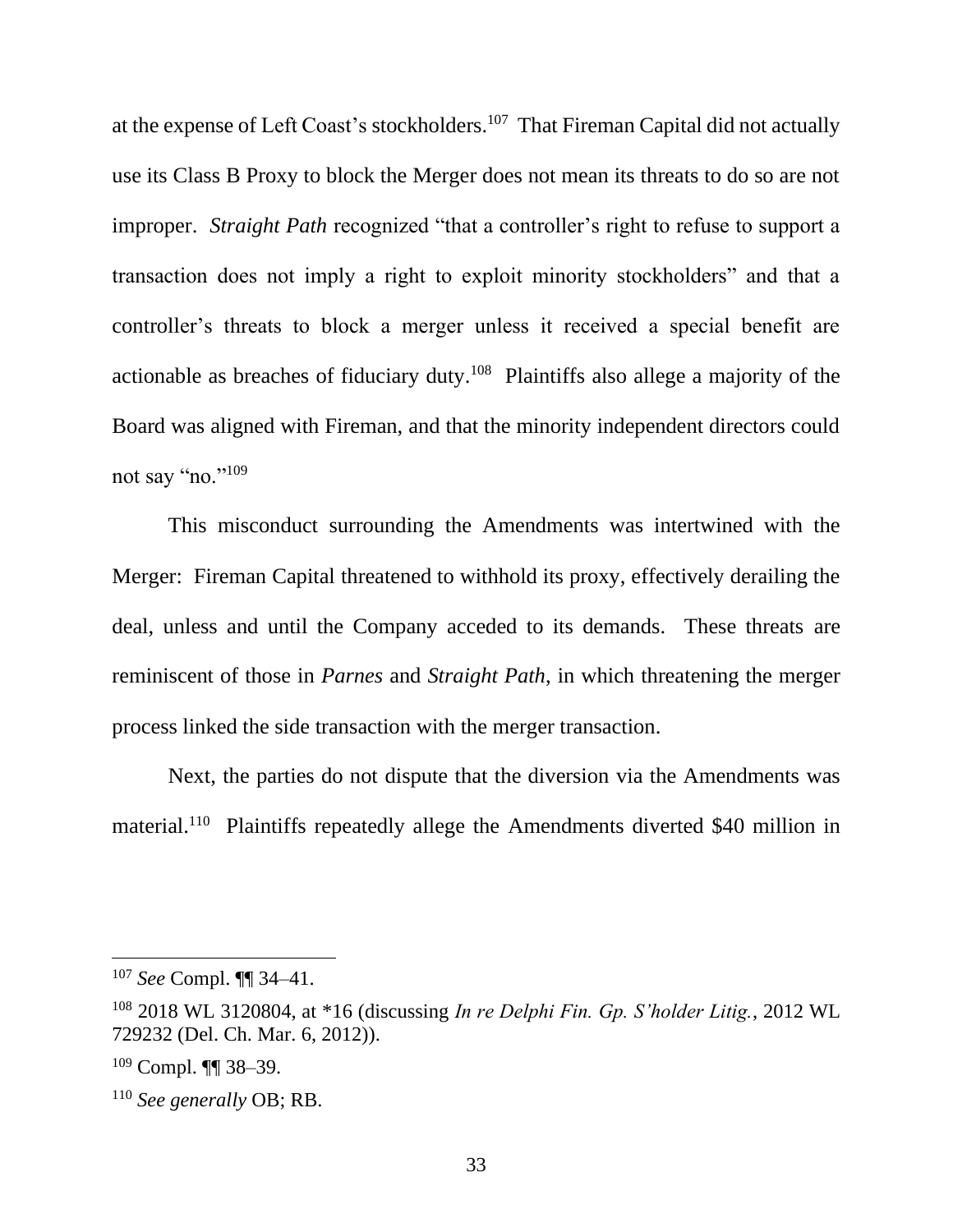Merger consideration from the stockholders' pockets and into Fireman Capital's.<sup>111</sup> The parties appear to agree the Merger consideration's value was in the range of \$120 million to \$130 million.<sup>112</sup> Subversive Capital's prospectus offered consistent numbers.<sup>113</sup> A \$40 million diversion is material to a transaction of that size.<sup>114</sup> This material diversion stands in stark contrast to the immaterial side transactions in *Golaine* and *Komen*, both of which represented less than one percent of the overall merger consideration.<sup>115</sup> "The [P]laintiffs are entitled to an inference that the

<sup>113</sup> That prospectus describes the aggregate consideration going to Left Coast as follows:

 $[(1)]$  a number of Common Shares . . . equal to (i) \$142,138,712 (subject to certain adjustments and holdbacks) less the amount of the SISU Consideration (defined below) divided by (ii) \$10.00; and

[(2)] a contingent right for up to an additional 3,856,955 Common Shares (the "LCV Trading Price Consideration Shares") of which: (i) one-third (1/3) will be payable if the 20-Day VWAP is equal to or exceeds \$13.00, (ii) an additional one-third (1/3) will be payable if the 20-Day VWAP is equal to or exceeds \$17.00 and (iii) an additional one-third (1/3) will be payable if the 20-Day VWAP is equal to or exceeds \$21.00, in each case during the threeyear period after Closing.

Stachel Decl. Ex. 1 at 38–39. The "SISU Consideration" is later defined as \$76,246,594, also "subject to certain adjustments and holdbacks." *Id.* at 40.

<sup>114</sup> *See Straight Path*, 2018 WL 3120804, at \*12, 15 (noting the effect of selling the indemnification claim had "the effect of depriving stockholders of *one-fifth* of the merger consideration," and that this amount was material).

<sup>115</sup> *Golaine*, 1999 WL 1271882, at \*8 ("At the outset, therefore, let me express my doubt that the \$20 million fee wagged the \$8.3 *billion* merger dog. The \$20 million seems quite immaterial in the scheme of things."); *Komen*, 2020 WL 3484956, at \*12 ("According to the Complaint, the challenged compensation awards were worth \$82.4 million to the

 $111$  Compl.  $\P\P$  1, 3, 40.

<sup>112</sup> *Compare* AB 29–30 (stating the \$40 million diversion accounted for one-third of the Merger's consideration), *and* Hr'g Tr. 58–59 (same), *with* D.I. OB 12 (suggesting Merger consideration could reach as high as \$130.9 million, subject to certain adjustments).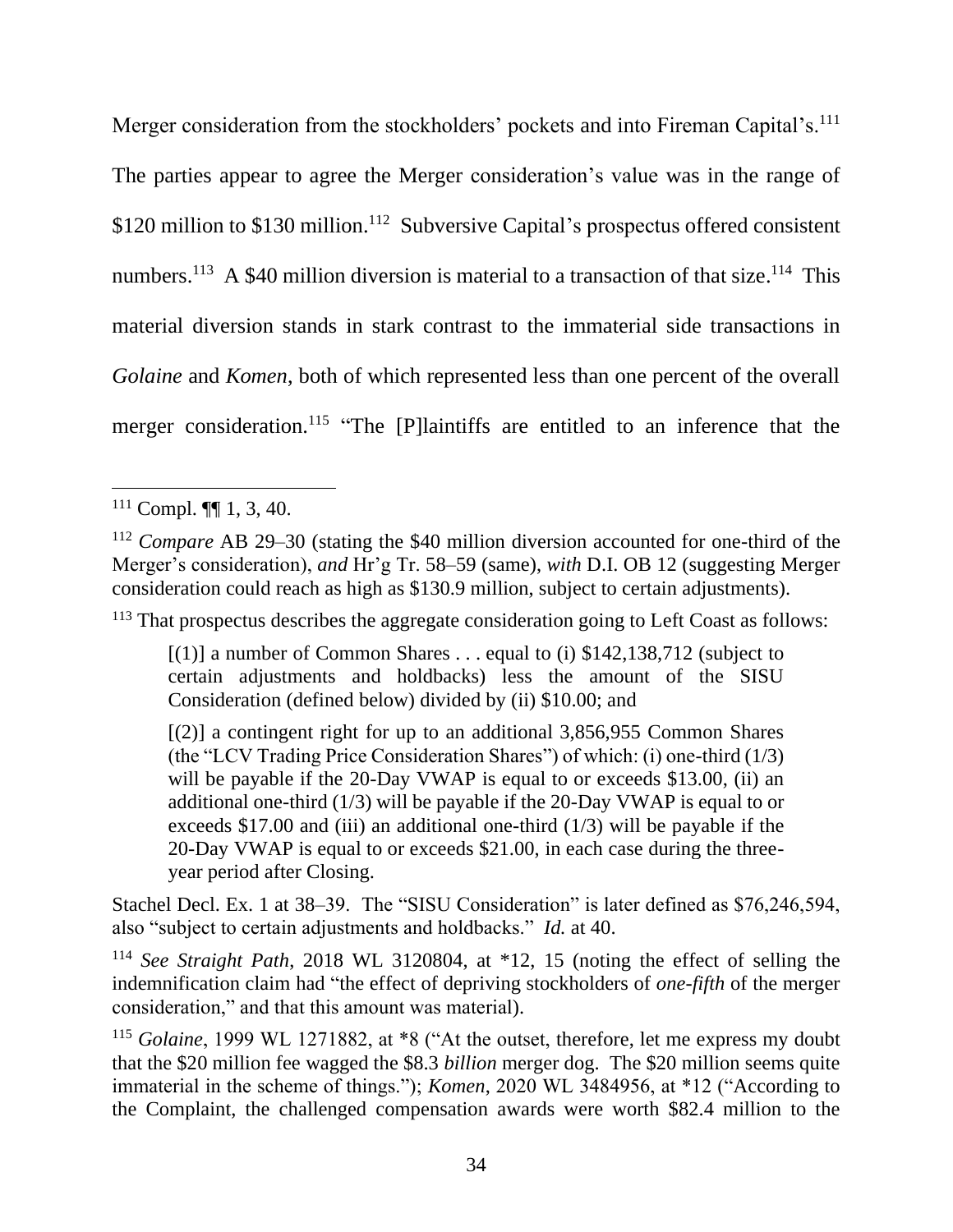[Amendments] diverted a material amount of consideration, giving them standing to sue individually."<sup>116</sup>

Finally, the Amendments' timing vis-à-vis the Merger negotiations indicates the diverted consideration would have otherwise gone into stockholders' pockets, calling the Merger's fairness into question. 117 Thus, unlike in *Golaine*, the Complaint does not "simply allege that the acquiror's cost of acquisition was made higher," but instead conceivably asserts that the Amendments "rendered the underlying [Merger] unfair to [Left Coast's] stockholders."<sup>118</sup> This is so even without a facial challenge to the overall Merger price, as clarified in *Straight Path*. 119

The Moving Defendants attempt to avoid these indicia of a direct attack on merger fairness by pointing to irrelevant factual similarities with *Komen*, and distinctions from *Straight Path* and *Houseman*.<sup>120</sup> These efforts are unavailing. First, in *Komen*, the Court noted that the challenged transaction did not solely benefit the executive recipients, distinguishing it from other *Parnes* cases where all the side

<sup>[</sup>executives]. That is a whole lot of money to just about anybody, but it represents just about 1/10th of 1 percent of the \$71.3 billion of consideration the [target] stockholders received in the Disney Merger." (footnote omitted)).

<sup>116</sup> *Carsanaro*, 65 A.3d at 665.

<sup>117</sup> *See Houseman*, 2014 WL 1600724, at \*13; *Komen*, 2020 WL 3484956, at \*12.

<sup>118</sup> *See* 1999 WL 1271882, at \*5.

<sup>119</sup> *See* 2018 WL 3120804, \*13 n.187.

<sup>120</sup> *See* RB 9–12.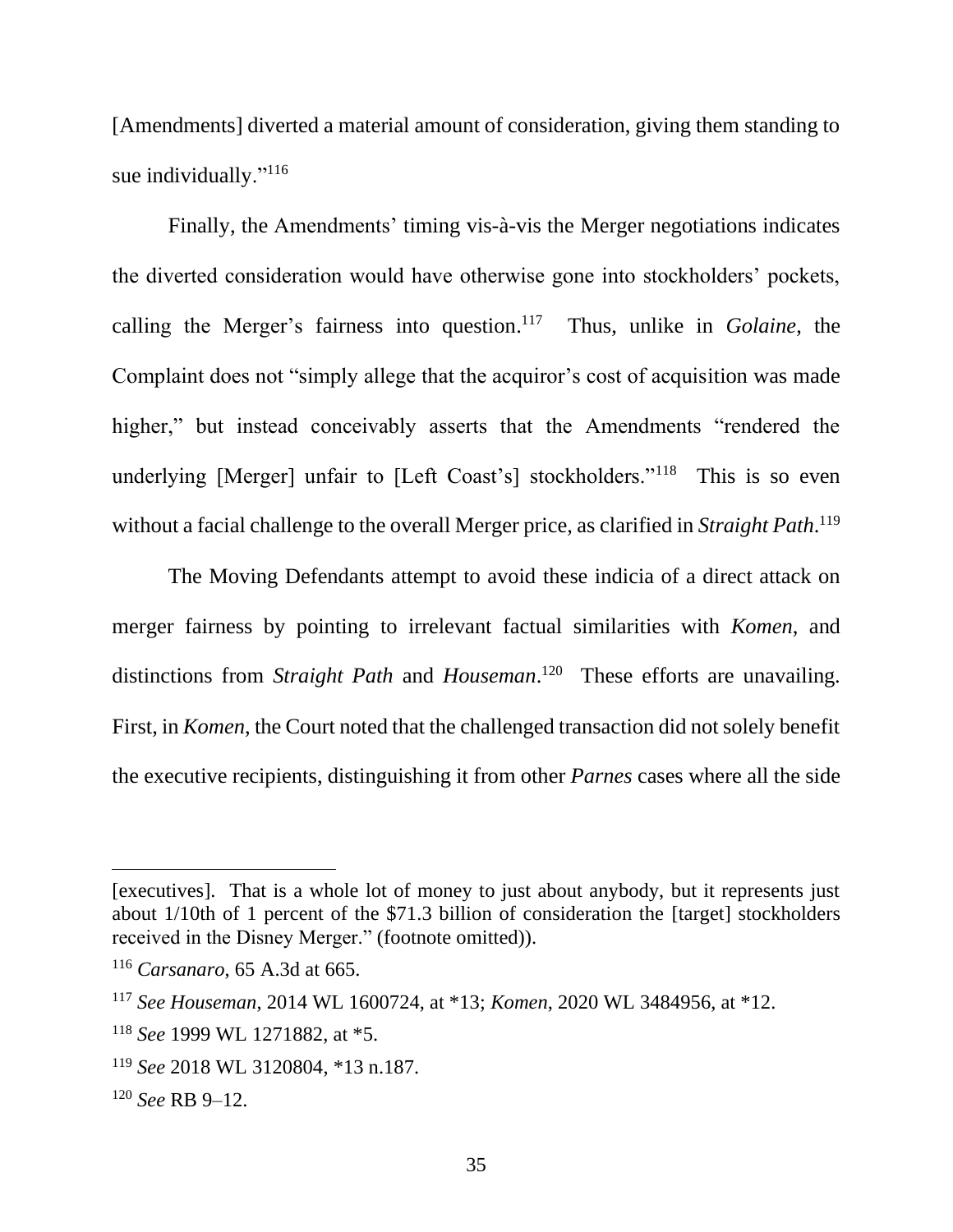transaction's benefit went to the defendants.<sup>121</sup> In *Komen*, this fact suggested the challenged compensation changes were innocuous and simply "among those 'countless issues' that legitimately would need 'to be figured out' during a sale process."<sup>122</sup> In an attempt to paint the Amendments as similarly innocuous, the Moving Defendants point out the Amendments benefited all the creditors holding 2019 Notes and 2020 Warrants, not just Fireman Capital.<sup>123</sup> This fact does no work here. While the Amendments benefited all those holders, they overwhelmingly benefited Fireman Capital. It appears the Fireman Entities' interest accounted for approximately 62% of the July 2020 Financing.<sup>124</sup> Most of the other money in the July 2020 Financing came from defendants Bassler and Crocket.<sup>125</sup> This stands in contrast to *Komen*, where the alleged controller executives received only 26% of the challenged side transaction's benefit.<sup>126</sup>

The Moving Defendants also seize on the *Komen* complaint's "critical deficiency": the lack of a causal link between the challenged awards and any unfair

<sup>121</sup> *Komen*, 2020 WL 3484956, at \*11.

<sup>122</sup> *Id.* (quoting *Golaine*, 1999 WL 1271882, at \*9).

<sup>123</sup> *See* RB 9–10.

<sup>124</sup> *See* Stachel Decl. Ex. 6 at 1 (noting the Fireman Entities loaned Left Coast \$6,170,671.06 of the \$10,000,000 it raised in the July 2020 Financing).

<sup>125</sup> *See* Compl. ¶ 33.

<sup>126</sup> 2020 WL 3484956, at \*11.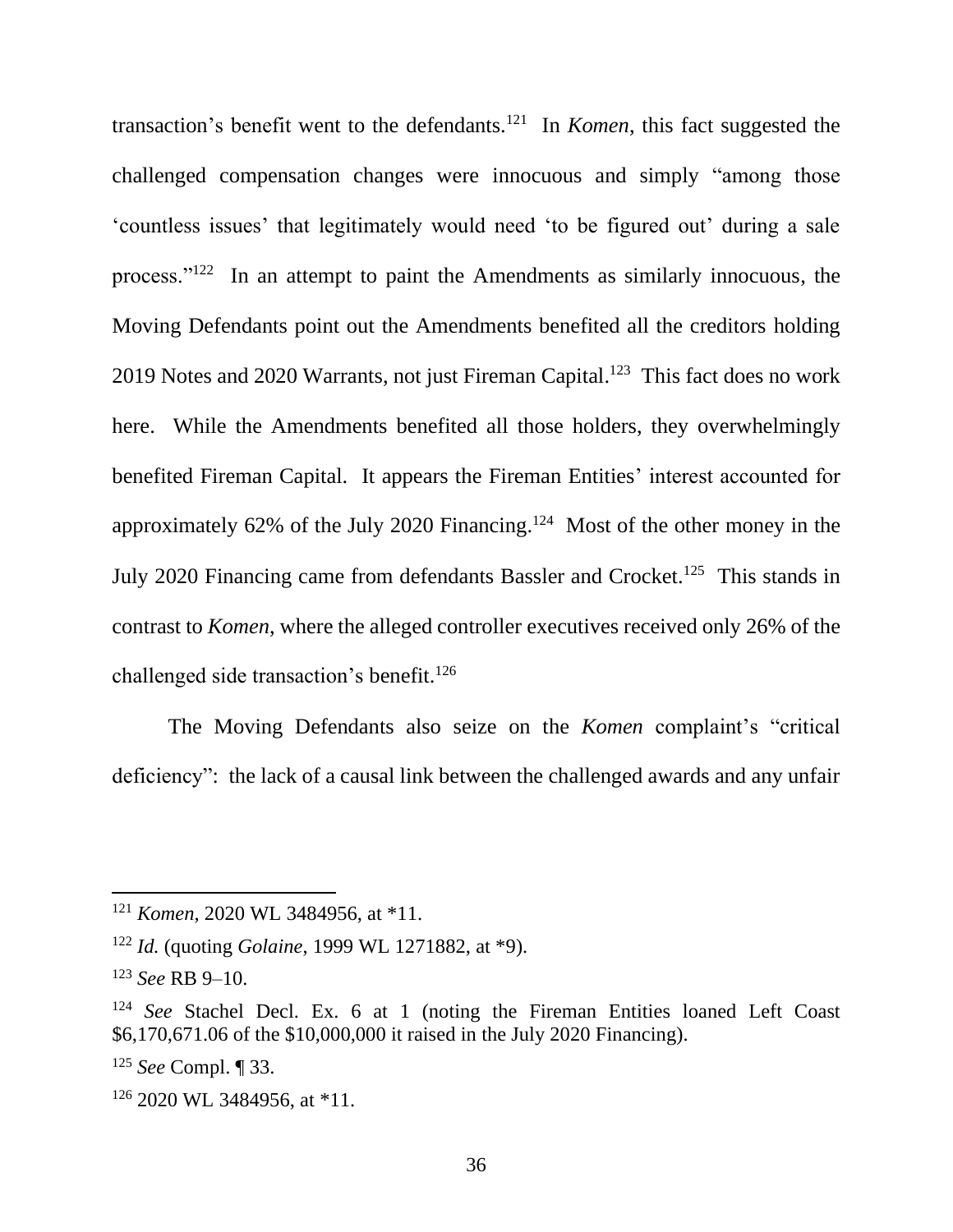dealing in the merger itself.<sup>127</sup> The *Komen* plaintiffs did not challenge the *bona fides*  of the sales process leading up to the merger.<sup>128</sup> The Moving Defendants point out that Plaintiffs also do not challenge the process by which the Company selected and negotiated with Subversive Capital.<sup>129</sup> But this case has the same links to the Merger process *Komen* noted were absent there but present in *Parnes*, *Straight Path*, and *Houseman*. As in *Parnes* and *Straight Path*, Plaintiffs offer "facts to support a reasonable inference that the [controller] refused to negotiate or impeded the negotiation of a transaction unless and/or until they received the challenged [benefits]."<sup>130</sup> And as in *Houseman*, "the directors engaged in self-dealing to extract additional payments after the merger consideration had been fixed such that the extracted payments necessarily came at the expense of other stockholders."<sup>131</sup> Fireman Capital threatened to derail the Merger at the eleventh hour unless its demands were satisfied.<sup>132</sup> And this threat came after the Board approved the Merger documents and the consideration had already been fixed.

<sup>127</sup> *Id.*

<sup>128</sup> *Id.*

<sup>129</sup> *See* RB 10.

<sup>130</sup> *Komen*, 2020 WL 3484956, at \*12 (distinguishing *Parnes* and *Straight Path*).

<sup>131</sup> *Id.* (distinguishing *Houseman*).

<sup>132</sup> *See* Compl. ¶¶ 35–39. The Moving Defendants argue Fireman Capital's interference with the merger process was less concerning and less intrusive than the interference in *Straight Path*. *See* RB 11. This may be so, but *Straight Path* does not set the floor for a nexus with the merger. Both Fireman Capital and the *Straight Path* controller explicitly "conditioned [their] support for the merger on receiving unique . . . benefits at the expense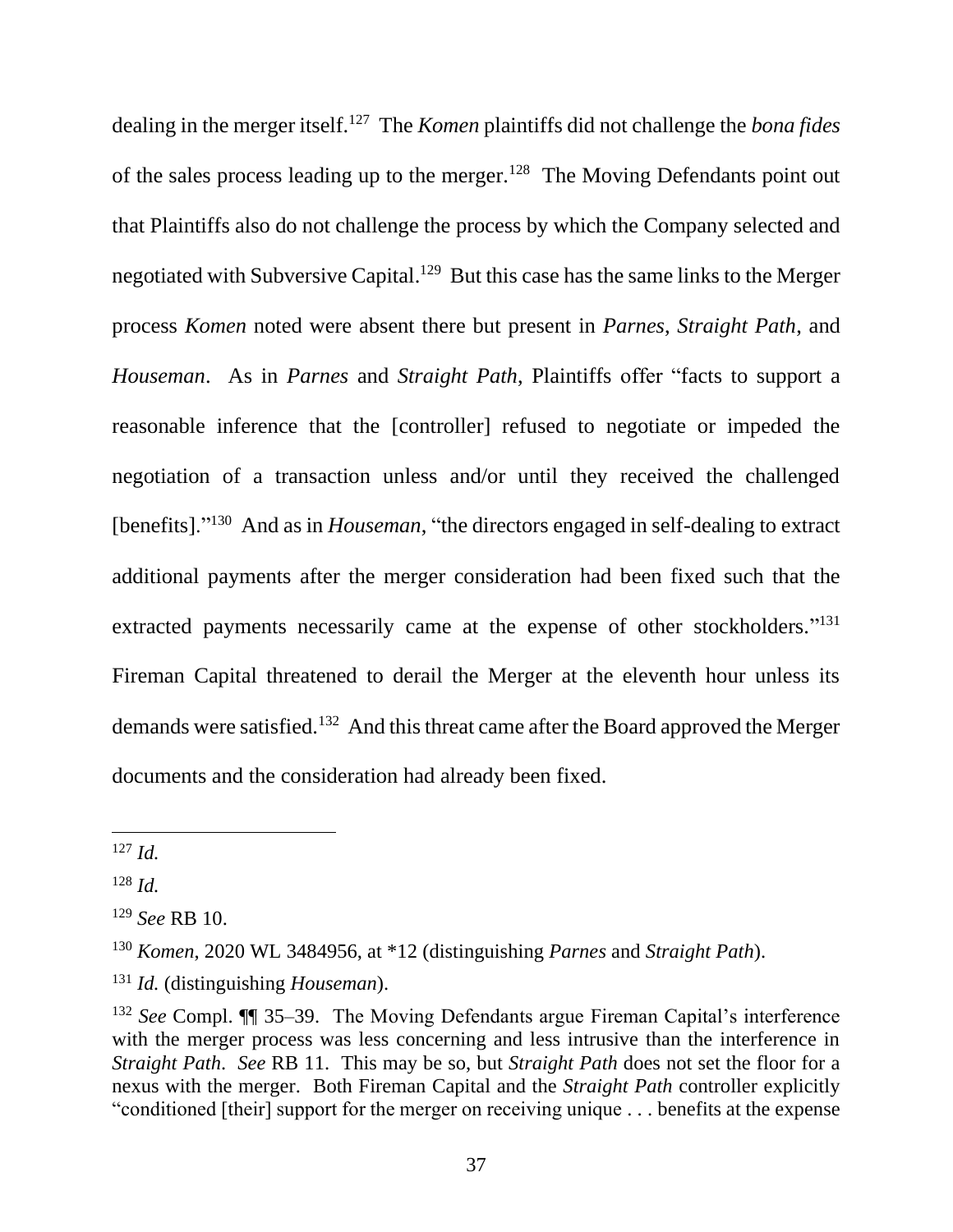Finally, the Moving Defendants try to distinguish *Houseman*, noting that in that case, both the original issuance of the warrants and their post-merger amendments arose from self-dealing.<sup>133</sup> The Moving Defendants see less impropriety here, where the original issuances of the 2019 Note and 2020 Warrants were in the ordinary course.<sup>134</sup> Again, this minor factual distinction is irrelevant. *Houseman* does not stand for the proposition that direct claims may only be stated against repeat or systematic offenders. *Houseman* focused on the merger-related transaction, noting that it was the second transaction that "conferr[ed] a benefit on the directors not shared by the stockholders."<sup>135</sup> That the self-dealing in *Houseman* also predated the merger only buttressed the conclusion that the side transaction there was improper.

In sum, Count I satisfies the *Parnes* exception for a post-merger direct claim by a former target stockholder. Plaintiffs have successfully alleged an improper side transaction intertwined with the Merger rendered the Merger itself unfair by diverting material consideration that would have otherwise gone to Left Coast's

of the company's minority stockholders." *See* 2018 WL 3120804, at \*16. In my view, this is sufficient at this stage.

<sup>133</sup> *See* RB 12 (citing *Houseman*, 2014 WL 1600724, at \*13).

<sup>134</sup> *See id.*

<sup>135</sup> *Houseman*, 2014 WL 1600724, at \*13.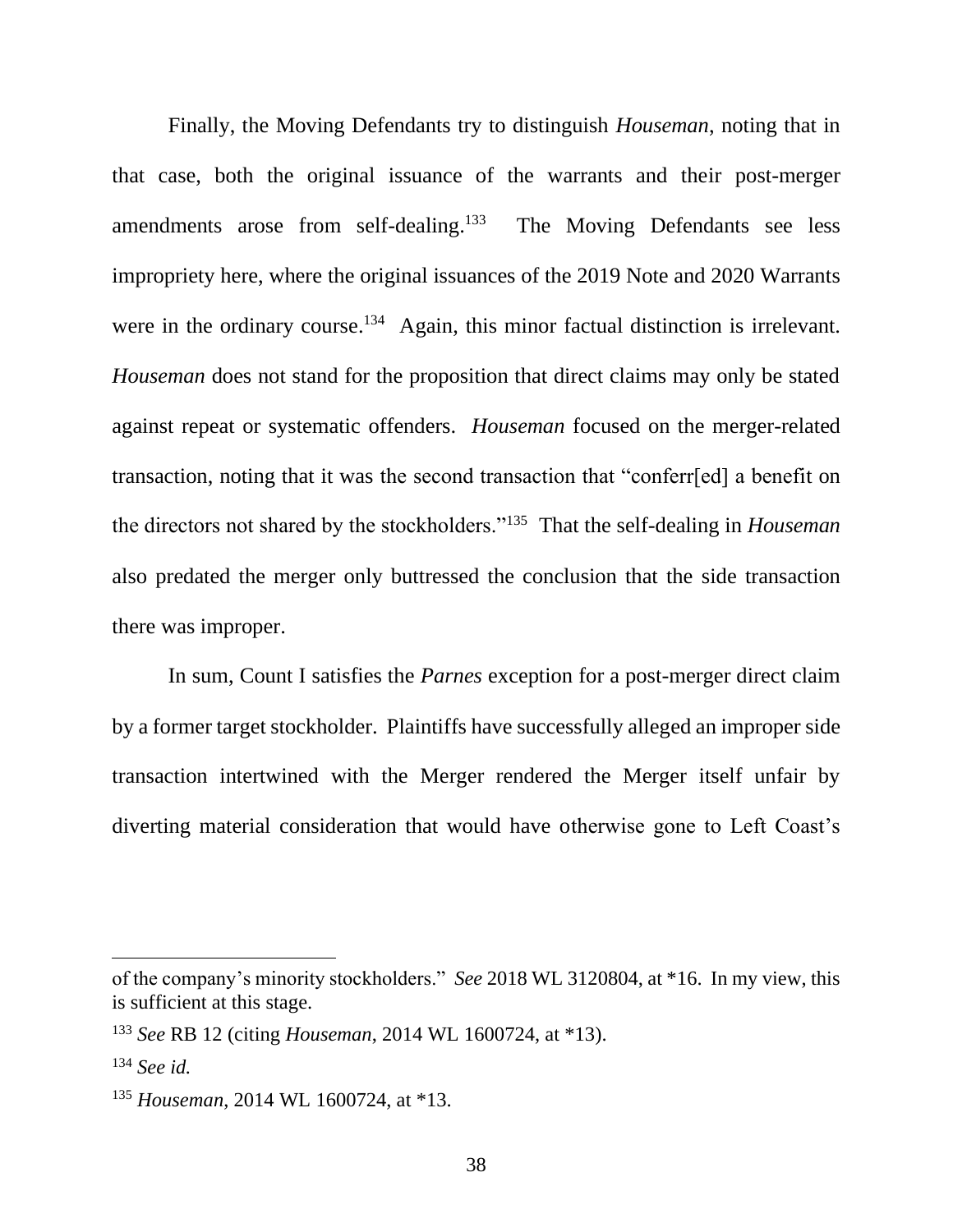stockholders. Because that claim calls the Merger's fairness into question, it is direct.

# **3. Count II's Tortious Interference Claim Is Direct.**

Evaluating the nature of Plaintiffs' tortious interference claim is a bit easier. Though the Moving Defendants sought to dismiss the entire Complaint as deficient under *Parnes*, <sup>136</sup> Plaintiffs' tortious interference claim is not implicated by that line of cases. Rather, it calls for a straightforward application of *Tooley*. To repeat, the direct/derivative inquiry under *Tooley* turns solely on the following two questions:

- (1) who suffered the alleged harm (the corporation or the suing stockholders, individually); and
- (2) who would receive the benefit of any recovery or other remedy (the corporation or the stockholders, individually)? $137$

Under *Tooley*, "a court should look to the nature of the wrong and to whom the relief should go."<sup>138</sup>

The harm complained of in Count II was suffered by the Plaintiffs as optionholders. To show an individual harm, a plaintiff "must demonstrate that the duty breached was owed to the stockholder and that he or she can prevail without showing an injury to the corporation. In other words, the stockholder's claimed

<sup>136</sup> *See* OB 17; RB 7.

<sup>137</sup> *Tooley*, 845 A.2d at 1033.

<sup>138</sup> *Id*. at 1039.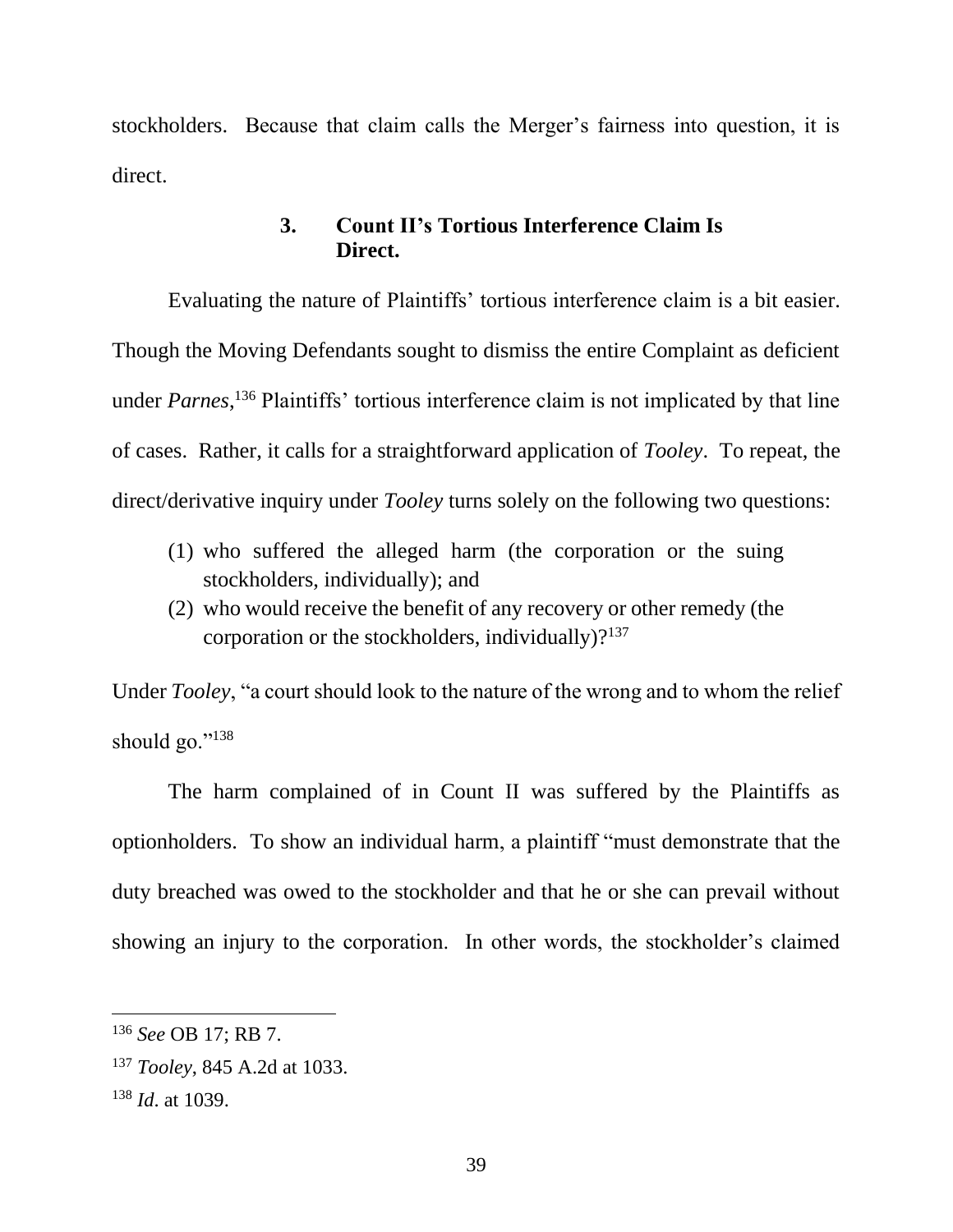direct injury must be independent of any alleged injury to the corporation."<sup>139</sup> Here, Plaintiffs' claim for tortious interference implicates an individual harm, separate from any injury to the Company itself. In fact, it is separate from any injury they would suffer as stockholders. The gravamen of Count II is that Defendants' malfeasance rendered options held by Yim and other optionholders worthless.<sup>140</sup> Defendants' actions may have harmed the Company as well. But the opportunity to profit from the options belonged to the optionholders, not the Company. Interfering with that opportunity thus harmed the optionholders independently of any injury to the Company. Similarly, the benefit of any recovery from Count II would run to the optionholders as individuals. Plaintiffs seek an award of money damages to remedy the alleged tortious interference.<sup>141</sup> "They, rather than the Company, would receive the benefit of that recovery."<sup>142</sup> Thus, Plaintiffs' tortious interference claim in Count II states a direct, rather than derivative, claim. $143$ 

<sup>139</sup> *In re MultiPlan Corp. S'holders Litig.*, 2022 WL 24060, at \*9 (Del. Ch. Jan. 3, 2022) (alterations and internal quotation marks omitted) (quoting *Tooley*, 845 A.2d at 1039).

<sup>140</sup> *See* Compl. ¶ 59.

<sup>141</sup> *See id.*. at 22.

<sup>142</sup> *MultiPlan*, 2022 WL 24060, at \*9.

<sup>143</sup> Indeed, the Moving Defendants seem to acknowledge Count II states a direct claim. *See* OB at 33 (describing Count II as a "defective attempt to turn purported derivative claims for breaches of fiduciary duty . . . into a direct tortious interference claim").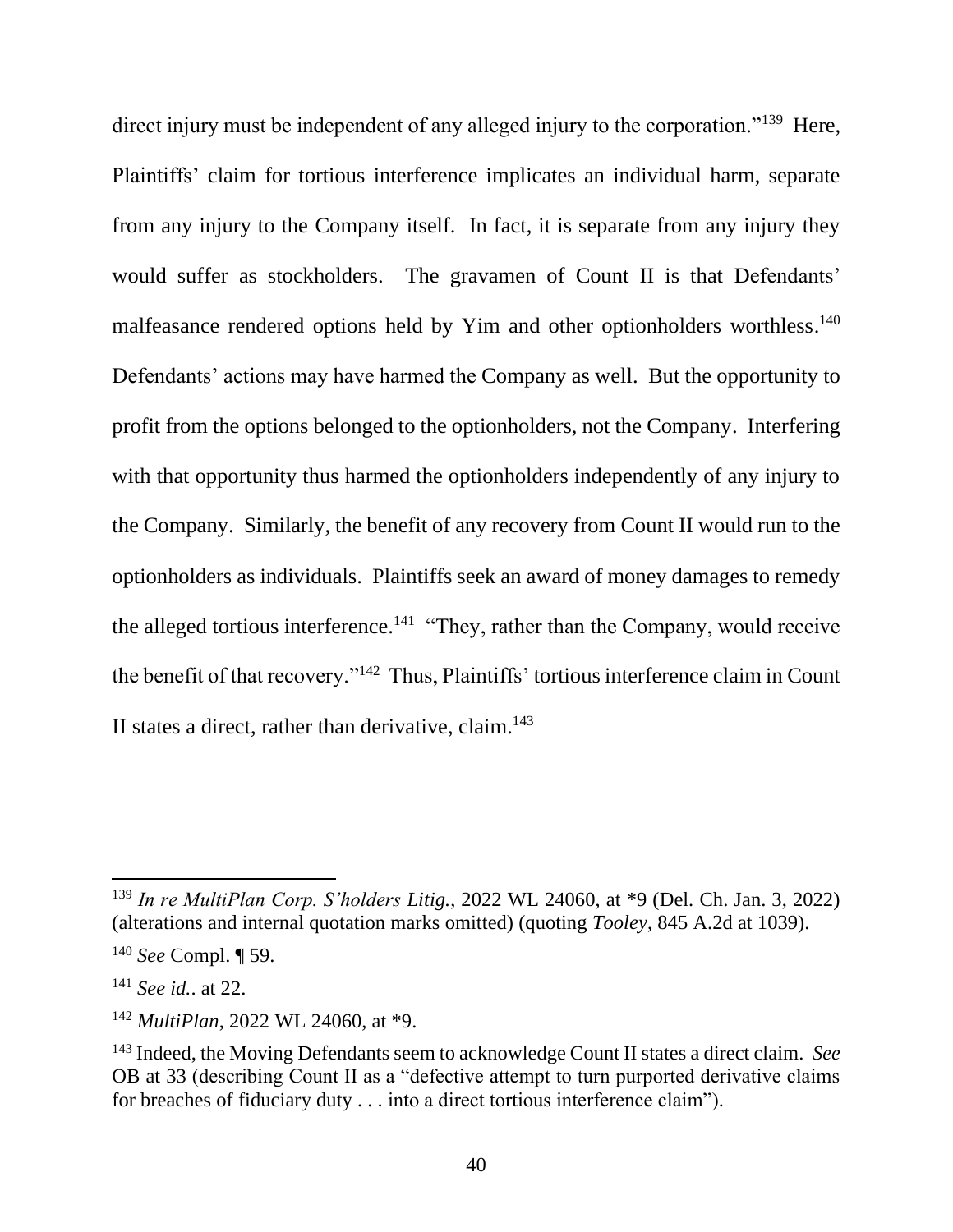# **4. The Conspiracy Claims In Counts III And IV Are Direct.**

Because Counts I and II are direct, Plaintiffs' civil conspiracy claims in Count III and Count IV are also direct. "Civil conspiracy is not an independent cause of action; it must be predicated on an underlying wrong."<sup>144</sup> Here, the wrongs underlying the conspiracy claims in Counts III and IV are direct. Count III alleges Fireman Capital, Crocket, and Bassler conspired to commit the breaches of fiduciary duty complained of in Count I. Because our law casts those breaches as causing a direct harm to the Plaintiffs, a claim that other defendants participated in a conspiracy to commit them is also direct.<sup>145</sup> Similarly, Count IV alleges a civil conspiracy to commit the tortious interference alleged in Count II. Since the underlying harm there was to optionholders, not the Company, it follows that a conspiracy to commit that harm should also be treated as a direct claim. That Plaintiffs added additional defendants as co-conspirators does not transform an otherwise direct claim into a derivative claim.

<sup>144</sup> *Kuroda v. SPJS Hldgs., L.L.C.*, 971 A.2d 872, 892 (Del. Ch. 2009) (citing *Ramunno v. Cawley*, 705 A.2d 1029, 1039 (Del. 1998)).

<sup>145</sup> *See CMS Inv. Hldgs., LLC v. Castle*, 2015 WL 3894021, at \*8 (Del. Ch. June 23, 2015) (treating a civil conspiracy claim relating to an alleged breach of fiduciary duty as direct where the underlying breach of fiduciary duty claim was direct).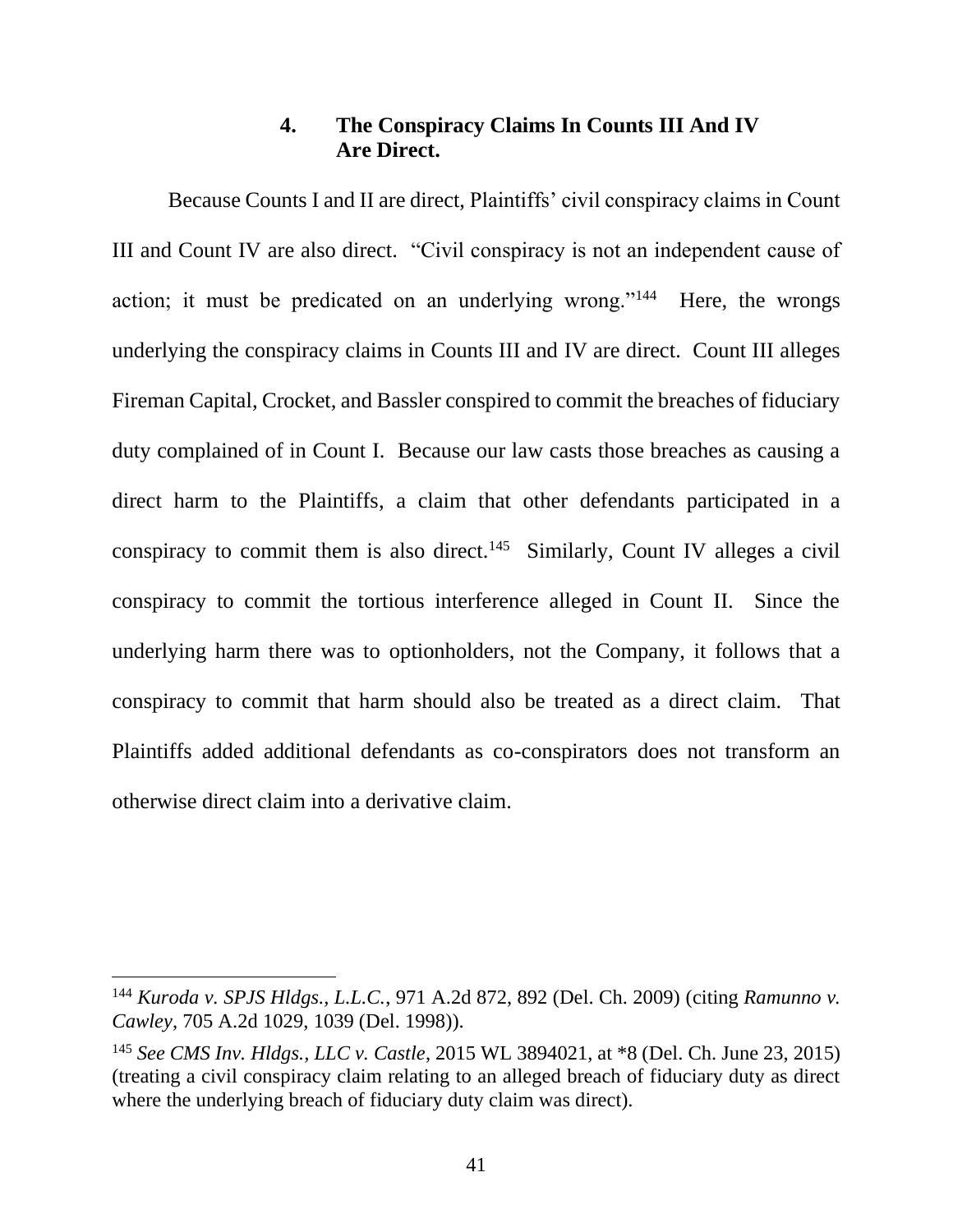### **B. Plaintiffs Pled Fireman Capital Is A Controller.**

Having concluded the Complaint pleads direct claims, I move next to its merits. Count I alleges that "each of the Defendants"<sup>146</sup> owed fiduciary duties to the Company's common stockholders: Plaintiffs contend Fireman Capital "and its affiliates" were the Company's controllers, owing fiduciary duties.<sup>147</sup> The Moving Defendants counter this claim by arguing both that Fireman Capital was not a controller and that the Fireman Entities, Crocket, and Bassler did not combine to form a control group.<sup>148</sup> Plaintiffs' answering brief did not pursue a control group theory and instead, solely argued Fireman Capital was a controller.<sup>149</sup> I consider only whether Plaintiffs pled that Fireman Capital, standing alone, is a controller against whom a breach of fiduciary duty claim will lie.<sup>150</sup> They have.

"Delaware law imposes fiduciary duties on those who effectively control a corporation."<sup>151</sup> The premise for contending that a controller owes fiduciary duties

 $146$  Compl.  $\P$  48.

 $147$  *Id.* 149.

<sup>148</sup> *See* OB 26–28.

<sup>149</sup> *See* AB 18–21.

<sup>&</sup>lt;sup>150</sup> Because of this crystallization over the course of briefing, and because Crocket and Bassler have not yet appeared to challenge the claims against them, this opinion does not consider the merits of any claims against Crocket and Bassler.

<sup>151</sup> *Voigt*, 2020 WL 614999, at \*11 (internal quotation marks omitted) (quoting *Quadrant Structured Prods. Co. Ltd. v. Vertin*, 102 A.3d 155, 183–84 (Del. Ch. 2014), and citing *S. Pac. Co. v. Bogert*, 250 U.S. 483, 487–88 (1919)).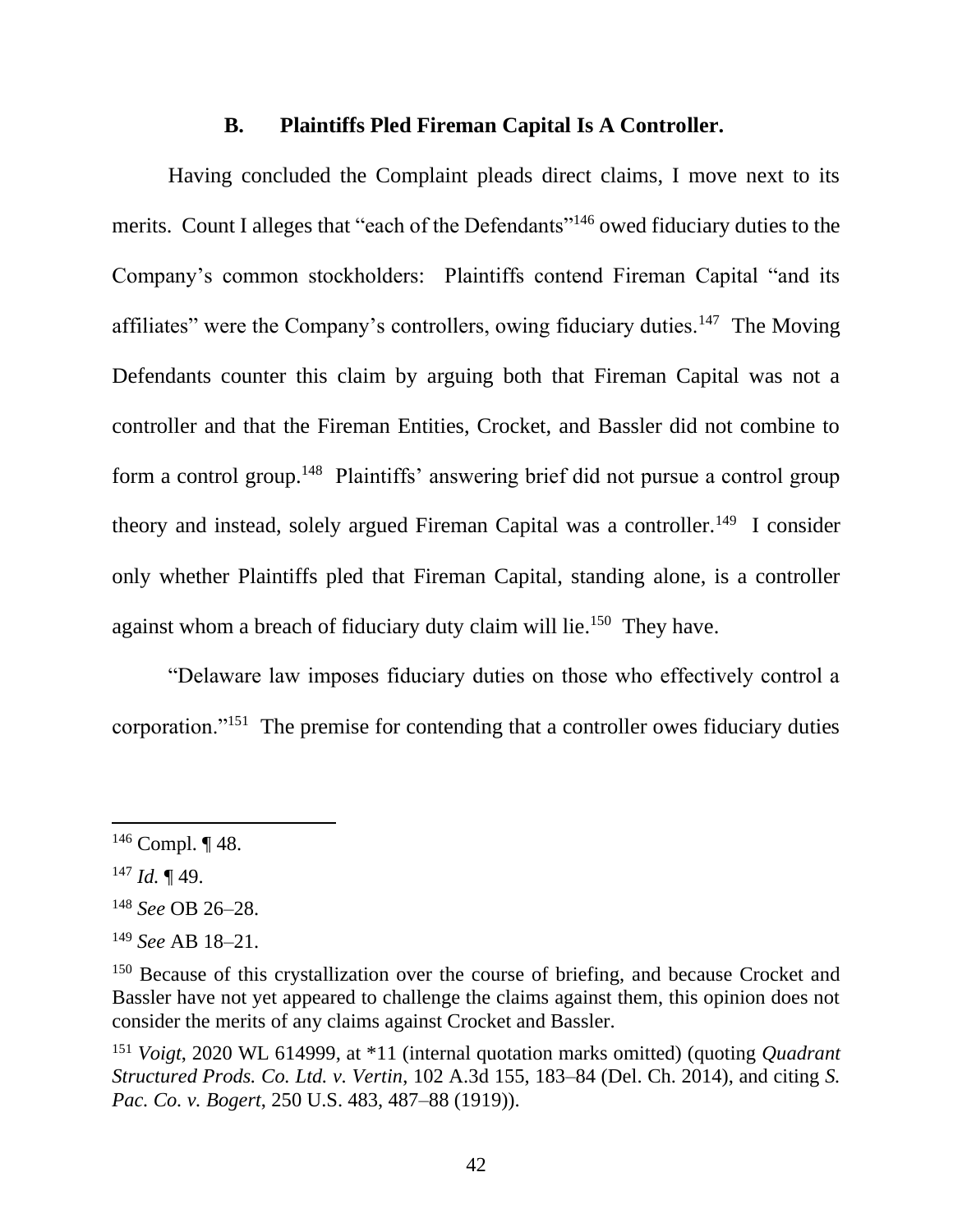"is that the controller exerts its will over the enterprise in the manner of the board itself."<sup>152</sup> The controller analysis "must take into account whether the stockholder, as a practical matter, possesses a combination of stock voting power and managerial authority that enables him to control the corporation, if he so wishes."<sup>153</sup> This exercise regards substance over form; it does not matter whether control is exercised directly or indirectly.<sup>154</sup> "The question whether a shareholder is a controlling one is highly contextualized and is difficult to resolve based solely on the complaint."<sup>155</sup> "[T]here is no magic formula to find control; rather, it is a highly fact specific inquiry."<sup>156</sup>

"One method of pleading control sufficient to impose fiduciary duties is to allege that a defendant has the ability to exercise a majority of the corporation's

<sup>152</sup> *Abraham v. Emerson Radio Corp.*, 901 A.2d 751, 759 (Del. Ch. 2006).

<sup>153</sup> *In re Cysive, Inc. S'holders Litig.*, 836 A.2d 531, 553 (Del. Ch. 2003).

<sup>154</sup> *See In re Pattern Energy Gp. Inc. S'holders Litig.*, 2021 WL 1812674, at \*40 (Del. Ch. May 6, 2021) (quoting *In re Ezcorp Inc. Consulting Agreement Deriv. Litig.*, 2016 WL 301245, at \*9–10 (Del. Ch. Jan. 25, 2016)).

<sup>155</sup> *Williamson v. Cox Commc'ns, Inc.*, 2006 WL 1586375, at \*6 (Del. Ch. June 5, 2006) (citing *Cysive*, 836 A.2d at 550–51); *accord In re Tesla Motors, Inc. S'holder Litig.*, 2018 WL 1560293, at \*13 (Del. Ch. Mar. 28, 2018) ("Whether a large blockholder is so powerful as to have obtained the status of a 'controlling stockholder' is intensely factual and it is a difficult question to resolve on the pleadings." (alterations and internal quotation marks omitted) (quoting *Cysive*, 836 A.2d at 550–51)).

<sup>156</sup> *Calesa Assocs., L.P. v. Am. Cap., Ltd.*, 2016 WL 770251, at \*11 (Del. Ch. Feb. 29, 2016) (citing *In re Crimson Expl. Inc. S'holder Litig.*, 2014 WL 5449419, at \*10 (Del. Ch. Oct. 24, 2014)).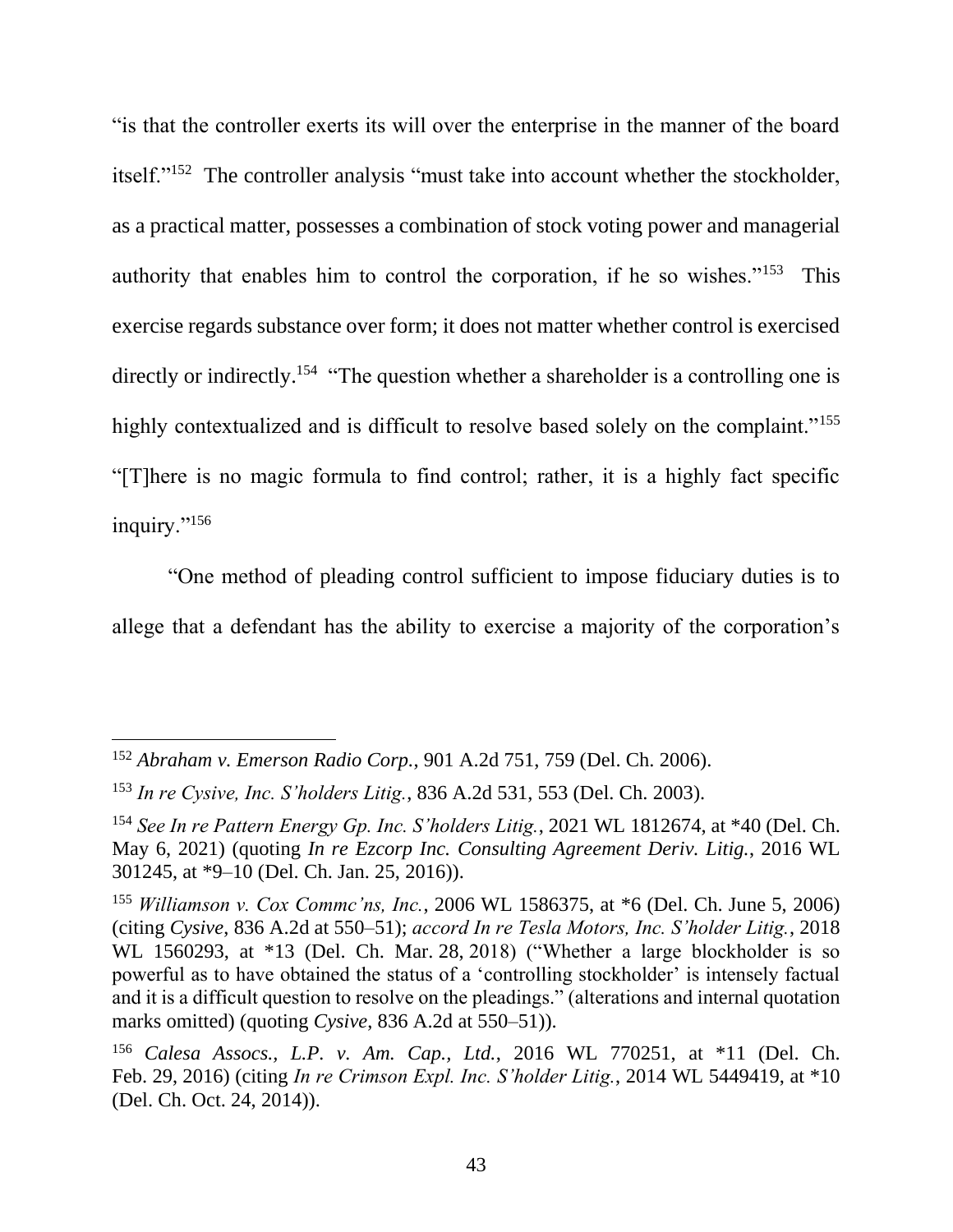voting power."<sup>157</sup> Delaware law is well-settled that a stockholder who can exercise more than 50% of a company's voting power is a controller.<sup>158</sup> A majority stockholder's control flows principally from its voting power, which translates into the power to "alter materially the nature of the corporation and the public stockholders' interests."<sup>159</sup>

Plaintiffs argue Fireman Capital is a controller because the Class B Proxy allows it to exercise  $83\%$  of the Company's outstanding voting power.<sup>160</sup> The Moving Defendants concede that if Fireman Capital owned the stock associated with the Class B Proxy, it would be a controlling stockholder.<sup>161</sup> The Moving Defendants try to cast Fireman Capital more as a creditor than as a stockholder. They cite *Hamilton Partners, L.P. v. Highland Capital Management, L.P.*<sup>162</sup> for the proposition that "[i]n contrast to a controlling stockholder, a corporation's creditor even one that owns a majority of the corporation's debt—does not owe fiduciary duties to stockholders."<sup>163</sup> But Fireman Capital holds both debt and the Class B

<sup>157</sup> *Voigt*, 2020 WL 614999, at \*11 (compiling sources).

<sup>158</sup> *See id.*; *see also In re KKR Fin. Hldgs. LLC S'holder Litig.*, 101 A.3d 980, 991 (Del. Ch. 2014), *aff'd sub nom. Corwin v. KKR Fin. Hldgs. LLC*, 125 A.3d 304 (Del. 2015).

<sup>159</sup> *Paramount Commc'ns Inc. v. QVC Network Inc.*, 637 A.2d 34, 43 (Del. 1994).

<sup>160</sup> AB 19–20. Two Fireman Capital partners also sat on the Company's Board. *See*  Compl. ¶¶ 8, 9, 32.

<sup>161</sup> *See* Hr'g Tr. 37.

<sup>162</sup> 2014 WL 1813340 (Del. Ch. May 7, 2014).

<sup>163</sup> *Id.* at \*13; *see* OB 24.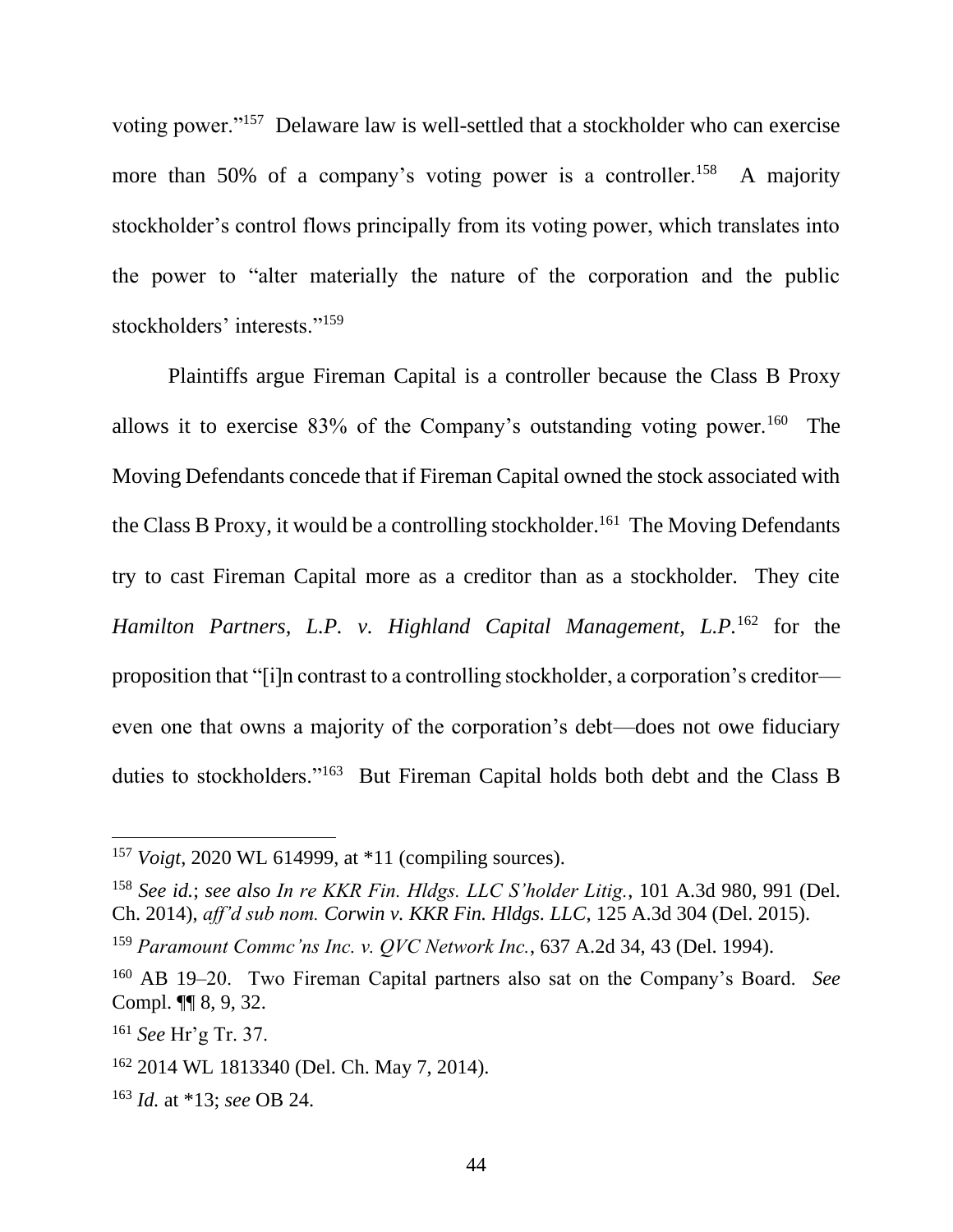Proxy. The fact that it secured that voting power via its creditor-debtor relationship with the Company is inconsequential. Fireman Capital has control because it can vote most of the Company's stock, not because it holds most of the Company's debt.

The Moving Defendants also contend Fireman Capital cannot be a controller because it is not a stockholder.<sup>164</sup> As an initial matter, Plaintiffs point to two allegations in the Complaint that describe Fireman Capital as the Company's "controlling stockholder."<sup>165</sup> This allegation is plainly conclusory as to the "controlling" description, and Plaintiffs could have pled facts supporting Fireman Capital's status as a stockholder. But at bottom, I take Plaintiffs' allegation that Fireman Capital is a stockholder as true for purposes of this opinion.

And whether Fireman Capital owns any or all of the stock it can vote is of no moment. It is true that stock ownership is the traditional vehicle through which outsiders gain voting power.<sup>166</sup> But holding stock is not a prerequisite to exercising voting control that carries the weight of fiduciary duties. The United States Supreme Court has recognized that a nonstockholder which exercises control over a

<sup>164</sup> *See* OB 24–25.

<sup>&</sup>lt;sup>165</sup> *See* AB 19 (citing Compl.  $\P\P$  1, 7). Plaintiffs also attach an information statement describing the Merger that indicates Fireman Capital "holds 2,803,809 [Company] Class A Shares" through an affiliate called "Red Barn Holdco LLC." *See* AB 20 n. 73 (quoting AB Ex. A at A-27). This document was not incorporated by reference by the Complaint, but Plaintiffs urge me to take judicial notice of it anyway. *See id.* I do not need to reach that issue here.

<sup>166</sup> *See, e.g.*, *Pattern Energy*, 2021 WL 1812674, at \*37.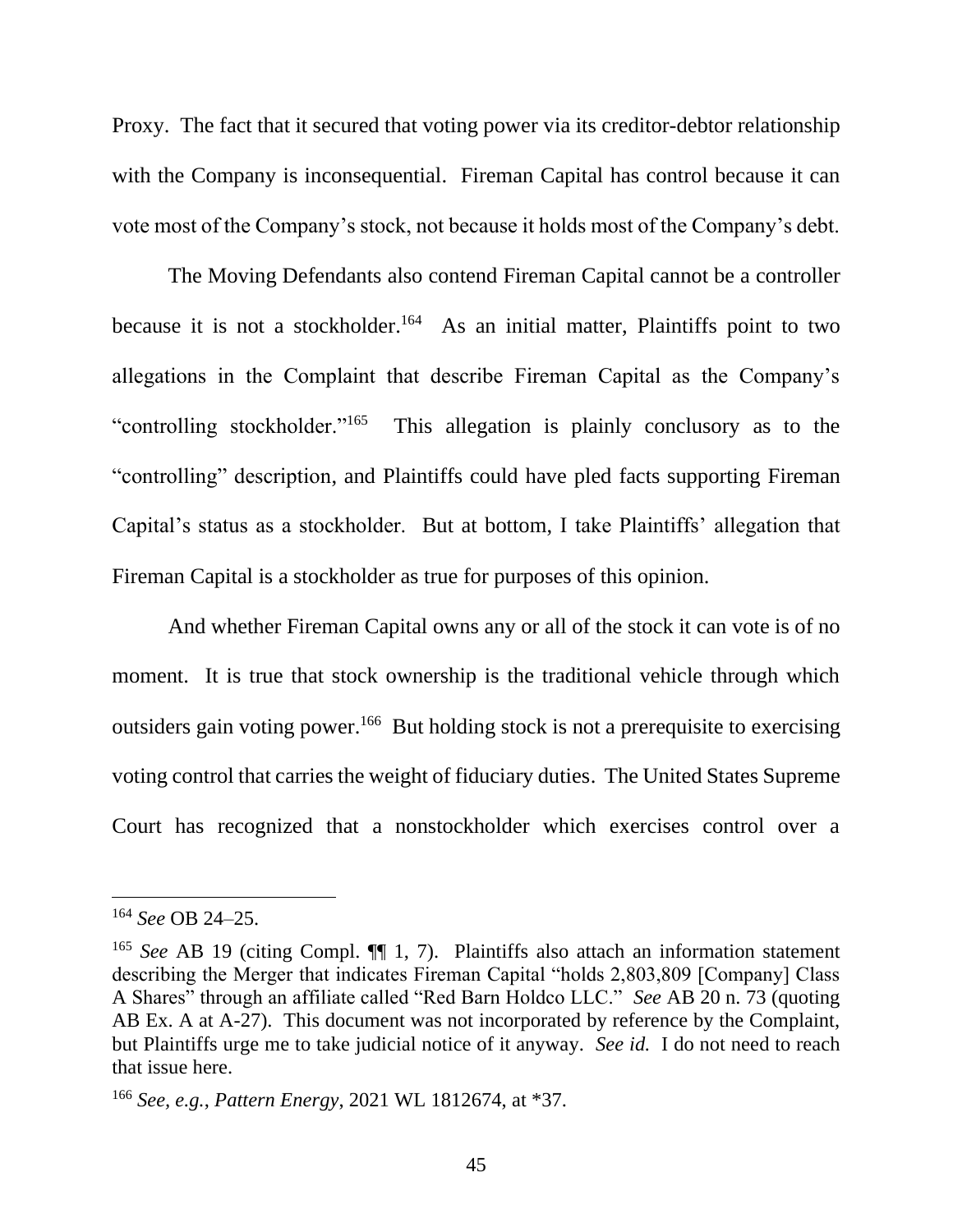corporation through a subsidiary that controls the majority of the corporation's voting power is itself a controller.<sup>167</sup> Fireman Capital's Class B Proxy gives it the "ability to exercise a majority of the corporation's voting power."<sup>168</sup> Based on that fact alone, Fireman Capital is a controller. To hold otherwise would elevate form over substance.<sup>169</sup> And so, Plaintiffs have pled Fireman Capital is a controller owing fiduciary duties alongside the Director Defendants.

The next step is to consider whether Plaintiffs have pled the Company's fiduciaries breached their duties.<sup>170</sup> The Moving Defendants have not meaningfully

Indeed, the Moving Defendants' logic acknowledges that voting control does not always track stock ownership. Despite controlling most of the Company's voting power, the founders do not own most of the Company's shares. *See* Compl. ¶ 16. Suppose one entity owned Left Coast's Class A shares, and another owned its Class B shares. The Class B entity would "unquestionably" control the Company because it controlled 83% of the voting power, despite holding only 32.99% of the shares. But the Class A entity, despite owning the vast majority of the Company's shares, could hardly be said to control it. Our law rightfully regards voting power, not economic ownership, as the meaningful source of control.

<sup>167</sup> *See S. Pac. Co.*, 250 U.S. at 491–92 (noting the control doctrine "does not rest upon such technical distinctions").

<sup>168</sup> *See Voigt*, 2020 WL 614999, at \*11.

<sup>&</sup>lt;sup>169</sup> The Moving Defendants rightly equate control of the Class B shares to control of the Company: they asserted the Company's founders, Groh, Blue, and Kennedy, "unquestionably controlled the company" before issuing the Class B Proxy because "[t]hey owned all of Left Coast's high vote Class B shares." Hr'g Tr. 7–8. It stretches reason to argue that Fireman Capital, which holds the same power to vote the founders' controlling voting interest, is not a controller simply because it owns less stock or none at all.

<sup>&</sup>lt;sup>170</sup> In view of Plaintiffs' theory of the case, I pause to note this is a different exercise than setting the standard of review.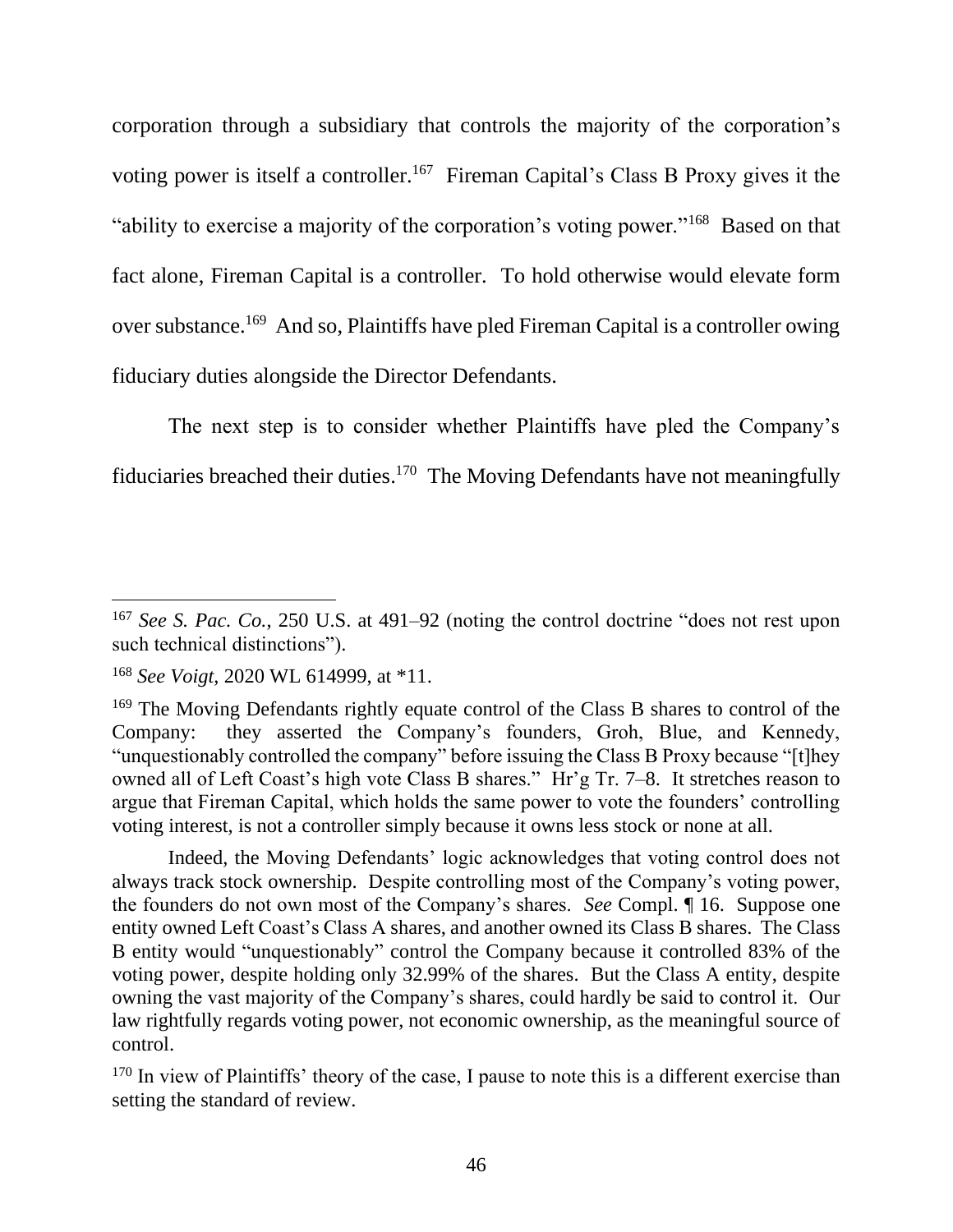disputed that they have.<sup>171</sup> "A controlling stockholder owes fiduciary duties to the corporation and its minority stockholders, and it is prohibited from exercising corporate power (either formally as directors or officers or informally through control over officers and directors) so as to advantage itself while disadvantaging the corporation."<sup>172</sup> "The purpose of controlling stockholder liability is to make sure that controlling stockholders do not use their control to reap improper gains through unfair self dealing or other disloyal acts."<sup>173</sup> Plaintiffs have pled breaches in the Director Defendants' decision to approve the Amendments and in Fireman Capital's

When determining whether corporate fiduciaries have breached their duties, Delaware corporate law distinguishes between the standard of conduct and the standard of review. The standard of conduct describes what directors are expected to do and is defined by the content of the duties of loyalty and care. The standard of review is the test that a court applies when evaluating whether directors have met the standard of conduct.

*Chen v. Howard-Anderson*, 87 A.3d 648, 666 (Del. Ch. 2014) (footnotes and internal quotation marks omitted) (compiling academic sources, then quoting *In re Trados Inc. S'holder Litig.*, 73 A.3d 17, 35–36 (Del. Ch. 2013)).

<sup>171</sup> *Compare* OB 31–32 ("Plaintiffs' breach of fiduciary duty claim (Count I) further fails as to the Fireman Entities because Plaintiffs fail to allege they were controlling stockholders or members of a control group."), *with* RB 13–17 (arguing "Count I fails to state a claim for breach of fiduciary duty as to the Fireman Entities"). "Normally, this court does not entertain arguments raised for the first time in a reply brief." *Pryor v. IAC/InterActiveCorp.*, 2012 WL 2046827, at \*6 n.71 (Del. Ch. June 7, 2012).

<sup>172</sup> *Carr v. New Enter. Assocs., Inc.*, 2018 WL 1472336, at \*22 (Del. Ch. Mar. 26, 2018) (alterations, emphasis, and internal quotation marks omitted) (quoting *Thorpe v. Cerbco, Inc.*, 1995 WL 478954, at \*8 (Del. Ch. Aug. 9, 1995), *aff'd in part, rev'd in part* 676 A.2d 436 (Del. 1996)).

<sup>173</sup> *Shandler v. DLJ Merch. Banking, Inc.*, 2010 WL 2929654, at \*16 (Del. Ch. July 26, 2010).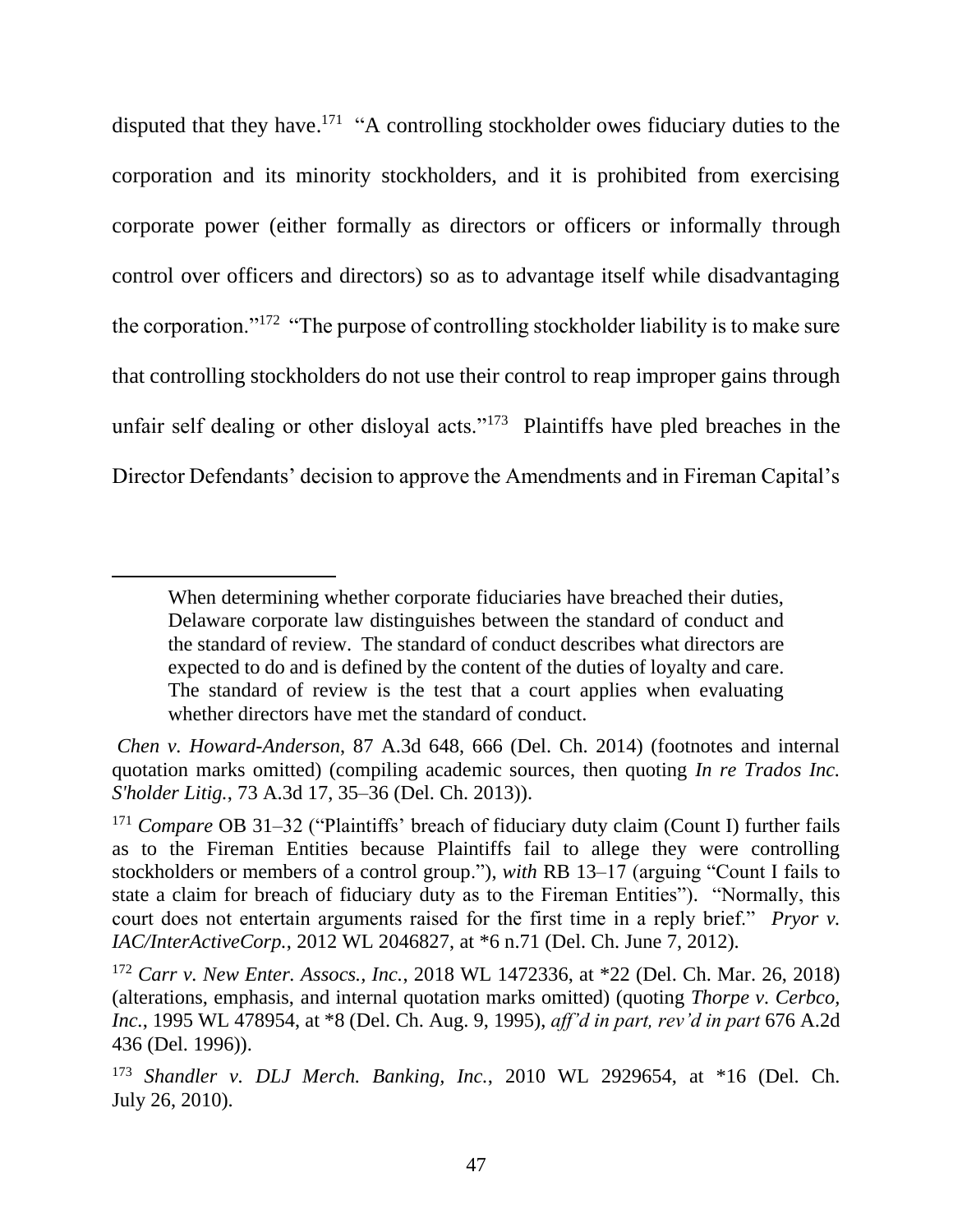role in causing the Amendments to be approved, as I explained above in finding these actions to be improper for purposes of *Parnes*. 174

Fireman Capital's procurement of the Amendments triggers entire fairness review. The business judgment rule's protection is rebutted when a controller engages in a conflicted transaction.

Conflicted transactions include those in which the controller stands on both sides of the deal (for example, when a parent acquires its subsidiary), as well as those in which the controller stands on only one side of the deal but competes with the common stockholders for consideration. In either circumstance, entire fairness review will apply *ab initio*. 175

This Court has identified three examples of conflicted transactions where the

controller competes with common stockholders for consideration:

(1) where the controller receives greater monetary consideration for its shares than the minority stockholders; (2) where the controller takes a different form of consideration than the minority stockholders; and (3) where the controller gets a unique benefit by extracting something uniquely valuable to the controller, even if the controller nominally receives the same consideration as all other stockholders. <sup>176</sup>

Here, as in *Straight Path*, Fireman Capital competed with Left Coast's common

stockholders by extracting a different benefit (the Amendments) out of the Merger

<sup>174</sup> *See supra* Section II.A.2.

<sup>175</sup> *Larkin v. Shah*, 2016 WL 4485447, at \*8 (Del. Ch. Aug. 25, 2016) (footnotes and internal quotation marks omitted) (quoting *Crimson Expl.*, 2014 WL 5449419, at \*12).

<sup>176</sup> *Straight Path*, 2018 WL 3120804, at \*15 (quoting *IRA Tr. FBO Bobbie Ahmed v. Crane*, 2017 WL 7053964, at \*6 (Del. Ch. Dec. 11, 2017)).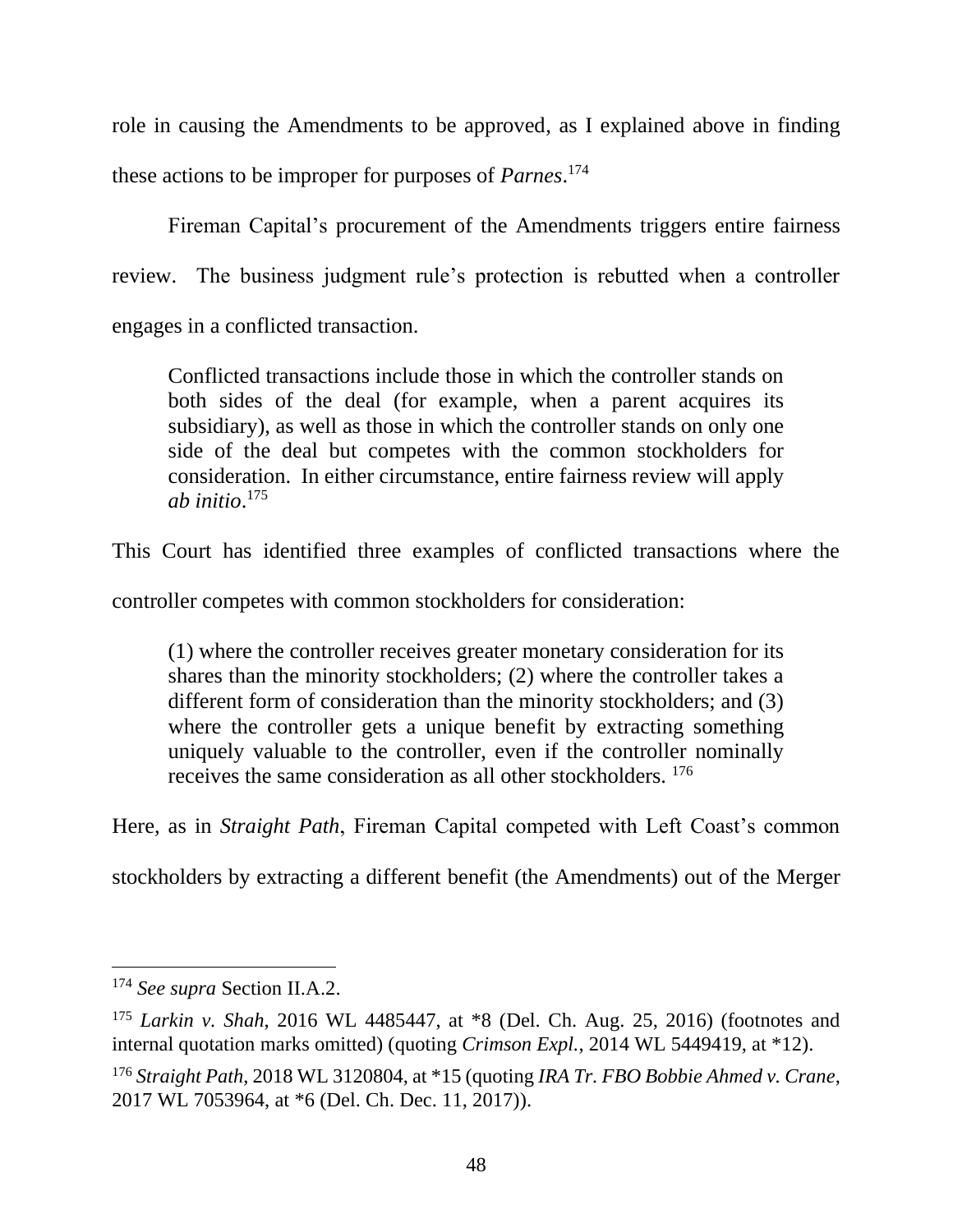consideration. As in *Straight Path*, entire fairness applies.<sup>177</sup> Whether entire fairness should apply to the Merger or only the Amendments is not entirely clear to me from our existing case  $law$ <sup>178</sup>. The answer to this question may inform the scope of discovery. In order to begin as we mean to go on, I ask the parties to confer on a stipulated supplemental briefing schedule to address the scope of Fireman Capital's burden under entire fairness. The Motions are denied with respect to Count I.

## **C. Count II Fails To State A Claim For Tortious Interference.**

In Count II, Plaintiffs allege all Defendants tortiously interfered with the

Class A optionholders' "reasonable probability of receiving positive value for their

<sup>&</sup>lt;sup>177</sup> *Id.* at \*16 (noting "entire fairness review is particularly appropriate here, where a controller who stood to earn different consideration or some unique benefit flexed his control to secure a self-interested deal to the detriment of minority stockholders." (alterations and internal quotation marks omitted) (quoting *Larkin*, 2016 WL 4485447, at \*9)).

<sup>178</sup> *Houseman* and *Parnes* do not address entire fairness at all. *See generally Houseman*, 2014 WL 1600724; *Parnes*, 722 A.2d at 1243. In my view, there are conflicting principles at play. On the one hand, the thrust of *Parnes* and its progeny is that direct standing remains when a side transaction renders the merger itself unfair such that a challenge to it is effectively a challenge to the merger itself. But on the other hand, the source of Fireman Capital's conflict is the Amendments, not the Merger; requiring Fireman Capital to prove the Merger's fairness is especially strange since it is not a party to the Merger. *Straight Path* did discuss entire fairness, holding that the allegations there were "sufficient to subject the Verizon merger to entire fairness review." 2018 WL 3120804, at \*16; *see also id.* at \*17 n.229, \*18. The recent *Straight Path* decision denying defendants' motion for summary judgment did not address entire fairness. *See generally In re Straight Path Commc'ns Inc. Consol. S'holder Litig.* (*Straight Path III*), 2022 WL 484420 (Del. Ch. Feb. 17, 2022). My review of the briefs and hearing transcript on that motion suggests to me that perhaps the scope of entire fairness remains an open question.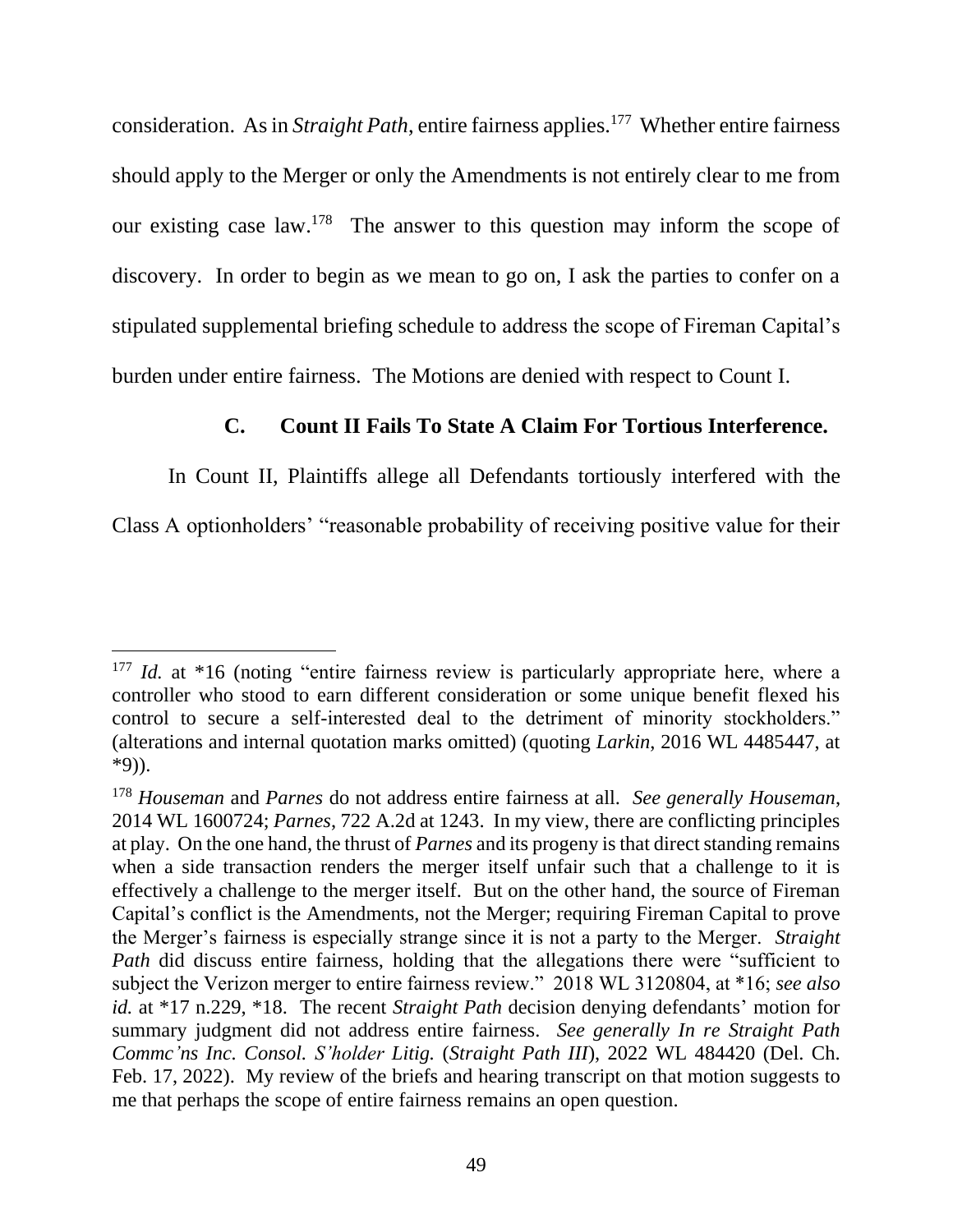options from the Company."<sup>179</sup> The Complaint casts this claim as simply "tortious interference"; briefing revealed Count II asserts tortious interference with a prospective economic relationship.<sup>180</sup> The parties agree that "to state a claim for tortious interference with a prospective business opportunity, a plaintiff must allege: 1) the reasonable probability of a business opportunity; 2) the intentional interference by defendant with that opportunity; 3) proximate causation; and 4) damages."<sup>181</sup> These elements must be considered "in light of a defendant's privilege to compete or protect his business interests in a fair and lawful manner."<sup>182</sup> Among other arguments, the Moving Defendants argue Plaintiffs have not established the first element, the reasonable probability of a business opportunity. I agree.

In order to adequately plead the first element, a claimant must allege "a *bona*  fide expectancy."<sup>183</sup> This element is sometimes framed as requiring "a plaintiff [to] identify a specific party who was prepared to enter into a business relationship but

 $179$  Compl.  $\P$  58.

<sup>180</sup> *See* AB 30.

<sup>181</sup> *Agilent Techs., Inc. v. Kirkland*, 2009 WL 119865, at \*5 (Del. Ch. Jan. 20, 2009) (citing *DeBonaventura v. Nationwide Mut. Ins. Co.*, 419 A.2d 942, 947 (Del. Ch. 1980), *aff'd*, 428 A.2d 1151 (Del. 1981)); *accord Beard Rsch., Inc. v. Kates*, 8 A.3d 573, 608 (Del. Ch. 2010), *aff'd sub nom. ASDI, Inc. v. Beard Rsch., Inc.*, 11 A.3d 749 (Del. 2010); *Empire Fin. Servs., Inc. v. Bank of N.Y. (Del.)*, 900 A.2d 92, 98 n.19 (Del. 2006).

<sup>182</sup> *DeBonaventura*, 428 A.2d at 947.

<sup>183</sup> *World Energy Ventures, LLC v. Northwind Gulf Coast*, 2015 WL 6772638, at \*7 (Del. Ch. Nov. 2, 2015) (quoting *Lipson v. Anesthesia Servs., P.A.*, 790 A.2d 1261, 1285 (Del. Ch. 2001)).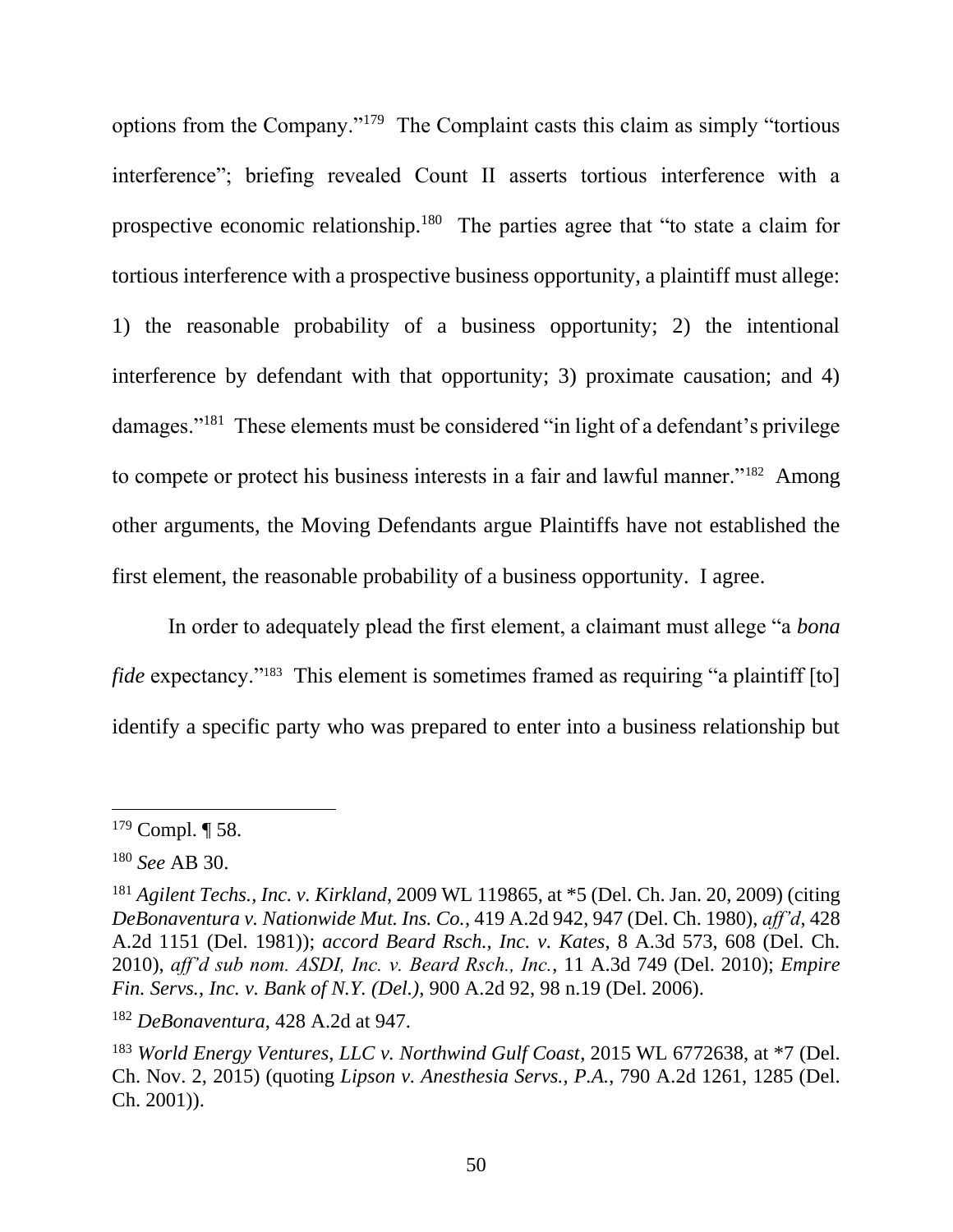was dissuaded from doing so by the defendant."<sup>184</sup> For a business opportunity to be "reasonably probable," it "must be something more than a mere hope or the innate optimism of the salesman or a mere perception of a prospective business relationship."<sup>185</sup> The claim will be dismissed for failure to establish a reasonable probability of a business opportunity if the opportunity is too speculative<sup>186</sup> and a plaintiff "cannot rely on generalized allegations of harm."<sup>187</sup> The probability of a business opportunity "must be assessed at the time of the alleged interference."<sup>188</sup>

Plaintiffs' identified business opportunity is their hoped-for upside on their option contracts.<sup>189</sup> The Moving Defendants argue that because options are contracts, Plaintiffs' claim sounds in tortious interference with a contract, which the Moving Defendants argue Plainitffs cannot successfully plead.<sup>190</sup> Plaintiffs argue their expectancy exists just beyond the option contract: Count II does not claim the

<sup>184</sup> *Soterion Corp. v. Soteria Mezzanine Corp.*, 2012 WL 5378251, at \*13 (Del. Ch. Oct. 31, 2012) (internal quotation marks omitted) (quoting *Agilent Techs.*, 2009 WL 119865, at \*7).

<sup>185</sup> *Id.* (internal quotation marks omitted) (quoting *Agilent Techs.*, 2009 WL 119865, at \*7); *accord Carney v. B & B Serv. Co.*, 2019 WL 5579490, at \*2 (Del. Ch. Oct. 29, 2019).

<sup>186</sup> *See Preston Hollow Cap. LLC v. Nuveen LLC*, 2020 WL 1814756, at \*12–13 (Del. Ch. Apr. 9, 2020).

<sup>&</sup>lt;sup>187</sup> *Soterion Corp.*, 2012 WL 5378251, at \*13 (internal quotation marks omitted) (quoting *Agilent Techs.*, 2009 WL 119865, at \*7).

<sup>188</sup> *Malpiede v. Townson*, 780 A.2d 1075, 1099 (Del. 2001).

<sup>189</sup> *See* Compl. ¶ 58.

<sup>190</sup> *See* OB 34–36.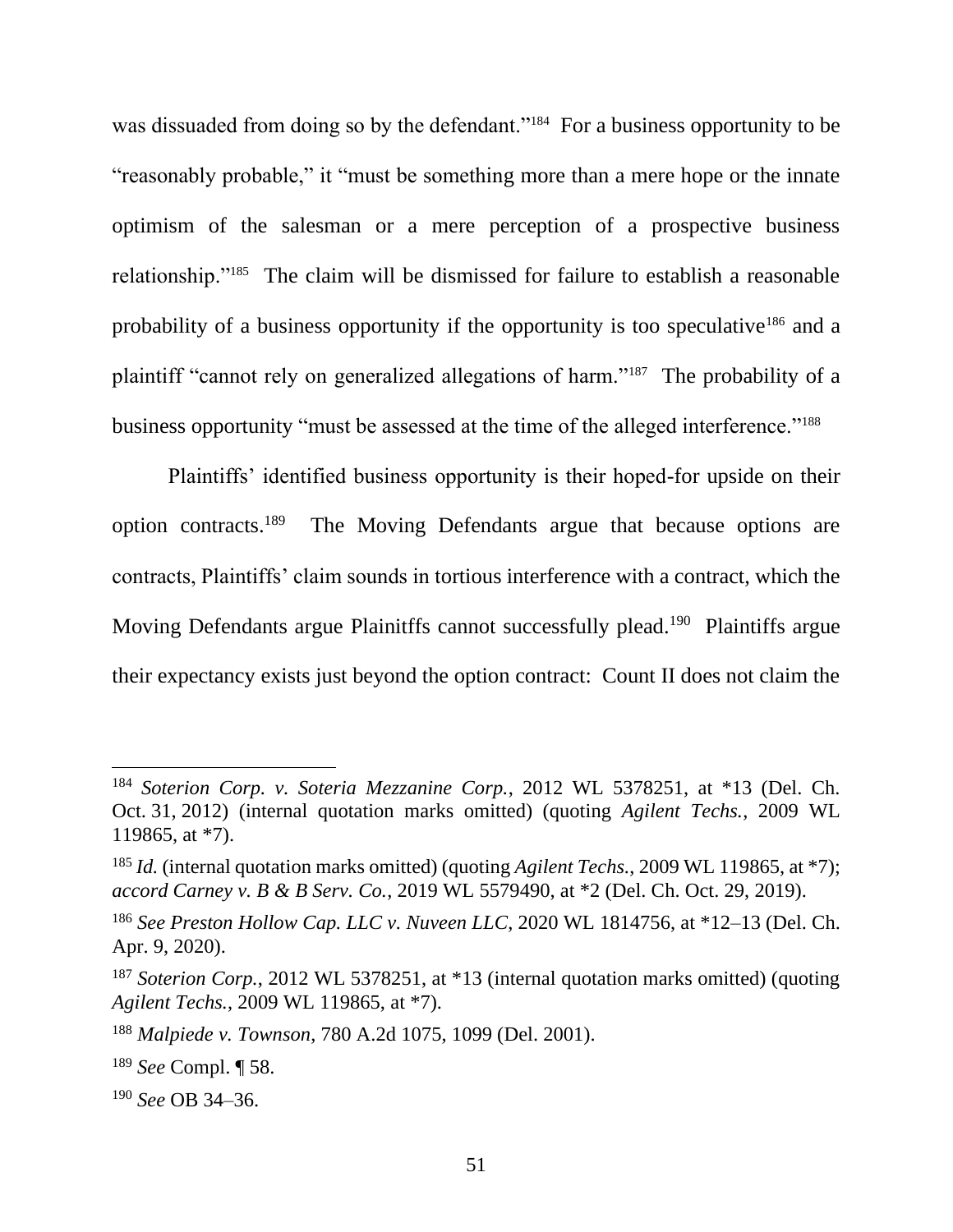Amendments breached their contracts' terms, but instead claims the Amendments frustrated those contracts' purposes by depriving optionholders of value.<sup>191</sup>

Even if one can hold an actionable expectancy over and above one's contractual expectations, $192$  Plaintiffs have not sufficiently pled an actionable expectancy. Plaintiffs rely exclusively on the conclusory allegation that they had a "reasonable probability of receiving positive value for their options from the Company."<sup>193</sup> This bare statement is insufficient to establish a *bona fide* expectancy. Plaintiffs plead no facts to quantify that expectancy, to support its existence, or to explain why it was reasonable to hold it. Rather, it appears their expectancy is based on a "mere hope" that their options would be in the money.<sup>194</sup> Options, like other derivative securities, inherently involve risk. Plaintiffs' speculation or hope that they picked the right side of their bet is not, standing alone, sufficient to establish a reasonable probability of a business relationship. The Motions are granted with respect to Count II.

<sup>191</sup> *See* AB 34–35 & n.135.

<sup>192</sup> *See Fox v. CDX Hldgs., Inc.*, 2015 WL 4571398, at \*35 (Del. Ch. July 28, 2015) ("The rights and obligations of the parties to the option are governed by the terms of their contract."), *aff'd*, 141 A.3d 1037 (Del. 2016). Options present sources of value that are both within and beyond the contractual terms: they hold intrinsic value from their contract terms and the stock's market value, but also hold time value derived from the possibility of their appreciation. *See AT&T Corp. v. Lillis*, 953 A.2d 241, 243 n.2 (Del. 2008).

<sup>193</sup> Compl. ¶ 58; *see* AB 31 (citing Compl. ¶ 58).

<sup>&</sup>lt;sup>194</sup> *See Soterion Corp.*, 2012 WL 5378251, at \*13 (internal quotation marks omitted) (quoting *Agilent Techs*, 2009 WL 119865, at \*7).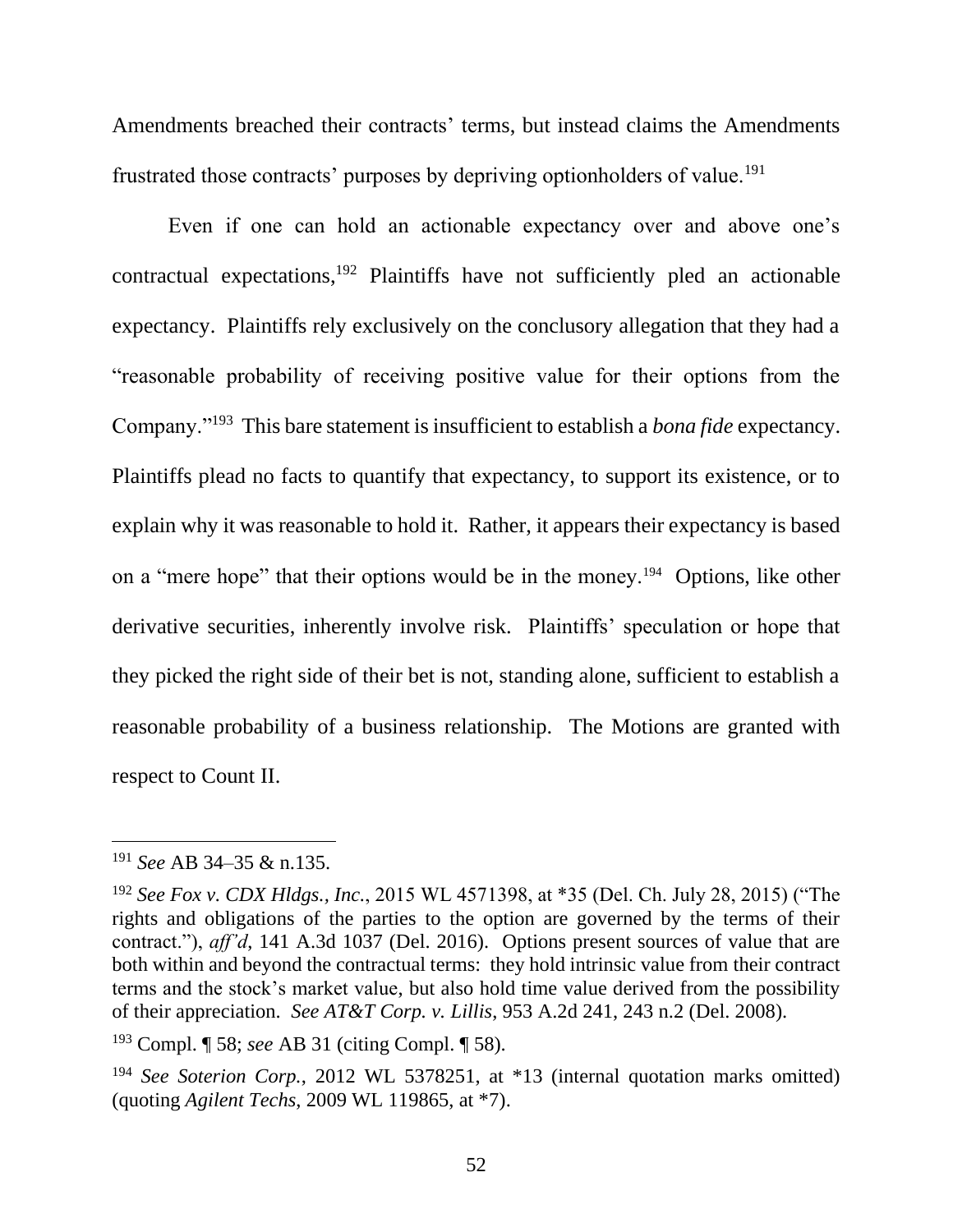### **D. The Motions Do Not Establish A Basis To Dismiss Count III.**

Count III asserts that Fireman Capital, Crocket, and Bassler conspired to commit the breaches of fiduciary duty underlying Count I.<sup>195</sup> Plaintiffs must plead three elements to state a claim for civil conspiracy: "(1) a confederation or combination of two or more persons; (2) an unlawful act done in furtherance of the conspiracy; and (3) actual damage."<sup>196</sup> The Moving Defendants seek to dismiss Count III because it fails to allege knowing participation by Fireman Capital.<sup>197</sup> While knowing participation is an element of the closely related tort of aiding and abetting,<sup>198</sup> it is not an element of civil conspiracy.<sup>199</sup> Reading the Motions charitably, I take the Moving Defendants to argue that Fireman Capital did not take

<sup>195</sup> *See* Compl. ¶¶ 61–67.

<sup>196</sup> *AeroGlobal Cap. Mgmt., LLC v. Cirrus Indus., Inc.*, 871 A.2d 428, 437 n.8 (Del. 2005) (citing *Nicolet, Inc. v. Nutt*, 525 A.2d 146, 149 (Del. 1987)).

<sup>197</sup> *See* OB 43–44. The Moving Defendants reference the "Fireman Entities," but Fireman Capital III is not a defendant to Count III.

<sup>198</sup> *See, e.g.*, *Allied Cap. Corp. v. GC-Sun Hldgs., L.P.*, 910 A.2d 1020, 1038–39 (Del. Ch. 2006) ("Like the test for civil conspiracy, the test for stating an aiding and abetting claim is a stringent one, turning on proof of scienter—a plaintiff must prove: (1) the existence of a fiduciary relationship, (2) a breach of the fiduciary's duty and (3) knowing participation in that breach by the non-fiduciary." (citing *In re Santa Fe Pac. Corp. S'holder Litig.*, 669 A.2d 59, 72 (Del. 1995))).

 $199$  I acknowledge that in the fiduciary duty context, aiding and abetting claims are often treated as conterminous with civil conspiracy. *See OptimisCorp v. Waite*, 2015 WL 5147038, at \*57 (Del. Ch. Aug. 26, 2015), *aff'd*, 137 A.3d 970 (Del. 2016). This overlap notwithstanding, Count III appears to allege a fiduciary (Fireman Capital) conspired with non-fiduciaries (Crocket and Bassler) to breach its duty of loyalty, not that non-fiduciaries aided a fiduciary in its breach.